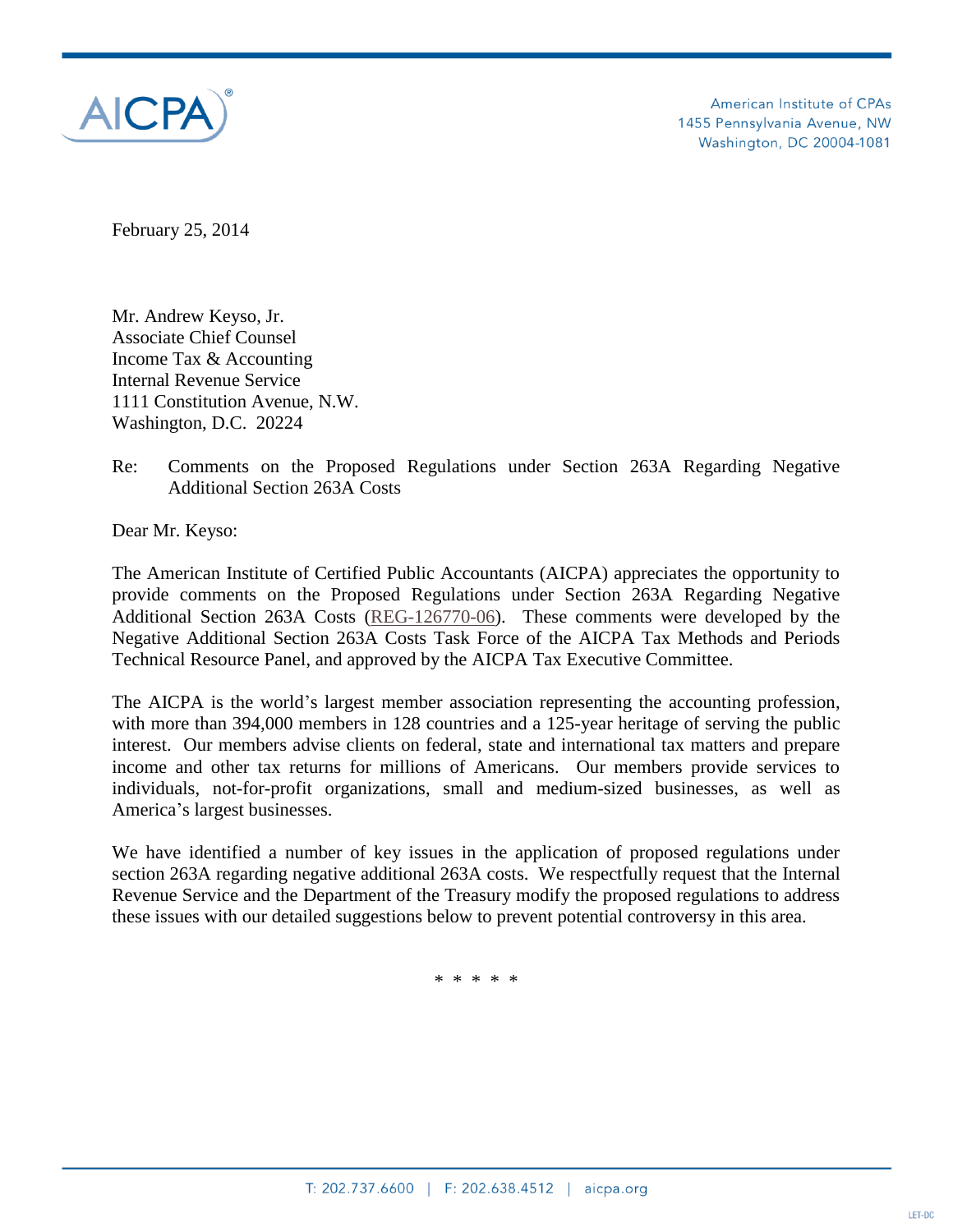Mr. Andrew Keyso, Jr. February 25, 2014 Page 2

We appreciate your consideration of our recommendations and we welcome further discussion. If you have any questions, please contact James Martin, Chair, AICPA Negative Additional 263A Costs Task Force, at (202) 414-1511, or [james.e.martin@us.pwc.com;](mailto:christine.turgeon@us.pwc.com) Carol Conjura, Chair, AICPA Tax Methods and Periods Technical Resource Panel, at (202) 533-3040, or [cconjura@kpmg.com;](mailto:cconjura@kpmg.com) or Jason Cha, AICPA Technical Manager, at (202) 434-9231, or [jcha@aicpa.org.](mailto:jcha@aicpa.org)

Respectfully submitted,

- C

Jeffrey A. Porter, CPA Chair, Tax Executive Committee

cc: Scott Dinwiddie, Special Counsel to the Associate Chief Counsel (Income Tax & Accounting), Internal Revenue Service

Alexa Claybon, Attorney-Advisor, Office of Tax Legislative Counsel, Department of the Treasury

Brenda Wilson, Technical Advisor to the Associate Chief Counsel (Income Tax & Accounting), Internal Revenue Service

Scott Mackay, Taxation Specialist, Office of Tax Legislative Counsel, Department of the Treasury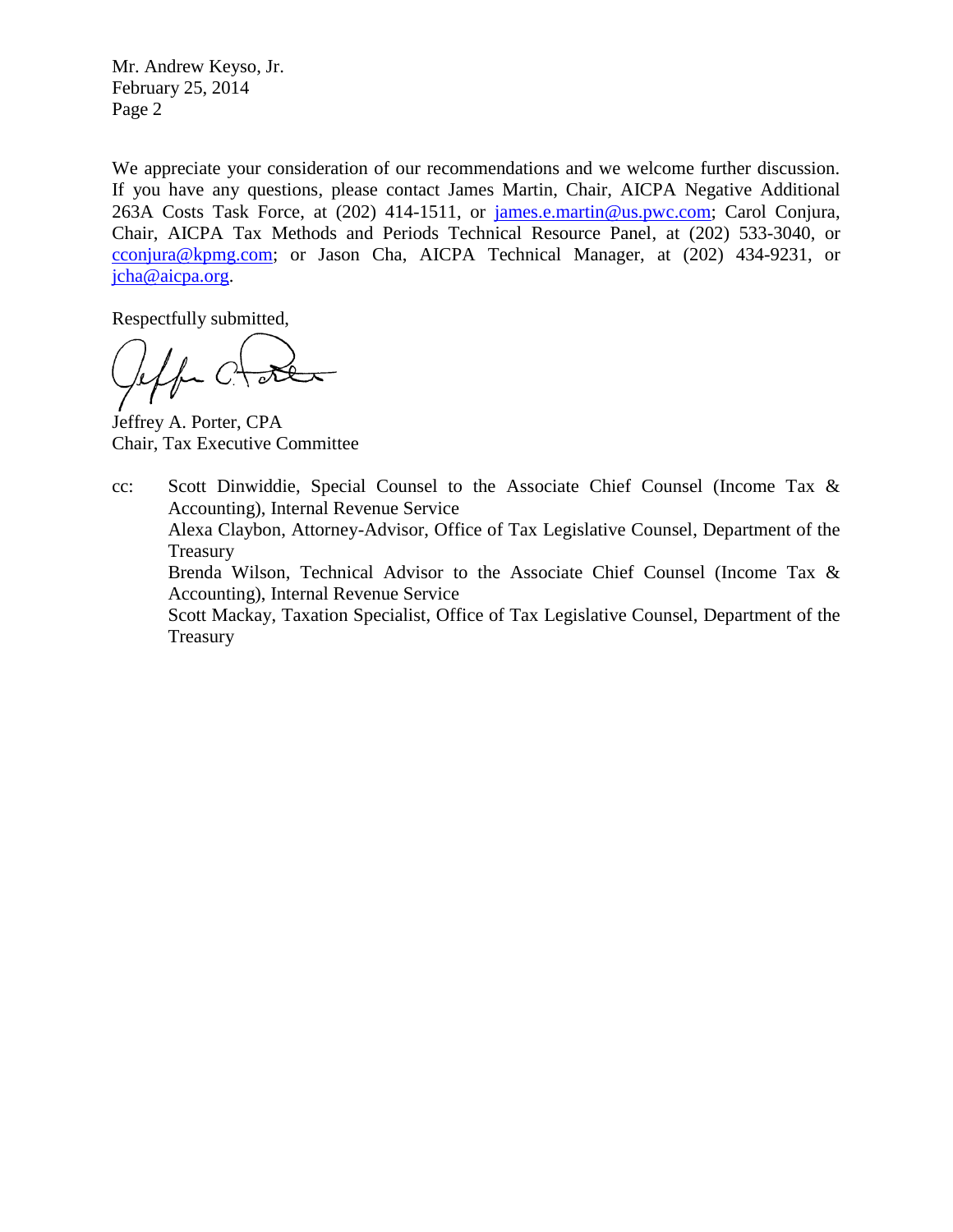#### **AMERICAN INSTITUTE OF CERTIFIED PUBLIC ACCOUNTANTS**

### **Comments on the Proposed Regulations under Section 263A Regarding Negative Additional Section 263A Costs**

**Developed by the Negative Additional Section 263A Costs Task Force**

> **Jim Martin, Chair Ellen Fitzpatrick Heather Harman Monic Kechik Eric Lucas Ellen McElroy Kristine Mora Dustin Petersen Kari Peterson Scott Rabinowitz Scott Garrison Les Schneider Tom Sehman David Strong Christine Turgeon Robert Zarzar**

**Carol Conjura, Tax Methods and Periods Technical Resource Panel, Chair**

**Jason Cha, AICPA Technical Manager**

**February 25, 2014**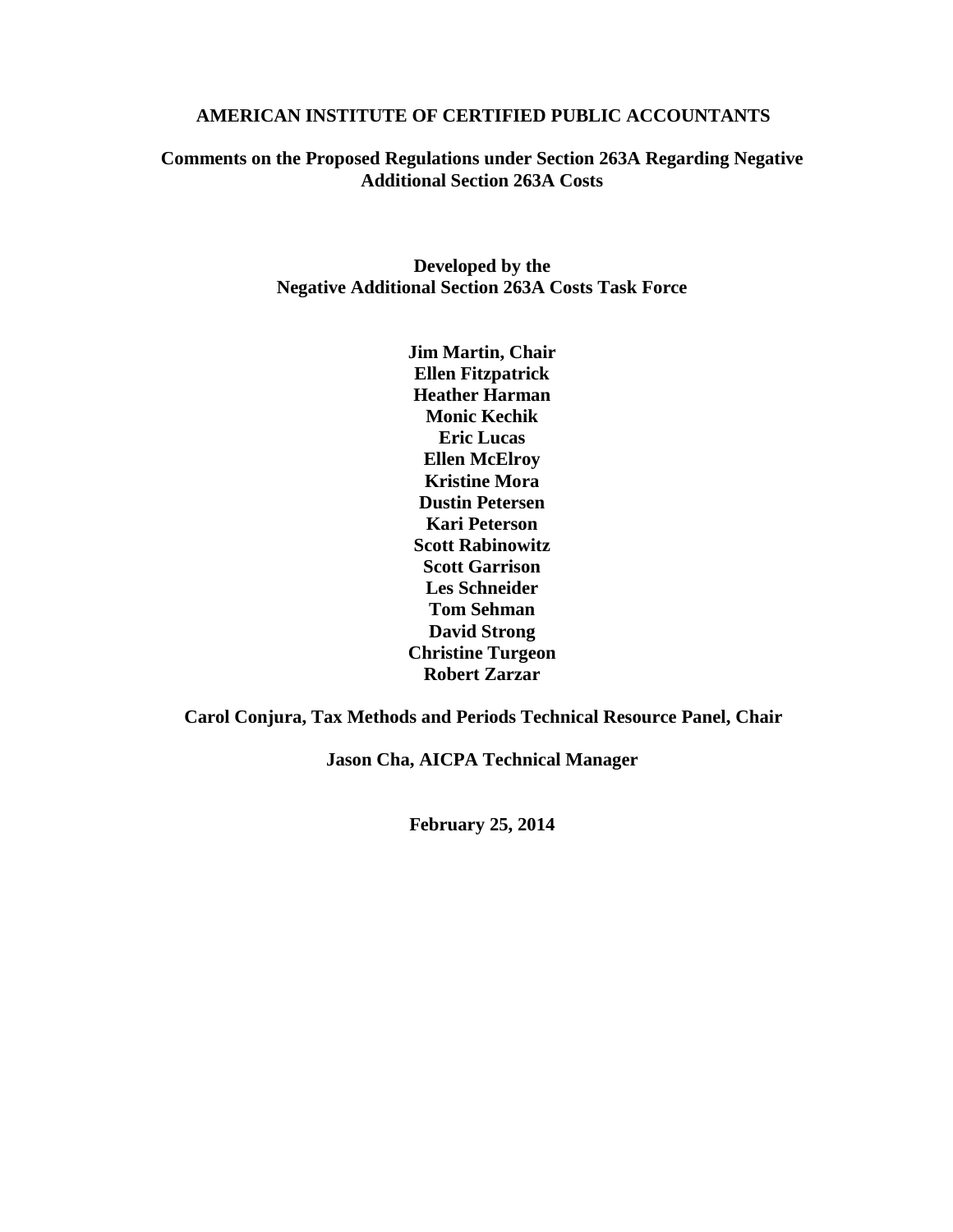### **AMERICAN INSTITUTE OF CERTIFIED PUBLIC ACCOUNTANTS**

### **Comments on the Proposed Regulations under Section 263A Regarding Negative Additional Section 263A Costs**

#### **Scope of Comments**

In a notice of proposed rulemaking (REG-126770-06), the Internal Revenue Service (IRS) and the Department of the Treasury ("Treasury") issued proposed regulations that would affect taxpayers that are required to capitalize costs to property produced or property acquired for resale under section 263A.<sup>1</sup> In particular, under these proposed regulations, a taxpayer generally is not permitted to include "negative amounts" in additional section 263A costs if the taxpayer uses the simplified production method (SPM). The proposed regulations request comments, and the American Institute of Certified Public Accountants (AICPA) is pleased to offer the following comments. For additional background on the treatment of negative amounts under section 263A for taxpayers using the SPM, please see the AICPA's previous comment letter on this subject dated July 17, 2006 (copy attached).

### **I. Executive Summary**

The comments herein include a number of recommendations that the IRS and Treasury should consider before publishing final regulations under section 263A.

First and foremost, the final regulations should allow taxpayers to include negative amounts in additional section 263A costs under the SPM. As explained in more detail below, the proposed regulations reduce the simplicity of the SPM, which diminishes the distinguishing characteristic of the method. The SPM reduces compliance costs for taxpayers and the burden of examining section 263A calculations for the IRS. The SPM is an averaging convention; therefore, it is not a fully precise method. However, under the SPM, all allocated costs flow through the costs of production, and any negative amounts treated as additional section 263A costs reverse over time. Although the SPM is less precise and generally less advantageous than other allocation methods, many taxpayers prefer the SPM because this method is more cost effective to implement and maintain. Furthermore, taxpayers frequently use the SPM when they lack the information or the personnel to prepare a calculation using more favorable allocation methods.

Overall, the changes introduced by the proposed regulations replace a simple and cost effective method of complying with section 263A. The proposed changes make the current method more complex and time-consuming and place additional burdens on many taxpayers, especially small taxpayers. For these reasons, the SPM should remain unchanged, and the final regulations should allow taxpayers to include negative amounts in additional section 263A costs.

 $\overline{a}$ <sup>1</sup> All references herein to "section" or " $\S$ " are to the Internal Revenue Code of 1986, as amended, or the Treasury Regulations promulgated thereunder.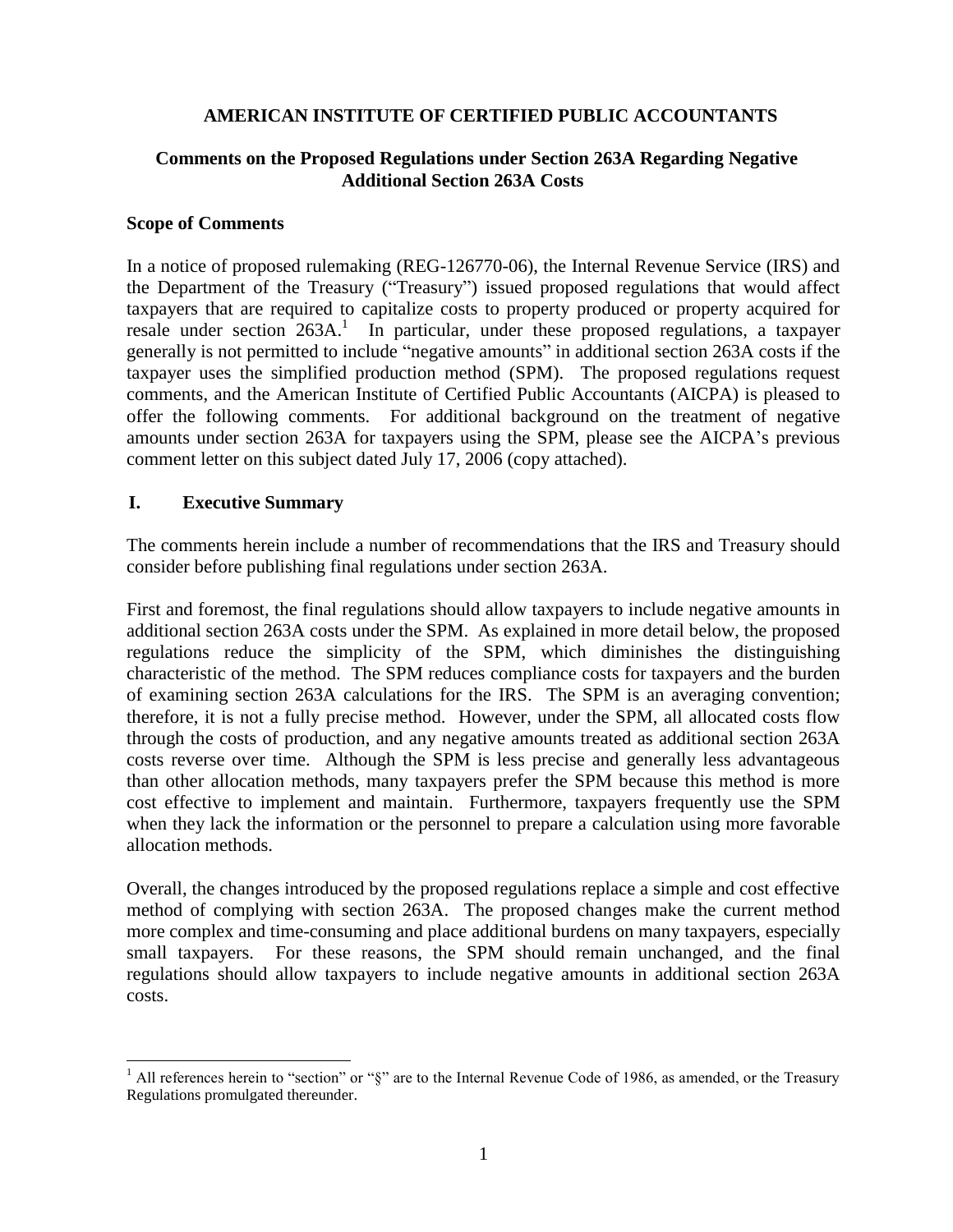In addition, the final regulations should permit the modified simplified production method (MSPM) (with the suggested changes described below) as an elective alternative to the SPM for taxpayers that want to more precisely allocate additional section 263A costs.

However, if the IRS and Treasury conclude that taxpayers must exclude negative amounts from additional 263A costs under the SPM as provided in the proposed regulations, the AICPA recommends the following modifications:

- 1. Revise the small taxpayer exception, which is based on the section 263A statutory gross receipts test for small resellers. This standard no longer accurately represents a small taxpayer and fails to define a small taxpayer in the context of requiring a change from the SPM due to negative amounts of additional section 263A costs. For purposes of determining eligibility to use the SPM with negative amounts of additional section 263A costs, the final regulations should define a small taxpayer as a taxpayer with an average annual inventory value of \$10,000,000 or less. This definition ensures that smaller taxpayers are not subject to the complex, time-consuming allocation requirements set forth in the proposed regulations.
- 2. Provide that a taxpayer using the proposed MSPM may use any reasonable method to estimate the raw material content of work-in-process (WIP) and finished goods in ending inventory. We are concerned that many taxpayers could not use the proposed MSPM because they are unable to readily identify the raw material costs included in WIP and finished goods on hand at the end of the taxable year (i.e., the raw material content of WIP and finished goods in ending inventory). The ability to use any reasonable method to estimate the raw material content of WIP and finished goods in ending inventory would provide all taxpayers the opportunity to use the proposed MSPM.
- 3. Modify the proposed MSPM to add a third absorption ratio (the "post-production absorption ratio") to separately allocate post-production additional section 263A costs.<sup>2</sup> As discussed more fully below, the proposed MSPM is potentially distortive. Adding a third absorption ratio to separately allocate post-production additional section 263A costs would allow taxpayers to more precisely allocate positive and negative amounts of additional section 263A costs to the property benefitted from such costs while retaining use of a simplified allocation method. Furthermore, the three-ratio MSPM would add only a minor amount of complexity to the currently proposed MSPM in exchange for a more accurate result.
- 4. Modify the proposed MSPM to include rules for taxpayers with property produced under contract and property purchased for resale. We make specific recommendations below regarding the treatment of such property under the proposed MSPM (and the three-ratio MSPM).
- 5. Allow taxpayers to use any reasonable method to allocate capitalizable mixed service costs under the proposed MSPM (or the three-ratio MSPM). The proposed allocation of

 $\overline{a}$  $2^{2}$  For purposes of this comment letter, the MSPM with the additional post-production absorption ratio is referred to as "the three-ratio MSPM."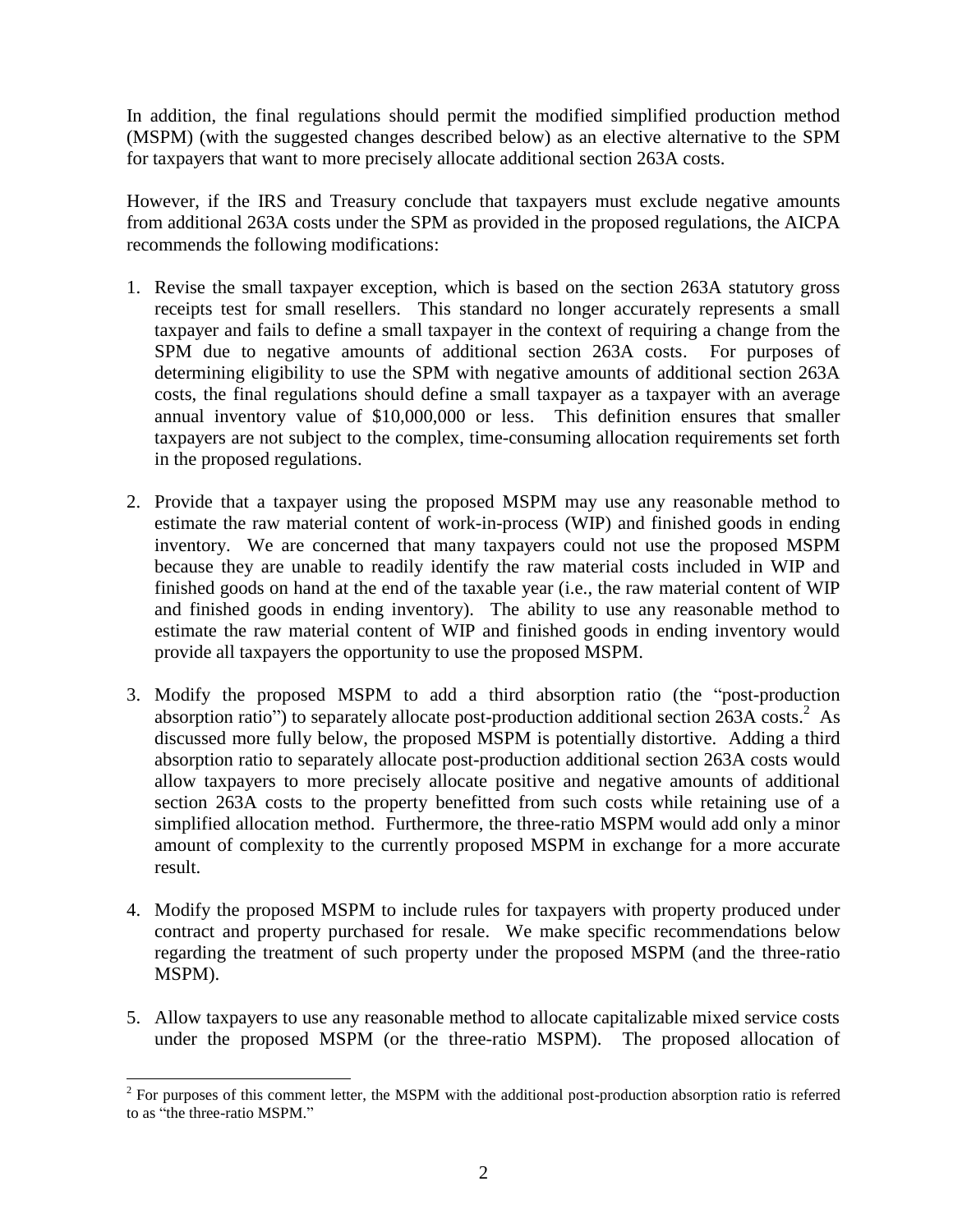capitalizable mixed service costs based on direct material costs is distortive in circumstances where the allocation base is unrelated to the capitalizable mixed service costs being allocated. As such, the final regulations should provide that taxpayers using the MSPM (or the three-ratio MSPM) may use any reasonable method to allocate capitalizable mixed service costs between preproduction additional section 263A costs and production additional section 263A costs (and, under the three-ratio MSPM, post-production additional section 263A costs). The discussion below includes two examples of reasonable methods that taxpayers could use to allocate capitalizable mixed service costs.

- 6. Allow taxpayers to properly apply the proposed MSPM (or the three-ratio MSPM) to lastin, first-out (LIFO) inventory. The proposed regulations include ambiguous language and a cross-reference that, when applied, would provide a result inconsistent with the intent of the proposed rule as illustrated in the applicable example. Therefore, absent a change to the proposed regulations, taxpayers or IRS examiners may interpret the proposed regulations to yield a distortive result.
- 7. Modify the rules for determining whether the qualifying period related to the historic absorption ratio (HAR) election is extended under the proposed MSPM (or the three-ratio MSPM). We believe the rules provided in the proposed regulations for LIFO inventory should govern all inventory. Consequently, all taxpayers using the proposed MSPM (or the three-ratio MSPM) with a HAR election should compute an actual combined absorption ratio and compare this ratio to the combined HAR to determine if the qualifying period is extended.
- 8. Provide transition rules for taxpayers that change from the SPM with a HAR election to the proposed MSPM (or the three-ratio MSPM) with a HAR election. These transition rules should require a section 481(a) adjustment and provide specific guidance for implementing the change for LIFO and non-LIFO inventory.
- 9. Modify the definition of section 471 costs under the proposed regulations. Specifically, the final regulations should eliminate the requirement to treat all direct costs as section 471 costs. Furthermore, the final regulations should provide that only variances capitalized to ending inventory in a taxpayer's financial statements are treated as section 471 costs, and all other variances capitalized under section 263A are treated as additional section 263A costs. Finally, the final regulations should clarify that the ending inventory value subject to section 263A must reflect the methods of accounting used by the taxpayer to value ending inventory for federal income tax purposes.

A more detailed discussion of the above recommendations is included below.

# **II. Allow Negative Amounts under the SPM**

### **A. Background**

Under section 263A, taxpayers are required to capitalize direct and indirect costs that are properly allocable to:

1. Real or tangible personal property produced by the taxpayer, and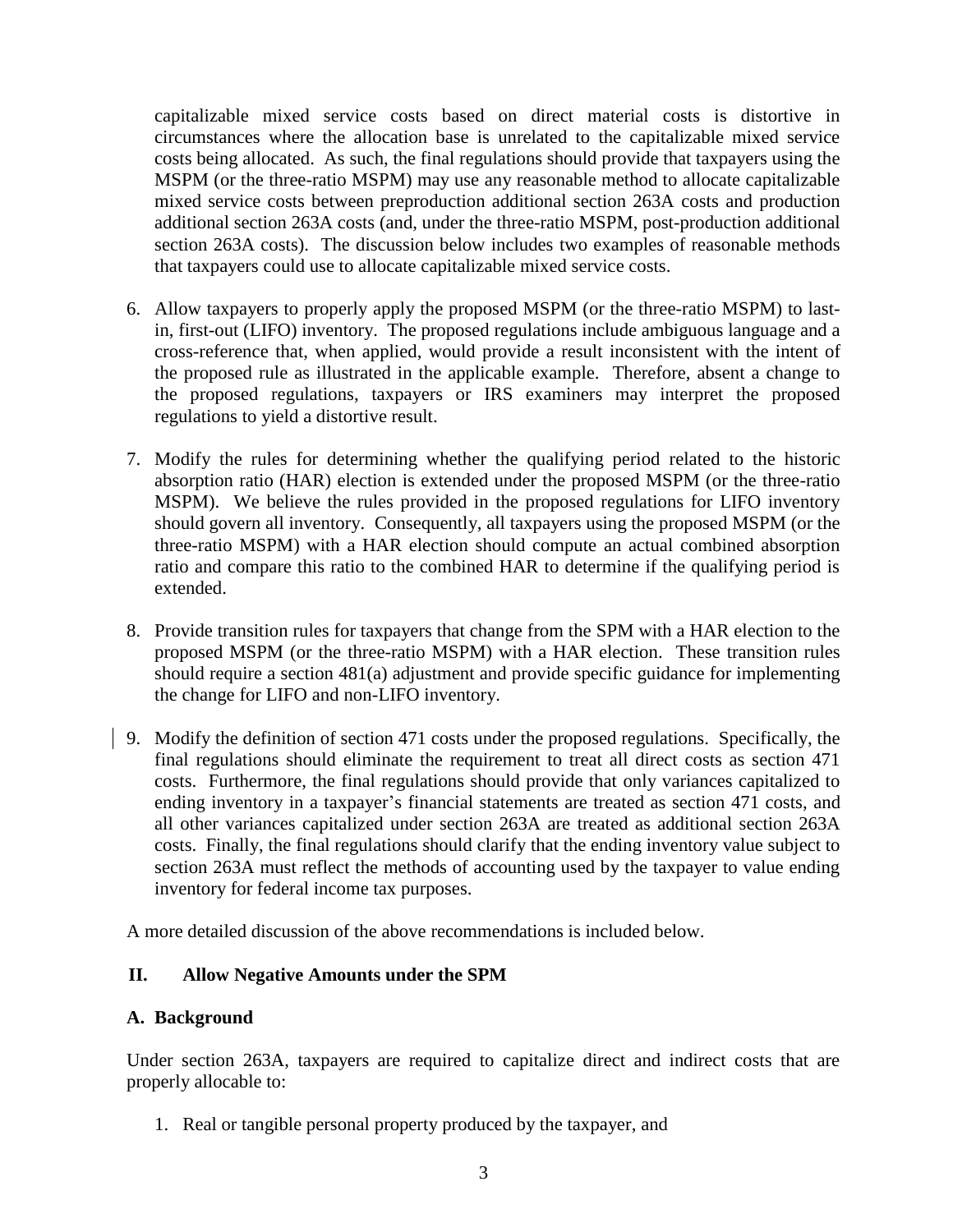2. Real property and personal property described in section 1221(a)(1) acquired by the taxpayer for resale.

Treasury Reg. § 1.263A-1(d)(2)(i) provides that, in general, for purposes of the regulations under section 263A, a taxpayer's section 471 costs are the costs, other than interest, capitalized under its method of accounting immediately prior to the effective date of section 263A.

Treasury Reg.  $\S 1.263A-1(d)(3)$  generally defines additional section 263A costs as the costs, other than interest, that were not capitalized under the taxpayer's method of accounting immediately prior to the effective date of section 263A, although capitalization of such costs is required under section 263A.

Treasury Reg. § 1.263A-1(f) sets forth various detailed or specific (facts-and-circumstances) cost allocation methods that taxpayers may use to allocate direct and indirect costs to property produced and property acquired for resale. Treasury Reg. § 1.263A-1(g) provides general rules for applying these allocation methods to various categories of costs (i.e., direct materials, direct labor, and indirect costs, including service costs). In addition, in lieu of a facts-andcircumstances allocation method, taxpayers may use the simplified methods provided in Treas. Reg. §§ 1.263A-2(b) and 1.263A-3(d) to allocate direct and indirect costs to eligible property produced or eligible property acquired for resale.

Treasury Reg. § 1.263A-2(b)(3)(i)(A) provides that, in general, the additional section  $263A$ costs allocable to eligible property remaining on hand at the close of the taxable year under the SPM are computed as follows:

Absorption ratio x section 471 costs remaining on hand at year end

Treasury Reg. § 1.263A-2(b)(3)(i)(B) provides that the absorption ratio generally is multiplied by the section 471 costs remaining in ending inventory or otherwise on hand at the end of each taxable year in which the SPM is applied. The resulting product is the additional section 263A costs that are added to the taxpayer's ending section 471 costs to determine the section 263A costs that are capitalized.

Treasury Reg. § 1.263A-2(b)(3)(ii)(A) provides that, under the SPM, the absorption ratio is determined as follows:

Additional Section 263A Costs Incurred During the Year Section 471 Costs Incurred During the Year

Generally, additional section 263A costs are positive amounts, representing direct and indirect costs where capitalization is required under section 263A that have not been capitalized as section 471 costs. However, negative amounts of additional section 263A costs may arise in several circumstances. For example, negative amounts may exist due to favorable variances under a standard cost or burden rate method. If not capitalized as section 471 costs, taxpayers must capitalize these variances, if significant, as additional section 263A costs.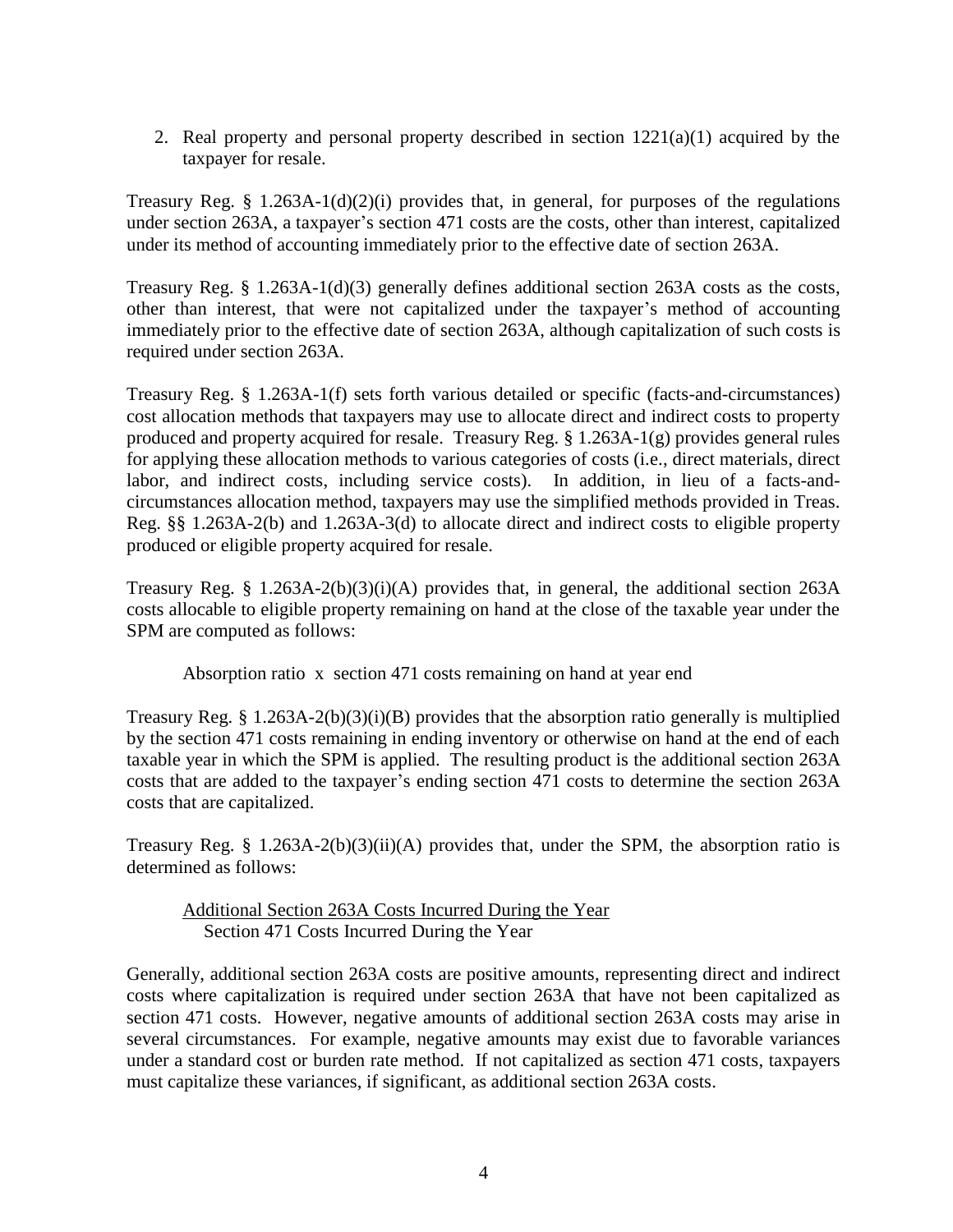Negative amounts also can occur when a particular type of cost is capitalized under section 471 when such cost is not capitalized under section 263A. For example, Treas. Reg. § 1.263A- $3(c)(4)(vi)(C)(1)$  provides that capitalizing "pick and pack" costs is not required under section 263A, but some taxpayers capitalize such costs under section 471. Pick and pack costs that are capitalized under section 471 are usually treated as negative additional section 263A costs. In addition, negative amounts of additional section 263A costs may arise due to book-tax differences related to pensions, accrued bonuses, vacation pay, stock options, and depreciation.

As a result, virtually every taxpayer will encounter negative amounts of additional section 263A costs at one time or another.

# **B. Treatment of Negative Amounts Under the Proposed Regulations**

Under the proposed regulations, with a limited exception for small taxpayers, taxpayers are not permitted to include negative amounts in additional section 263A costs under the SPM provided in Treas. Reg. § 1.263A-2(b). Instead, taxpayers precluded from including negative amounts in additional section 263A costs under the SPM are required to choose between the following alternatives:

- 1. Continue using the SPM, but remove deductible section 471 costs from inventory using a reasonable method that approximates the manner in which the costs were originally capitalized;
- 2. Use a burden rate method, a standard cost method, or other reasonable facts-andcircumstances method to allocate all additional section 263A costs; or
- 3. Use the proposed MSPM.

As explained in detail below, none of these alternatives retains the simplicity that was intended in promulgating the SPM.

### *Removal of Section 471 Costs*

Under the proposed regulations, taxpayers that choose to continue using the SPM must remove deductible section 471 costs from ending inventory using a "reasonable manner that approximates the manner in which the taxpayer originally capitalized the costs to its inventory (or other eligible property) in its financial statements." The proposed rule follows the IRS' position, prior to the issuance of Notice 2007-29, that taxpayers must remove deductible section 471 costs from ending inventory in essentially the same manner as those costs were capitalized to the inventory (that is, under the method of accounting used to capitalize section 471 costs).

For example, in TAM 200607021, the IRS held that removing section 471 costs from ending inventory by reducing the numerator of the SPM absorption ratio results in higher costs being removed from ending inventory than were originally capitalized. According to the IRS, the removal of higher costs occurs when the costs are capitalized to different items at different rates under the section 471 method, while the costs are removed from ending inventory based on the overall aggregate percentage of costs remaining in ending inventory under the SPM.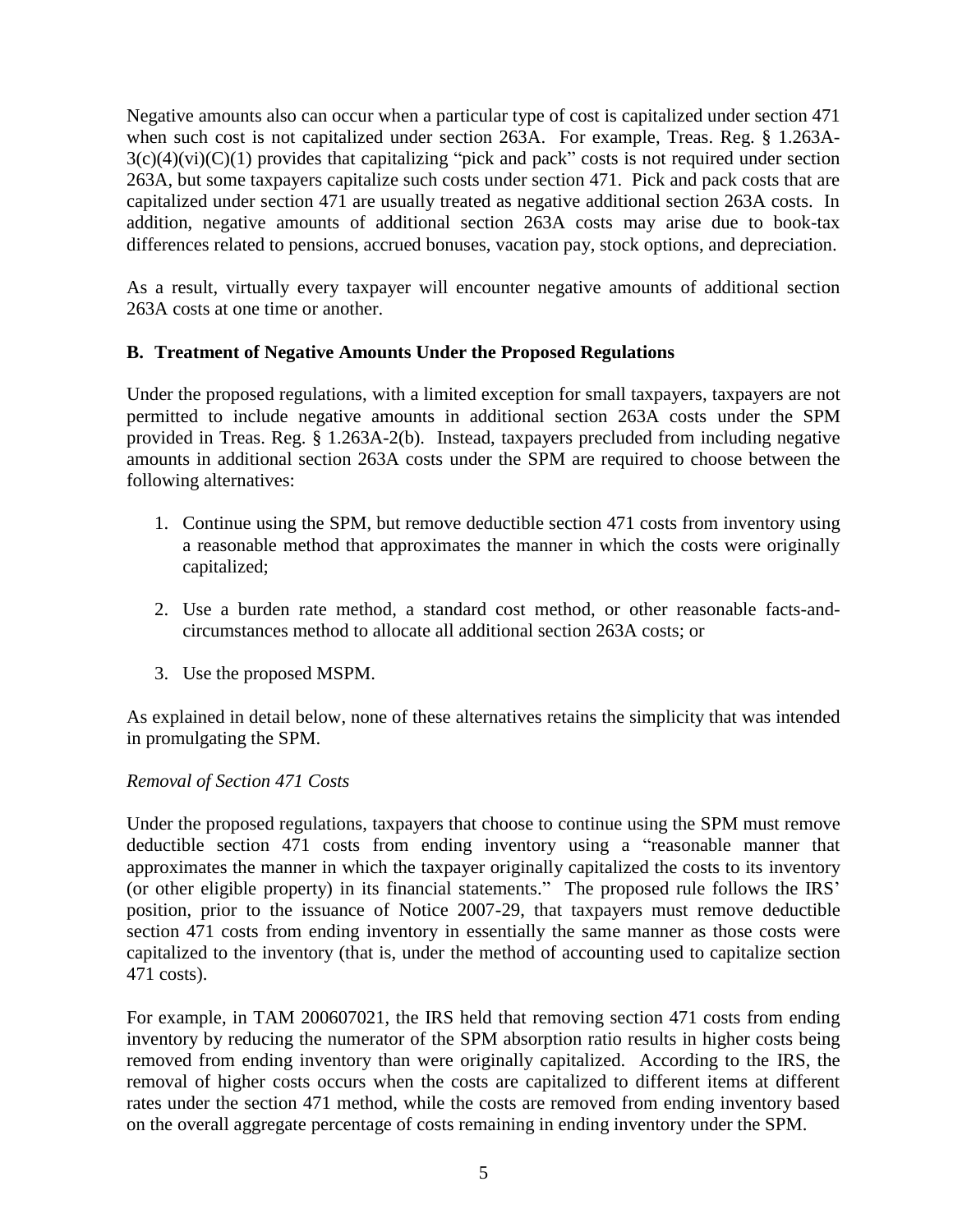In addition, the proposed regulations do not permit taxpayers to use a top-side or turnover approach to remove deductible section 471 costs from ending inventory. We believe that only a small number of taxpayers have the resources to determine the precise rates at which such costs were originally capitalized as section 471 costs for purposes of removing those costs from ending inventory. For example, cost accountants may adopt a number of different standards or burdens (across a number of different products) to capitalize book depreciation to different items of inventory for financial statement purposes. Under the proposed regulations, in years where book depreciation exceeds tax depreciation, tax departments would have to investigate and determine the rates at which book depreciation was capitalized to different items of inventory throughout the production process in order to correctly remove the excess book depreciation from ending inventory. The tax department would have to perform this analysis not only for depreciation, but for all deductible section 471 costs capitalized to ending inventory for financial statement purposes.

The SPM was designed to avoid this type of detailed and burdensome analysis, which is why many taxpayers subject to section 263A use the SPM. The option to continue using the SPM by removing deductible section 471 costs from ending inventory using a "reasonable manner that approximates the manner in which the taxpayer originally capitalized the costs to its inventory (or other eligible property) in its financial statements" is impractical. Therefore, we believe that only a small number of taxpayers, if any, will apply this approach.

### *Facts-and-Circumstances Allocation Methods*

Taxpayers that choose not to use either the SPM or the proposed MSPM may use a facts-andcircumstances allocation method as described in Treas. Reg. § 1.263A-1(f). As a result, taxpayers may use a specific identification method, a burden rate method, a standard cost method, or any other reasonable method under this section.

With respect to standard cost and burden rate methods, the regulations require that taxpayers allocate costs to property produced or property acquired for resale using predetermined rates. In addition, taxpayers are required to allocate any significant variances to property produced. Implementing a standard cost or burden rate method in accordance with the regulations typically requires coordination with the taxpayer's cost accountants to appropriately determine and allocate costs using predetermined rates. Furthermore, such implementation often requires a new computer system or software. Therefore, taxpayers must make significant investments of time and money to implement a standard cost or burden rate method.

Under the current regulations, taxpayers are permitted to use facts-and-circumstances allocation methods to allocate additional section 263A costs. Using such methods could significantly reduce the amount of additional 263A costs capitalized. Yet, many taxpayers choose to use the SPM to allocate additional 263A costs due to the difficulty of implementing and applying facts-and-circumstances methods. For these same reasons, taxpayers that are no longer permitted to use the SPM due to negative amounts of additional section 263A costs are likely to conclude that changing to a facts-and-circumstances allocation method to allocate additional section 263A costs is not a viable option.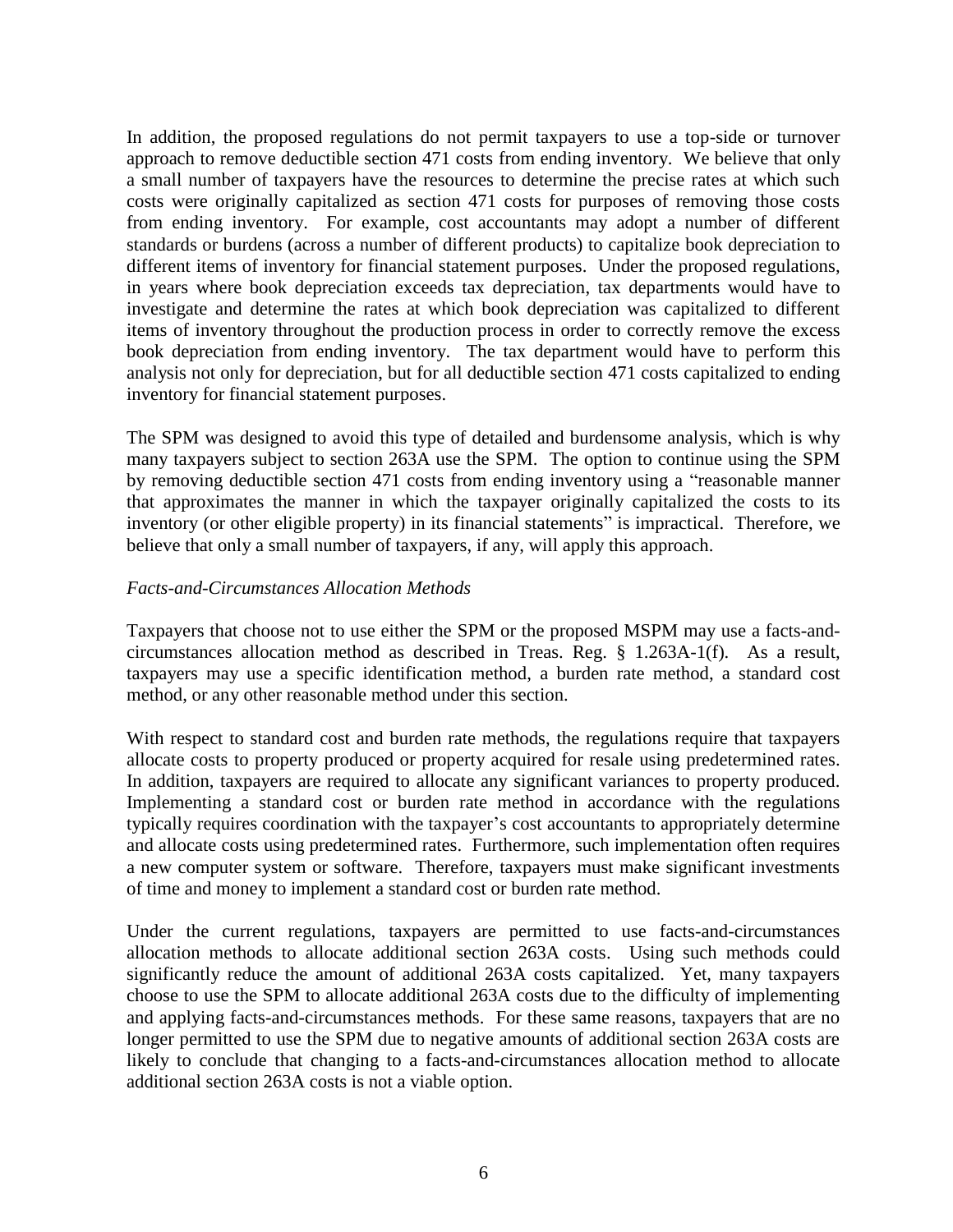Moreover, the IRS may object to a facts-and-circumstances allocation method on the grounds that the method is not reasonable under Treas. Reg. § 1.263A-1(f)(4) because:

- 1. The total costs actually capitalized during the year differs from the aggregate costs that are capitalized using another permissible method, or
- 2. The allocation method is used to circumvent the requirements of the simplified methods. $3$

Thus, we are concerned that the IRS may not accept a variation of the SPM as a reasonable facts-and-circumstances allocation method.

# *Modified Simplified Production Method*

The proposed MSPM is intended to reduce the distortions that may occur by including negative amounts in additional section 263A costs under the SPM. The extent of these distortions under the SPM depends on the nature of the costs and when the costs are incurred in the production process.

Additional 263A costs incurred in the latter stages of production (e.g., storage and handling costs allocable to finished goods) typically do not benefit or relate to unprocessed raw materials. However, the SPM allocates these costs proportionally to all inventories, including unprocessed raw materials. As a result, these costs are over-allocated to ending inventory due to the slower turnover of raw materials. In contrast, costs associated with unprocessed raw materials (e.g., purchasing costs) are over-allocated to cost of goods sold due to the faster turnover of labor and overhead costs.

However, any potential distortion caused by the SPM is not permanent, but is merely a timing item that reverses. For example, under the SPM, excess tax depreciation in the early years of a production asset is allocated proportionally to raw materials, WIP, and finished goods. In this circumstance, the taxpayer will over-allocate the excess tax depreciation to ending inventory. Such over-allocation occurs because production depreciation is allocated to raw materials even though the production depreciation is unrelated to raw materials, and raw materials usually turn over more slowly than labor and overhead costs. However, in the later years of the asset, if the taxpayer treats the excess book depreciation as a negative amount of additional section 263A costs under the SPM, the taxpayer will remove more production depreciation from ending inventory than was capitalized for the year. Thus, a taxpayer that capitalizes production or post-production depreciation under the SPM would over-allocate positive amounts related to excess tax depreciation in the earlier years but would also over-allocate negative amounts related to excess book depreciation in later years. Eventually, the over-allocation of positive amounts is reversed by the over-allocation of negative amounts.

The proposed MSPM purports to reduce the distortions that occur with negatives amounts under the SPM by splitting the SPM formula into:

 $\overline{a}$ 3 See TAM 9717002, TAM 9821001, TAM 200144003, and TAM 200437035.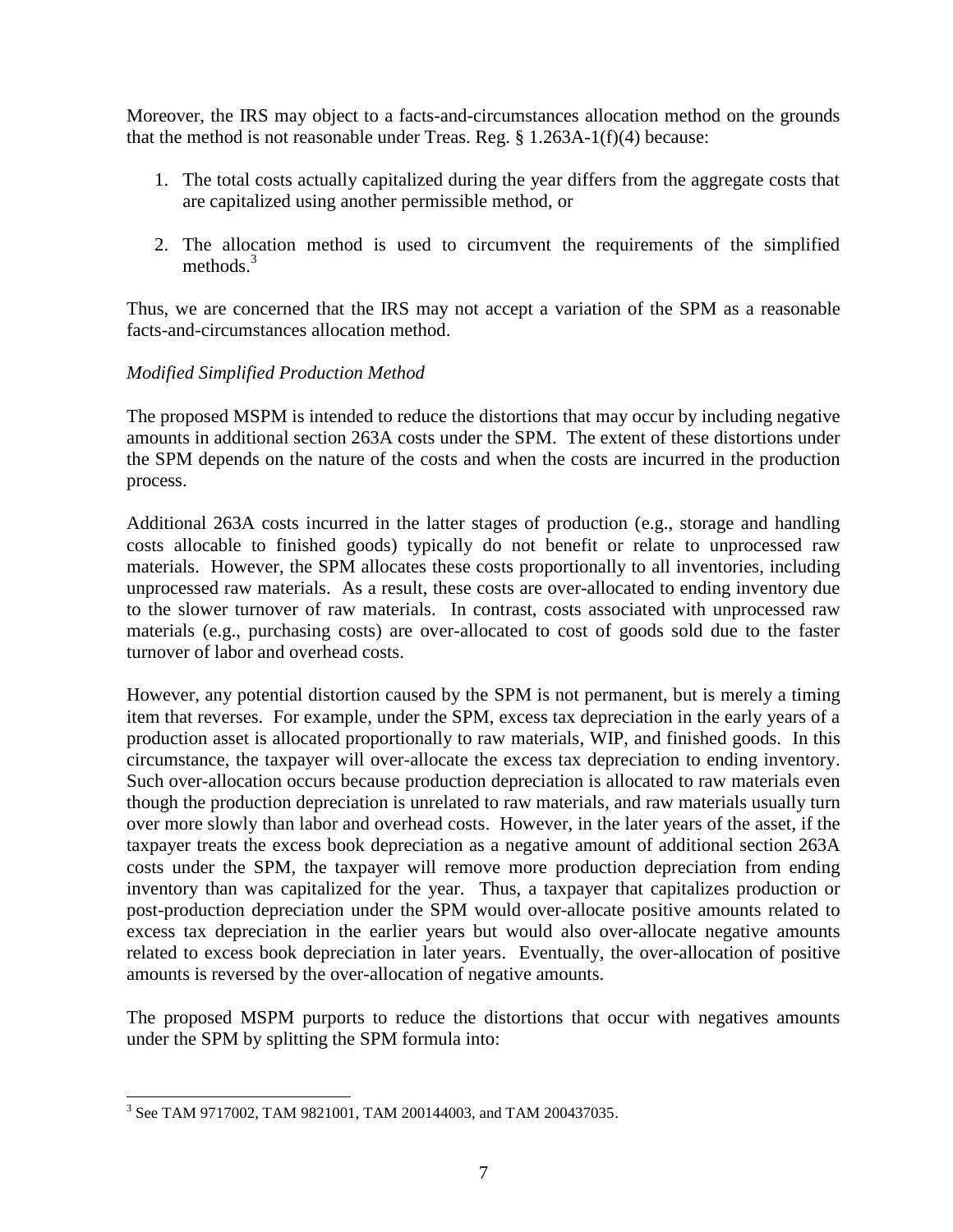- 1. A raw material turnover ratio (the preproduction absorption ratio), and
- 2. A labor and overhead turnover ratio (the production absorption ratio).

Under the proposed MSPM, taxpayers are permitted to include negative amounts in the numerator of both ratios. The IRS and Treasury reason that a fewer distortions will occur because the negative amounts are more precisely allocated between raw materials and labor and overhead.

We agree that the proposed MSPM generally results in fewer distortions and more accurately allocates additional section 263A costs (including negative amounts) than the SPM. However, the proposed MSPM would place a significant administrative burden on some taxpayers because it will require more time, resources, and record keeping than the SPM. This burden outweighs the benefit of reducing the distortions that may occur under the less precise SPM. Moreover, the SPM is equally distortive for positive amounts, yet the IRS and Treasury are focused only on distortions caused by using the SPM to allocate negative, not positive, amounts.

# **C. AICPA Recommendations**

For the reasons discussed above, the final regulations should specifically allow all taxpayers to include negative amounts in additional section 263A costs under the SPM.

Furthermore, as discussed in more detail below, the final regulations should provide all taxpayers with the option to use the more precise (but more complex) MSPM, with the changes proposed below.

# **III. Exception for Small Taxpayers**

As noted above, the proposed regulations provide a general rule that a taxpayer may not include negative amounts in additional section 263A costs under the SPM provided in Treas. Reg. § 1.263A-2(b). However, the proposed regulations provide an exception allowing small taxpayers to include negative amounts in additional section 263A costs under the SPM. For this purpose, a taxpayer is a small taxpayer if its (or its predecessors') average annual gross receipts for the three previous taxable years (test period) do not exceed \$10,000,000. The provisions of Treas. Reg. § 1.263A-3(b) apply for purposes of determining the amount of a taxpayer's gross receipts and the test period.

The AICPA agrees that the final regulations should provide an exception for small taxpayers if taxpayers are not permitted to include negative amounts in additional section 263A costs under the SPM. However, in this circumstance, a factor other than gross receipts should be used to define a small taxpayer. The proposed exception is based on the section 263A statutory gross receipts test for small resellers, which provides an exemption from section 263A. However, this standard is almost 30 years old and thus, the gross receipts test no longer accurately represents a small taxpayer. Moreover, it fails to address a small producing taxpayer in the context of what the exception relates to, namely, ending inventory. For example, a taxpayer with gross receipts derived from activities in the ordinary course of business other than the sale of inventory (e.g., service, lease, or royalty revenue) could have average annual gross receipts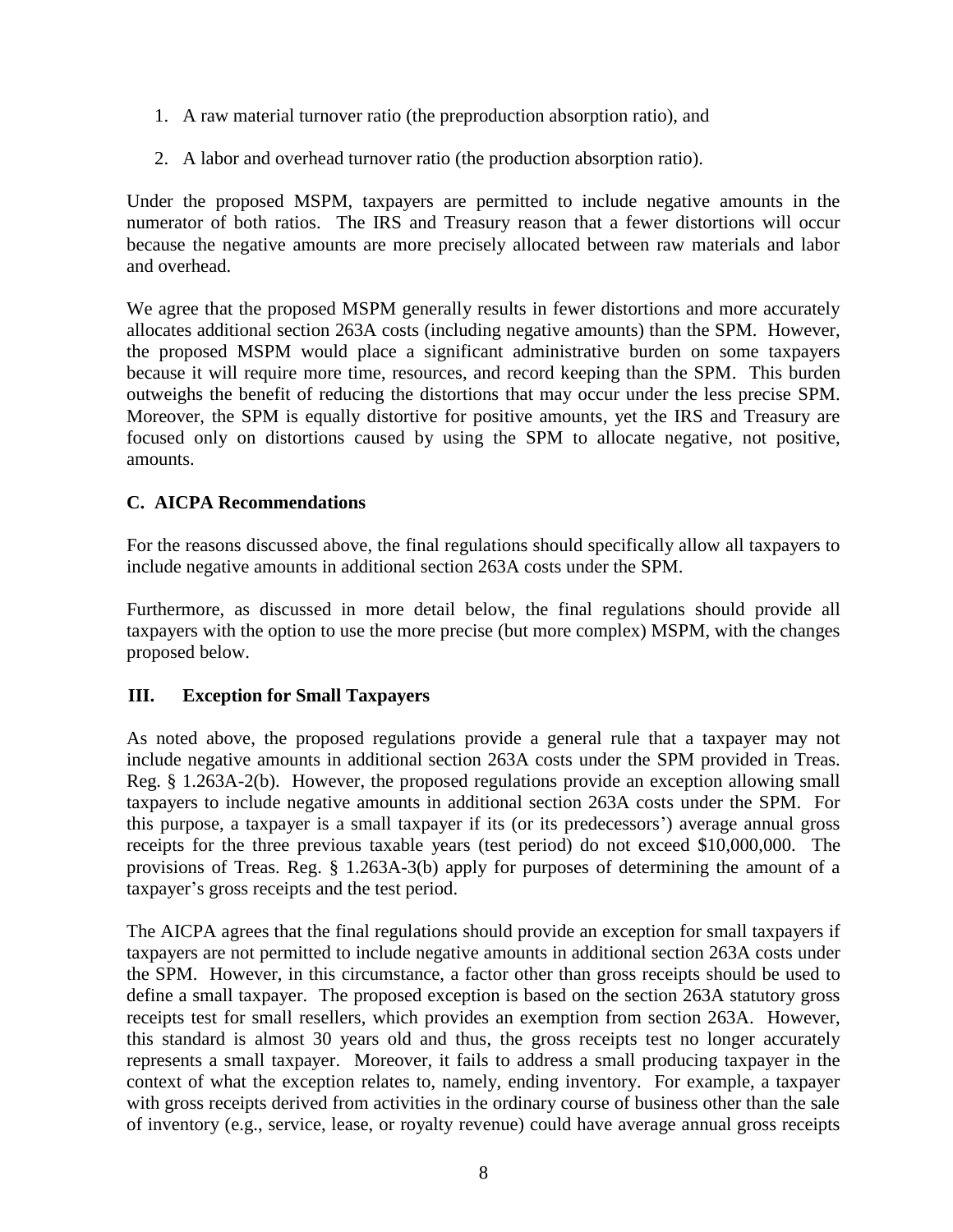for the test period that significantly exceed \$10,000,000, while its average ending inventory for the test period is only \$2,000,000 or less.

Therefore, the final regulations should provide that a taxpayer is a small taxpayer for purposes of determining eligibility to use the SPM with negative amounts of additional section 263A costs if the average value of its (or its predecessors') ending inventory for the current year and the two previous taxable years (test period) does not exceed \$10,000,000. We believe that the average value of ending inventory provides a more accurate representation of a small taxpayer because of a direct correlation between the value of ending inventory and the amount of costs capitalized to ending inventory under the SPM. For this purpose, a taxpayer would determine the value of ending inventory under its methods of accounting for inventory for federal income tax purposes. For LIFO inventory, a taxpayer would determine the value of ending inventory using the current-year cost of the inventory, including any adjustments for trade discounts, cash discounts, and inventory shrinkage. In addition, taxpayers would apply aggregation and test period rules similar to the rules applicable to gross receipts under Treas. Reg. § 1.263A-3(b).

If the average aggregate value of a taxpayer's ending inventory during the test period does not exceed \$10,000,000, we believe that including negative amounts in additional section 263A costs under the SPM would not result in a significant distortion. Furthermore, the difference between the amount of additional section 263A costs capitalized to ending inventory under the SPM and the amount of additional section 263A costs capitalized to ending inventory under the proposed MSPM is immaterial when the average aggregate value of a taxpayer's ending inventory during the test period does not exceed \$10,000,000.

Therefore, the final regulations should allow a taxpayer to include negative amounts in additional section 263A costs under the SPM if the average aggregate value of its (or its predecessors') ending inventory during the test period does not exceed \$10,000,000.

# **IV. Allow Taxpayers to Use the Proposed MSPM and to Estimate the Raw Material Content of WIP and Finished Goods**

Under the proposed regulations, large taxpayers with negative amounts of additional section 263A costs are prohibited from using the SPM. Instead, the proposed regulations provide a new simplified method, the MSPM, under which taxpayers are permitted to include negative amounts in additional section 263A costs. Under the proposed MSPM, a taxpayer's additional section 263A costs allocable to eligible property remaining on hand at the close of the taxable year are equal to its allocable preproduction additional section 263A costs plus its allocable production additional section 263A costs.

To determine allocable preproduction additional section 263A costs, the taxpayer must calculate a preproduction absorption ratio equal to preproduction additional section 263A costs divided by raw material section 471 costs. 4 Generally, preproduction additional section 263A costs include indirect costs incurred during the taxable year that are allocable to property held

 $\overline{a}$ <sup>4</sup> The proposed regulations refer to "raw material costs," but we believe the phrase "raw material section 471 costs" is a more appropriate description of the denominator of the preproduction absorption ratio.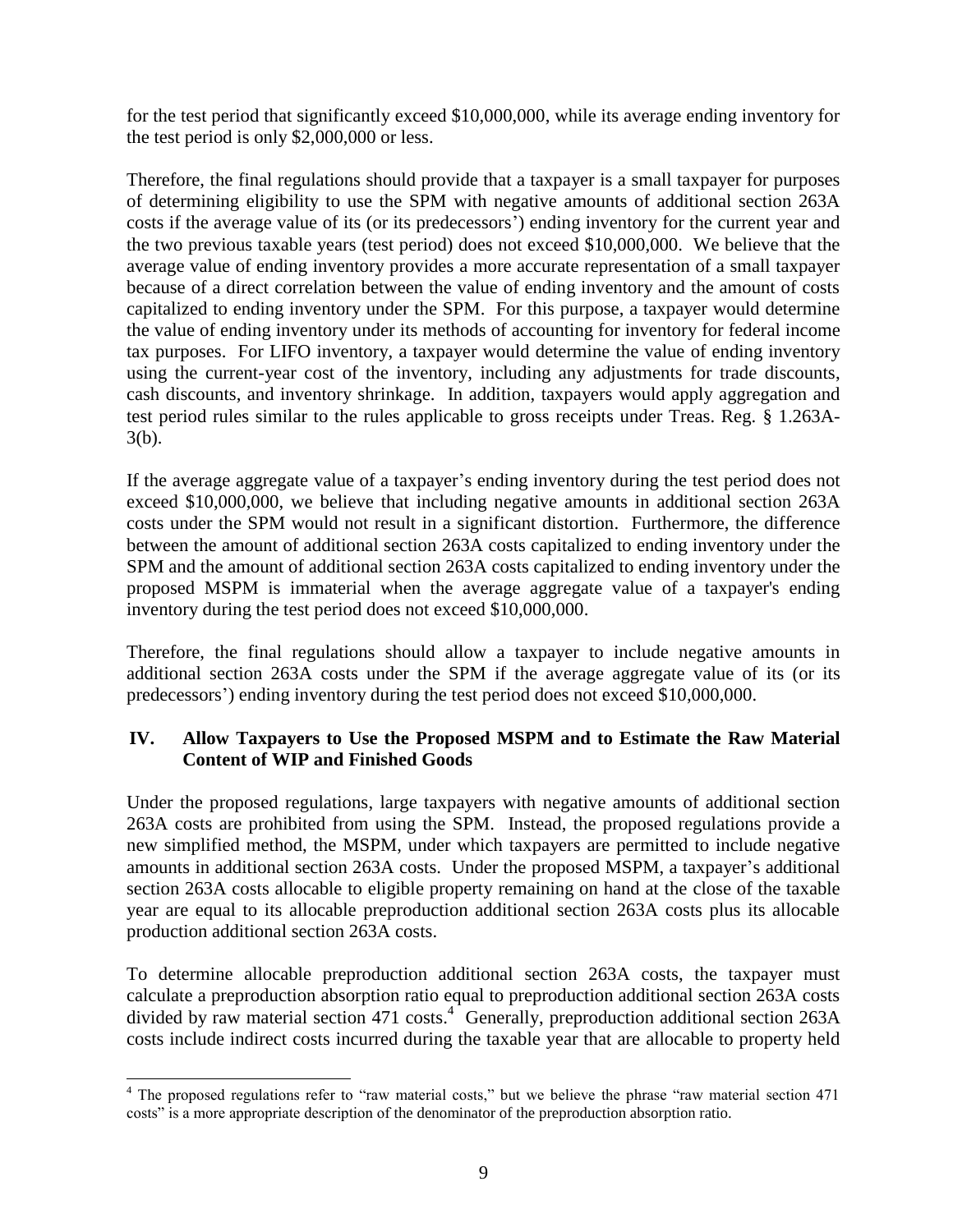for future production, even though production has not begun, to the extent the costs are not treated as section 471 costs. Examples of indirect costs allocable to property held for future production include design costs, sourcing costs, purchasing costs, raw material storage costs, and raw material handling costs. In addition, preproduction additional section 263A costs include an allocable portion of capitalizable mixed service costs.

Raw material section 471 costs are defined as the direct costs of acquiring raw materials that a taxpayer purchases during its current taxable year. The preproduction absorption ratio is multiplied by the taxpayer's raw material section 471 costs incurred during the taxable year and remaining on hand at year end. For this purpose, raw material section 471 costs incurred during the taxable year and remaining on hand at year end include not only the direct costs of unprocessed raw materials, but also the raw material costs included in WIP and finished goods (i.e., the raw material content of WIP and finished goods).

To determine allocable production additional section 263A costs under the proposed MSPM, the taxpayer must calculate a production absorption ratio equal to production additional section 263A costs divided by production section 471 costs. For this purpose, production additional section 263A costs are all additional section 263A costs incurred during the taxable year that are not preproduction additional section 263A costs. Production additional section 263A costs include post-production additional section 263A costs (e.g., storage and handling costs allocable to finished goods). In addition, production additional section 263A costs include an allocable portion of capitalizable mixed service costs.

Production section 471 costs are defined as the total section 471 costs that a taxpayer incurs during its current taxable year less the taxpayer's raw material costs. In other words, production section 471 costs are equal to section 471 labor and overhead costs incurred by the taxpayer during the taxable year. The production absorption ratio is multiplied by the taxpayer's production section 471 costs incurred during the taxable year and remaining on hand at year end. For this purpose, production section 471 costs incurred during the taxable year and remaining on hand at year end exclude all raw material costs (i.e., the costs of unprocessed raw materials, as well as the raw material content of WIP and finished goods). Therefore, the production absorption ratio is applied only to the taxpayer's section 471 labor and overhead costs incurred during the taxable year and remaining on hand at year end.

# **A. Allow Taxpayers to Use the Proposed MSPM**

For many years, tax practitioners and taxpayers have expressed the concern that the SPM tends to capitalize an excessive amount of additional 263A costs because, under the SPM, production and post-production additional section 263A costs are allocated to raw materials that have not yet entered the production process. The proposed MSPM alleviates this concern by allocating only preproduction costs to unprocessed raw materials. The proposed regulations would force many taxpayers to change to the proposed MSPM because they could no longer use the SPM due to negative amounts of additional section 263A costs. However, even if taxpayers are permitted to include negative amounts in additional section 263A costs under the SPM, as proposed above, all taxpayers should have the option to use the proposed MSPM (with the changes recommended below) because this method more accurately allocates additional section 263A costs to the property benefitted by the costs.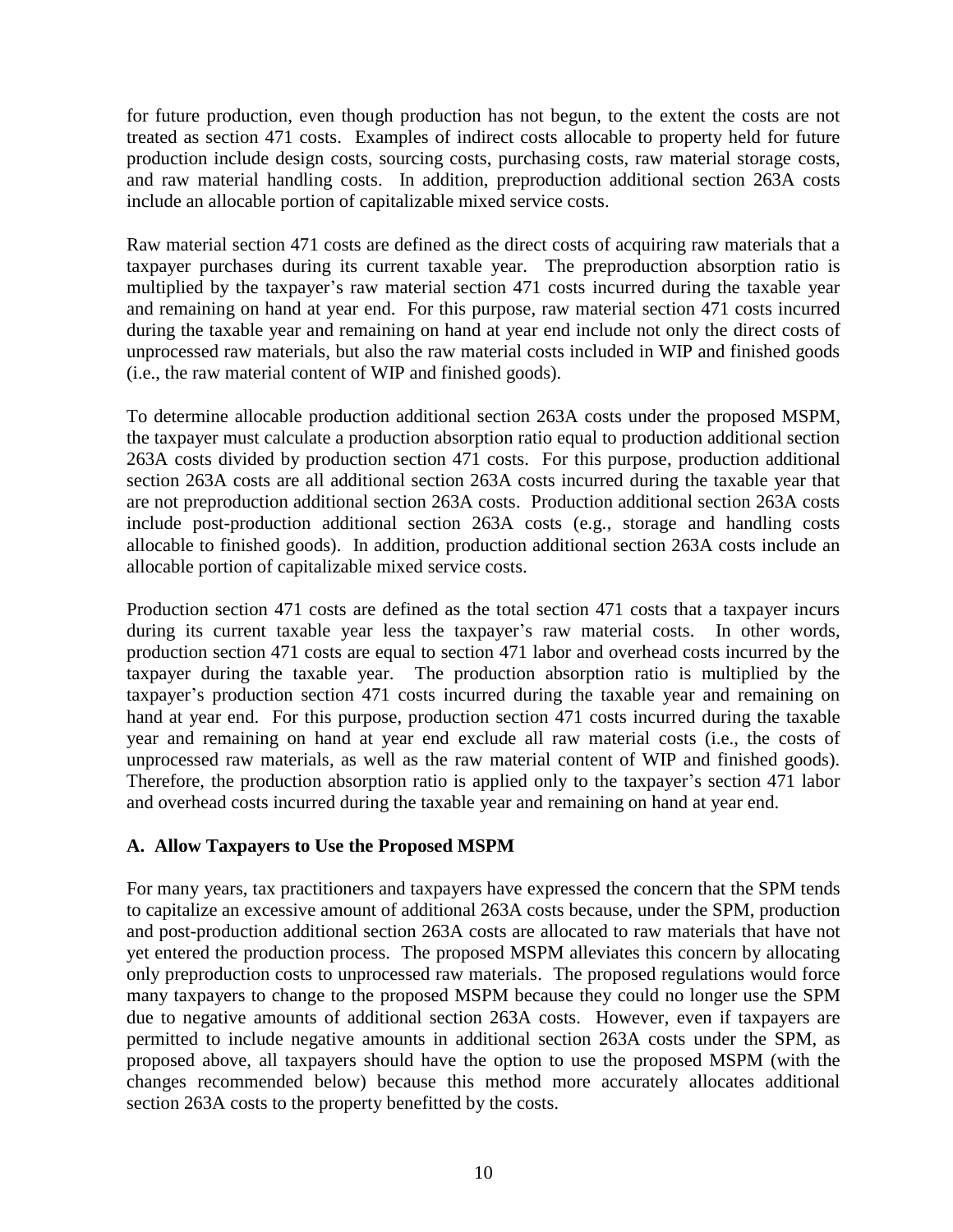### **B. Allow Taxpayers to Estimate the Raw Material Content of WIP and Finished Goods**

As noted above, we believe that all taxpayers should have the option to use the proposed MSPM. However, we are concerned that many taxpayers could not use the method because they are unable to readily identify the raw material content of WIP and finished goods in ending inventory. In fact, many taxpayers would have to modify their books and records or purchase a new computer system to track the raw material content of WIP and finished goods in ending inventory in order to change to the proposed MSPM.

The excessive costs of implementing such a system is an unfair burden on taxpayers, especially smaller taxpayers. Therefore, the final regulations should clarify that a taxpayer may use any reasonable method to estimate the raw material content of WIP and finished goods in ending inventory. We offer the following example of a reasonable method that a taxpayer may use to estimate the raw material content of WIP and finished goods in ending inventory.

### *Example 1 – Reasonable Method of Estimating the Raw Material Content of WIP and Finished Goods under the Proposed MSPM.*

Company A uses the first-in, first-out (FIFO) inventory method. Company A incurred the following section 471 costs during the year:

| <b>Raw Material Purchases</b>       | \$20,000,000 |
|-------------------------------------|--------------|
| Production Labor and Overhead Costs | \$30,000,000 |
| <b>Total Section 471 Costs</b>      | \$50,000,000 |

The following section 471 costs incurred during the year remain in Company A's ending inventory:

| <b>Unprocessed Raw Materials Ending Inventory</b> | \$3,500,000  |
|---------------------------------------------------|--------------|
| <b>WIP Ending Inventory</b>                       | \$3,600,000  |
| Finished Goods Ending Inventory                   | \$10,900,000 |
| Total Section 471 Costs in Ending Inventory       | \$18,000,000 |

Company A incurred the following additional section 263A costs during the year:

| Preproduction Additional Section 263A Costs     | \$200,000   |
|-------------------------------------------------|-------------|
| <b>Production Additional Section 263A Costs</b> | \$2,700,000 |
| Post-Production Additional Section 263A Costs   | \$2,100,000 |
| <b>Total Additional Section 263A Costs</b>      | \$5,000,000 |

Company A uses a reasonable method to estimate the raw material content of WIP and finished goods in ending inventory based on the percentage of raw material purchases during the taxable year to total section 471 costs incurred during the taxable year.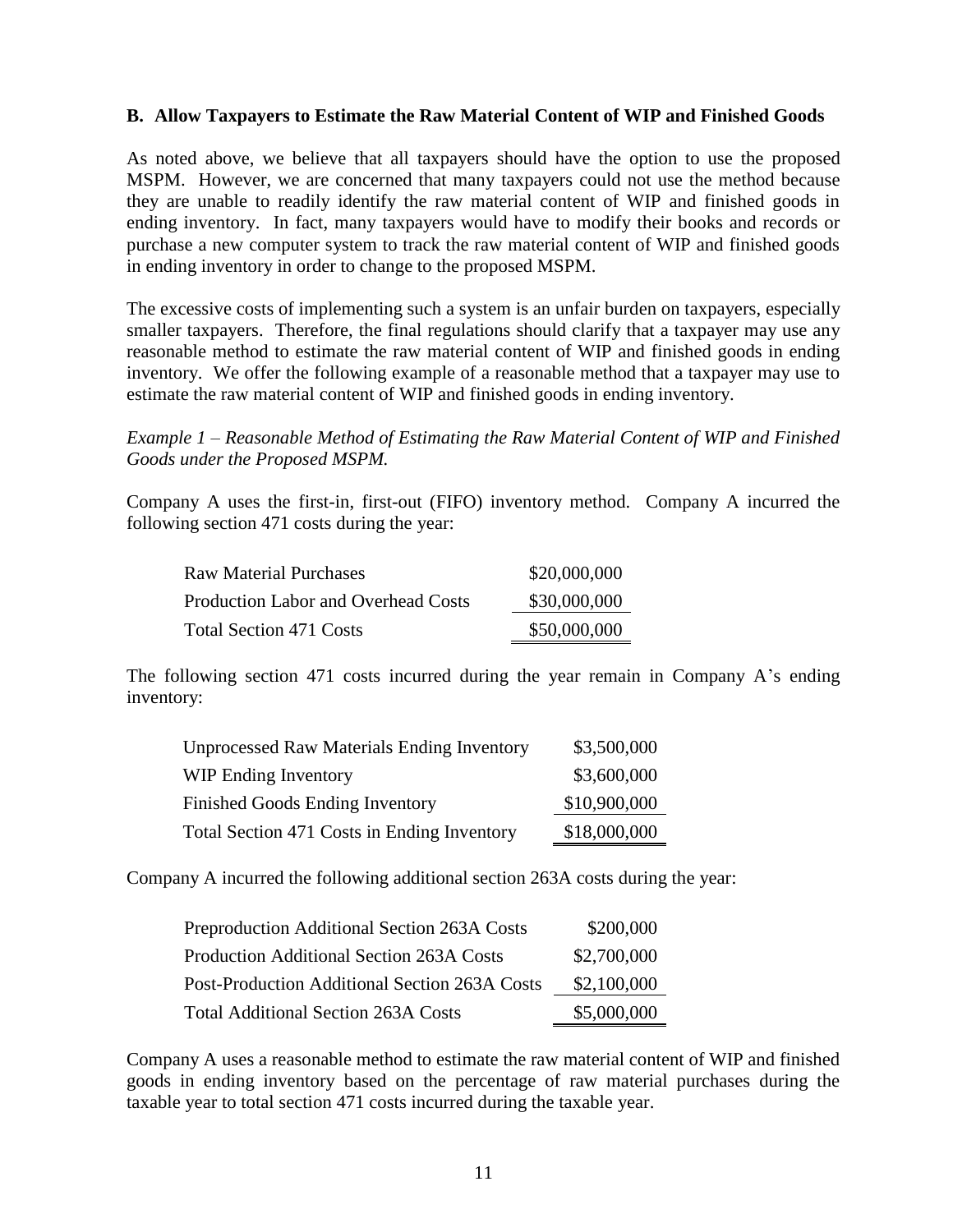| Raw Material Purchases During the Year     |                                                  | <b>Estimated Raw Material</b>    |
|--------------------------------------------|--------------------------------------------------|----------------------------------|
|                                            | Total Section 471 Costs Incurred During the Year | <b>Content Percentage</b>        |
|                                            |                                                  |                                  |
| $\frac{$20,000,000}{$50,000,000} =$<br>40% |                                                  |                                  |
|                                            |                                                  |                                  |
|                                            |                                                  | <b>Estimate Raw</b>              |
|                                            | <b>Estimate Raw Material</b>                     | Material Content of              |
| <b>WIP Ending Inventory</b>                | X<br><b>Content Percentage</b>                   | <b>WIP</b>                       |
|                                            |                                                  |                                  |
| $$3,600,000 \times 40\% = $1,440,000$      |                                                  |                                  |
|                                            |                                                  |                                  |
| <b>Finished Goods</b>                      | <b>Estimate Raw Material</b>                     | <b>Estimate Raw Material</b>     |
| X<br><b>Ending Inventory</b>               | <b>Content Percentage</b>                        | <b>Content of Finished Goods</b> |
|                                            |                                                  |                                  |
| $$10,900,000 \times 40\% = $4,360,000$     |                                                  |                                  |

Therefore, Company A's estimated raw material section 471 costs incurred during the year and remaining on hand at year end is computed as follows:

| <b>Unprocessed Raw Materials</b>                        | \$3,500,000 |
|---------------------------------------------------------|-------------|
| <b>Estimated Raw Material Content of WIP</b>            | \$1,440,000 |
| <b>Estimated Raw Material Content of Finished Goods</b> | \$4,360,000 |
| Estimated Raw Material Section 471 Costs Incurred       |             |
| During the Year and Remaining on Hand at Year End       | \$9,300,000 |

Company A's estimated production section 471 costs incurred during the year and remaining on hand at year end is computed as follows:

| <b>WIP Ending Inventory</b>                            | \$3,600,000     |             |
|--------------------------------------------------------|-----------------|-------------|
| Less: Estimated Raw Material Content of WIP            | (\$1,440,000)   |             |
| Estimated Labor and Overhead Content of WIP            |                 | \$2,160,000 |
| <b>Finished Goods Ending Inventory</b>                 | \$10,900,000    |             |
| Less: Estimated Raw Material Content of WIP            | $(\$4,360,000)$ |             |
| Estimated Labor and Overhead Content of Finished Goods |                 | \$6,540,000 |
| Estimated Production Section 471 Costs Incurred During |                 |             |
| the Year and Remaining on Hand at Year End             |                 | \$8,700,000 |

Under the proposed MSPM, Company A computes the preproduction absorption ratio and the allocable preproduction additional section 263A costs as follows: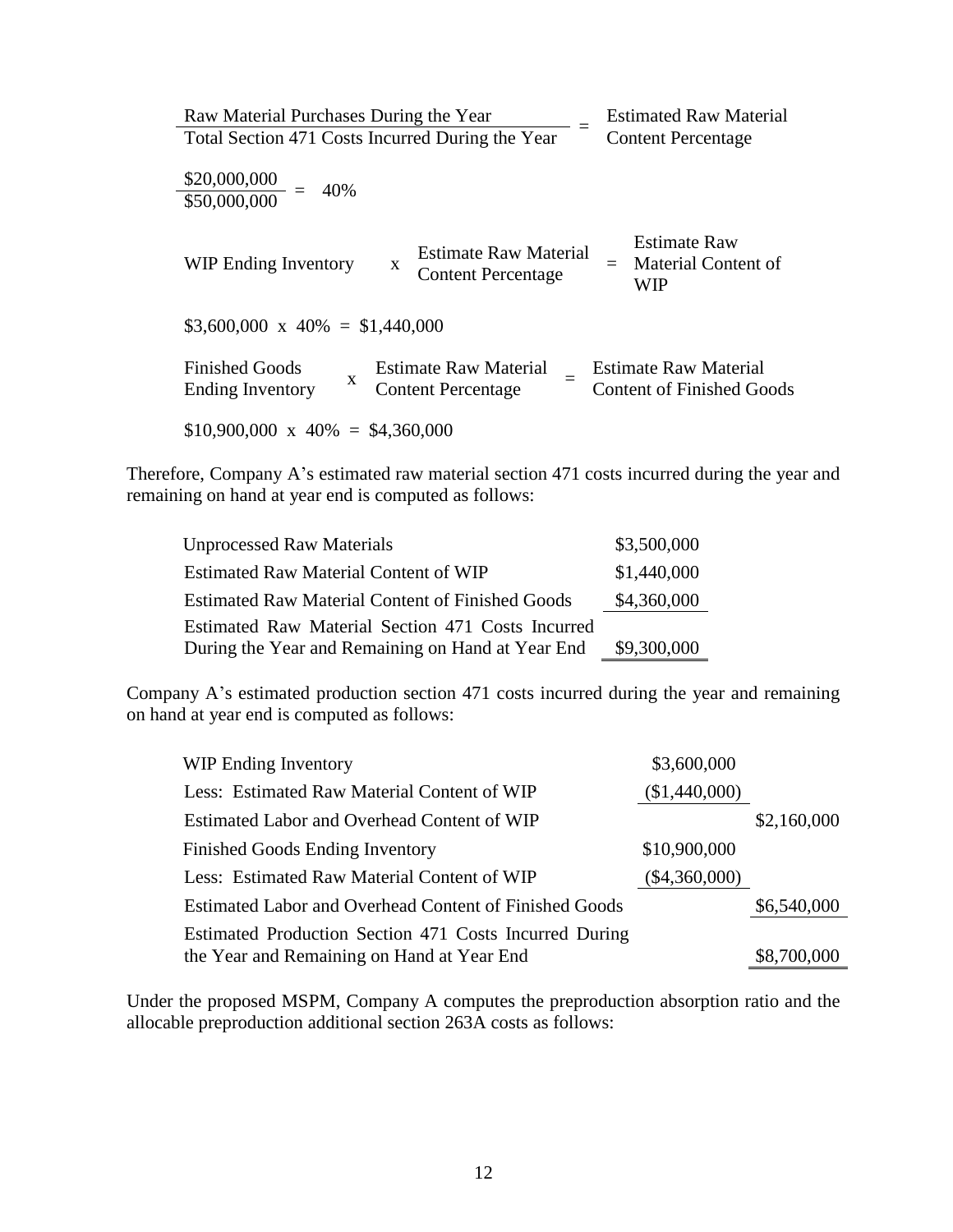| Preproduction Additional Section 263A                    |                                                                                                  |                         |                                                                       |
|----------------------------------------------------------|--------------------------------------------------------------------------------------------------|-------------------------|-----------------------------------------------------------------------|
| Costs Incurred During the Year                           |                                                                                                  | Preproduction           |                                                                       |
| Raw Material Section 471 Costs Incurred                  |                                                                                                  | <b>Absorption Ratio</b> |                                                                       |
| During the Year                                          |                                                                                                  |                         |                                                                       |
| $\frac{$200,000}{$20,000,000} = .01$                     |                                                                                                  |                         |                                                                       |
| Preproduction<br>$\mathbf{X}$<br><b>Absorption Ratio</b> | Raw Material Section 471 Costs<br>Incurred During the Year and<br>Remaining on Hand at Year End* |                         | Allocable<br>Preproduction<br><b>Additional Section</b><br>263A Costs |

\* Includes unprocessed raw materials and estimated raw material content of WIP and finished goods.

.01 x  $$9,300,000 = $93,000$ 

Under the proposed MSPM, Company A computes the production absorption ratio and the allocable production additional section 263A costs as follows:

Production Additional Section 263A Costs Incurred During the Year\*  $\frac{\text{meaned Buring the Team}}{\text{Production}} = \frac{\text{Production}}{\text{Absorption Ratio}}$ Production During the Year\*\*

\* Includes production and post-production additional section 263A costs.

\*\* Includes production labor and overhead costs only.

 $\frac{$4,800,000}{$30,000,000} = .16$ 

| Production              |                                | Production Section 471 Costs | <b>Allocable Production</b> |
|-------------------------|--------------------------------|------------------------------|-----------------------------|
|                         |                                | Incurred During the Year and | $=$ Additional Section      |
| <b>Absorption Ratio</b> | Remaining on Hand at Year End* | 263A Costs                   |                             |

\* Includes estimated production labor and overhead costs only.

 $.16 \times$  \$8,700,000 = \$1,392,000

Company A computes the total allocable additional section 263A costs under the proposed MSPM as follows: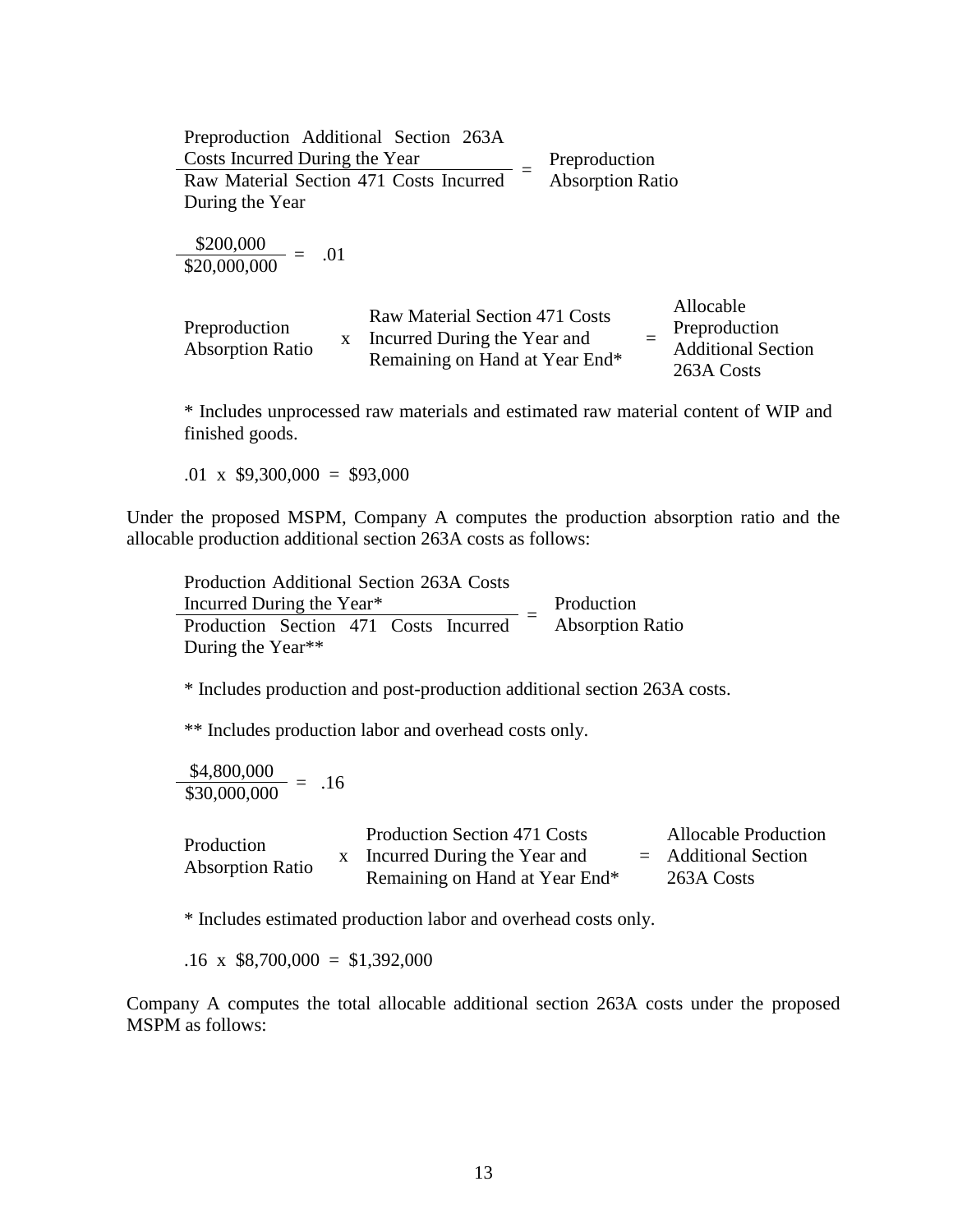| Allocable Preproduction Additional Section 263A Costs | \$93,000    |
|-------------------------------------------------------|-------------|
| Allocable Production Additional Section 263A Costs    | \$1,392,000 |
| <b>Total Allocable Additional Section 263A Costs</b>  | \$1,485,000 |

#### **V. Revise the Proposed MSPM to Add a Post-Production Absorption Ratio**

As noted above, under the proposed MSPM, production additional section 263A costs include post-production additional section 263A costs (e.g., storage and handling costs allocable to finished goods). We believe that such inclusion results in several potential distortions.

First, post-production additional section 263A costs relate not only to production section 471 costs (i.e., section 471 labor and overhead costs) in finished goods, but also to raw material section 471 costs in finished goods. In other words, post-production additional section 263A costs relate to the total section 471 costs of finished goods ("finished goods section 471 costs"). Under the proposed MSPM, post-production additional section 263A costs are included in the numerator of the production absorption ratio. However, the denominator of the production absorption ratio does not include total finished goods section 471 costs because raw material section 471 costs in finished goods are excluded. As a result, the production absorption ratio is too high.

In addition, post-production additional section 263A costs are not properly allocated to finished goods in ending inventory under the proposed MSPM because the production absorption ratio is applied only to production section 471 costs (i.e., section 471 labor and overhead costs) incurred during the taxable year and remaining on hand at year end. Instead, the production absorption ratio should be applied to total finished goods section 471 costs incurred during the year and remaining on hand at year end to properly allocate postproduction additional section 263A costs to finished goods in ending inventory. Furthermore, the MSPM, as currently proposed, could cause distortions in the allocation of additional section 263A costs to property produced under contract for the taxpayer and property purchased for resale by the taxpayer. 5

To prevent the potential distortions described above, we recommend modifying the proposed MSPM by adding a third ratio (the "post-production absorption ratio") to allocate postproduction additional section 263A costs to finished goods in ending inventory. Using three ratios under the MSPM (hereinafter referred to as "the three-ratio MSPM") would give taxpayers the ability to more precisely allocate positive and negative amounts of additional section 263A costs to the property benefitted by the costs within the framework of a simplified method.

The numerator of the post-production absorption ratio would equal post-production additional section 263A costs incurred during the taxable year allocable to finished goods. The denominator of the post-production absorption ratio would equal total section 471 costs incurred during the taxable year, less unprocessed raw materials on hand at year end and WIP

 $\overline{a}$ 

<sup>&</sup>lt;sup>5</sup> See section VI below for a discussion of the treatment of storage and handling costs allocable to property produced under contract for the taxpayer and/or property purchased for resale by the taxpayer.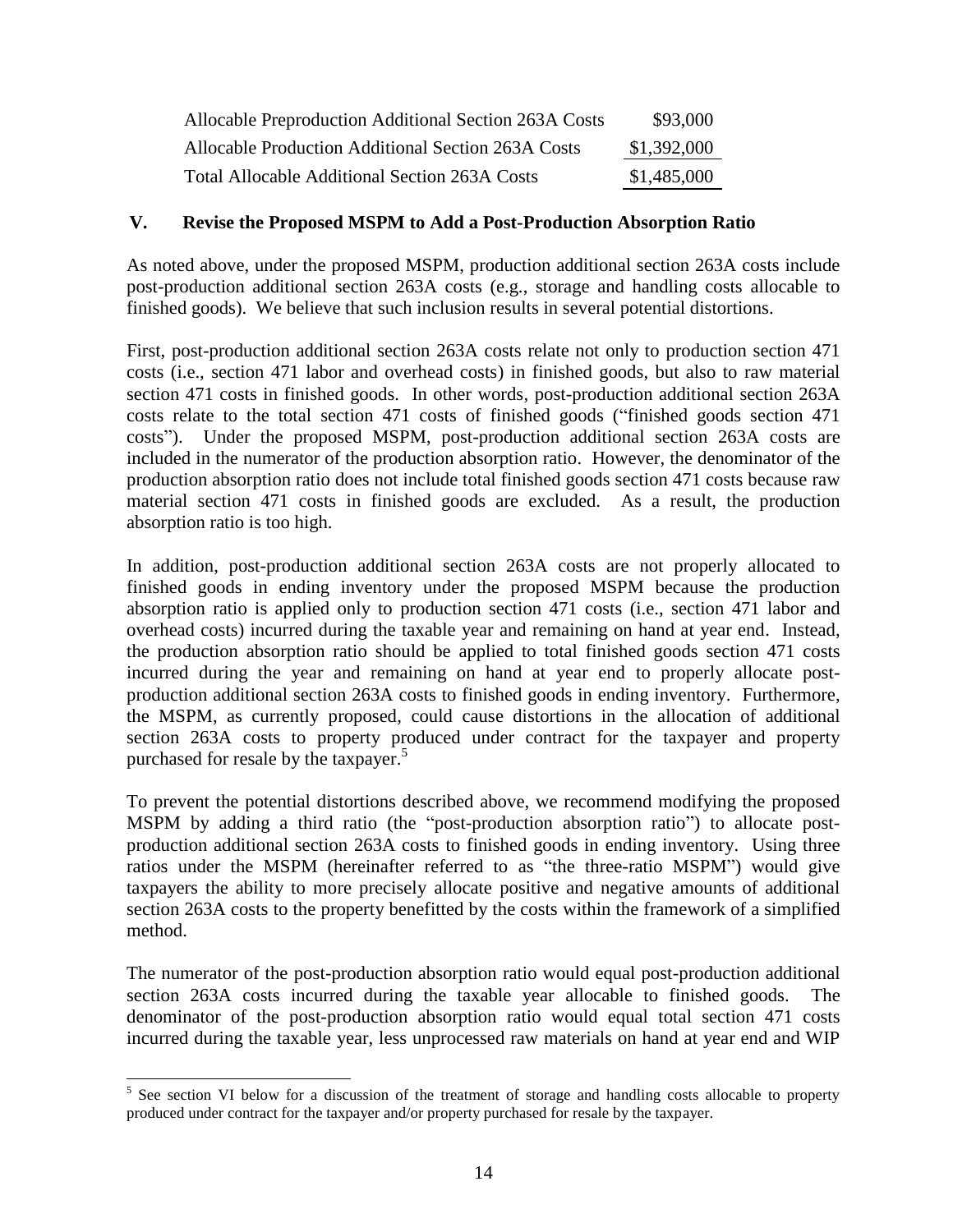on hand at year end, plus finished goods section 471 costs on hand at the beginning of the taxable year. The denominator of the post-production absorption ratio excludes unprocessed raw materials on hand at year end and WIP on hand at year end because post-production additional section 263A costs relate solely to finished goods. The denominator of the postproduction absorption ratio includes finished goods section 471 costs on hand at the beginning of the taxable year because post-production costs have been incurred with respect to such goods and are allocable to such goods. The inclusion of finished goods section 471 costs on hand at the beginning of the taxable year in the denominator of the post-production absorption ratio is similar to the inclusion of beginning inventory in the denominator of the storage and handling costs absorption ratio under the SRM.<sup>6</sup>

Under the three-ratio MSPM, allocable post-production additional section 263A costs would equal the post-production absorption ratio multiplied by finished goods section 471 costs incurred during the taxable year and remaining on hand at year end.

Under the three-ratio MSPM, a taxpayer's total additional section 263A costs allocable to ending inventory would equal the sum of its allocable preproduction additional section 263A costs, its allocable production additional section 263A costs, and its allocable post-production additional section 263A costs.

The following example compares the SPM, the proposed MSPM, and the three-ratio MSPM.

### *Example 2 – Comparison of the SPM, the Proposed MSPM, and the Three-Ratio MSPM.*

Company B uses the FIFO inventory method. Company B incurred the following section 471 costs during the year:

| Raw Material Purchases              | \$60,000,000  |
|-------------------------------------|---------------|
| Production Labor and Overhead Costs | \$76,000,000  |
| Total Section 471 Costs             | \$136,000,000 |

 $\overline{a}$ 

Company B determines that the following section 471 costs incurred during the year remain in its ending inventory:

<sup>6</sup> Under the SRM, a taxpayer using the dollar-value LIFO method must include the LIFO value, rather than the current (e.g., FIFO) cost, of beginning inventory in the denominator of the storage and handling costs absorption ratio. We believe that including the current cost of finished goods on hand at the beginning of the taxable year in the denominator of the post-production absorption ratio will provide a more accurate result, even if a taxpayer is using the dollar-value LIFO method. In fact, a producer using the dollar-value LIFO method typically does not calculate a separate LIFO value for finished goods because finished goods are included in a natural business unit pool along with raw materials and WIP. Therefore, the final regulations should permit a producer using the dollar-value LIFO method to use the current (e.g., FIFO) cost of finished goods on hand at the beginning of the taxable year in the denominator of the post-production absorption ratio because the current cost is the only value available to the taxpayer. Furthermore, we recommend that the IRS and Treasury revise the storage and handling costs absorption ratio under the SRM to provide that a taxpayer using the dollar-value LIFO method would use the current (e.g., FIFO) cost of beginning inventory, rather than the LIFO value of beginning inventory, in the denominator of the ratio.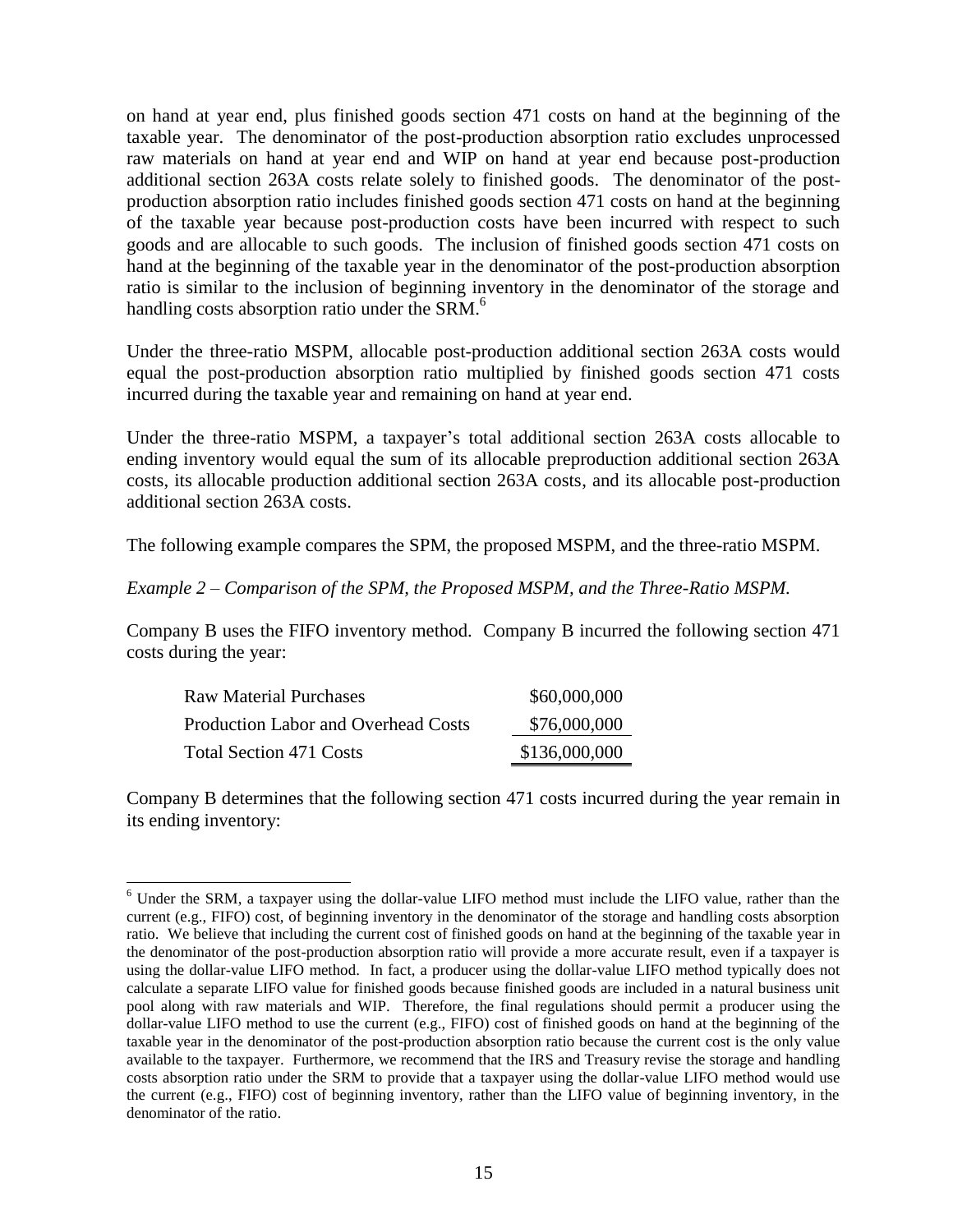|                                                  |              | <b>Raw Material</b> | Labor and             |
|--------------------------------------------------|--------------|---------------------|-----------------------|
|                                                  | Total        | Costs               | <b>Overhead Costs</b> |
| <b>Unprocessed Raw Materials Ending</b>          |              |                     |                       |
| Inventory                                        | \$6,000,000  | \$6,000,000         |                       |
| <b>WIP Ending Inventory</b>                      | \$7,200,000  | \$4,000,000         | \$3,200,000           |
| <b>Finished Goods Ending Inventory</b>           | \$22,800,000 | \$10,000,000        | \$12,800,000          |
| Section<br>471<br>Costs<br>Ending<br>Total<br>in |              |                     |                       |
| Inventory                                        | \$36,000,000 | \$20,000,000        | \$16,000,000          |

Company B capitalizes all storage and handling costs allocable to finished goods, including pick and pack costs, for financial statement purposes. Company B is not required to capitalize its pick and pack costs under section 263A. Therefore, Company B's post-production additional section 263A costs include a negative amount for pick and pack costs.

Company B incurred the following additional section 263A costs during the year:

| <b>Preproduction Additional Section 263A Costs</b> | \$852,000     |
|----------------------------------------------------|---------------|
| <b>Production Additional Section 263A Costs</b>    | \$5,244,000   |
| Post-Production Additional Section 263A Costs      | (\$1,064,000) |
| <b>Total Additional Section 263A Costs</b>         | \$5,032,000   |

The FIFO value of Company B's finished goods in beginning inventory was \$17,200,000.

### *SPM*

Under the SPM, Company B computes the absorption ratio and the allocable additional section 263A costs as follows:

| Additional Section 263A Costs Incurred During the Year |                                                                                           | Absorption                                           |
|--------------------------------------------------------|-------------------------------------------------------------------------------------------|------------------------------------------------------|
| Section 471 Costs Incurred During the Year             | Ratio                                                                                     |                                                      |
| $\frac{$5,032,000}{$136,000,000} =$                    | .037                                                                                      |                                                      |
| Absorption<br>$\mathbf{X}$<br>Ratio                    | Section 471 Costs Incurred During<br>the Year and Remaining on Hand<br>$=$<br>at Year End | Allocable<br><b>Additional Section</b><br>263A Costs |
|                                                        | $.037 \times $36,000,000 = $1,332,000$                                                    |                                                      |

### *Proposed MSPM*

Under the proposed MSPM, Company B computes the preproduction absorption ratio and the allocable preproduction additional section 263A costs as follows: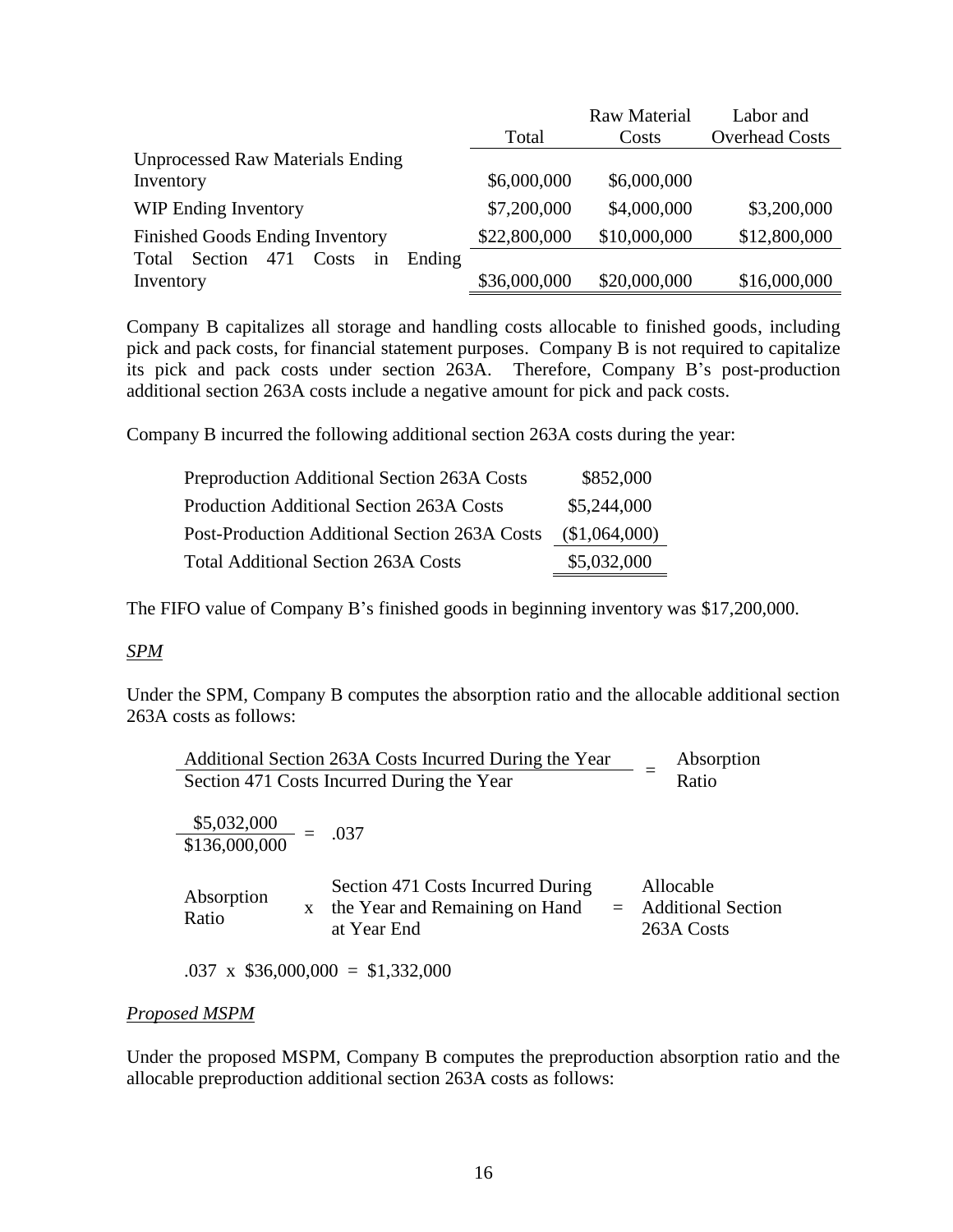| Preproduction Additional Section 263A                    |                                                                                                  |                                                                              |
|----------------------------------------------------------|--------------------------------------------------------------------------------------------------|------------------------------------------------------------------------------|
| Costs Incurred During the Year                           |                                                                                                  | Preproduction                                                                |
| Raw Material Section 471 Costs Incurred                  |                                                                                                  | <b>Absorption Ratio</b>                                                      |
| During the Year                                          |                                                                                                  |                                                                              |
| $\frac{$852,000}{$60,000,000} =$<br>.0142                |                                                                                                  |                                                                              |
| Preproduction<br>$\mathbf{x}$<br><b>Absorption Ratio</b> | Raw Material Section 471 Costs<br>Incurred During the Year and<br>Remaining on Hand at Year End* | Allocable<br>Preproduction<br>$=$<br><b>Additional Section</b><br>263A Costs |

\* Includes unprocessed raw materials and raw material content of WIP and finished goods.

 $.0142 \times $20,000,000 = $284,000$ 

Under the proposed MSPM, Company B computes the production absorption ratio and the allocable production additional section 263A costs as follows:

Production Additional Section 263A  $\frac{3}{2}$ Costs Incurred During the Year\*<br>Resolution Section 471 Costs Increased  $=$  Absorption Production Section 471 Costs Incurred <sup>-</sup> Absorption Ratio During the Year\*\*

\* Includes production and post-production additional section 263A costs.

\*\* Includes production labor and overhead costs only.

 $\frac{$4,180,000}{$76,000,000}$  = .055

| Production              | <b>Production Section 471 Costs</b> | <b>Allocable Production</b> |
|-------------------------|-------------------------------------|-----------------------------|
|                         | Incurred During the Year and        | $=$ Additional Section      |
| <b>Absorption Ratio</b> | Remaining on Hand at Year End*      | 263A Costs                  |

\* Includes production labor and overhead costs only.

 $.055 \times$  \$16,000,000 = \$880,000

Company B computes the total allocable additional section 263A costs under the proposed MSPM as follows: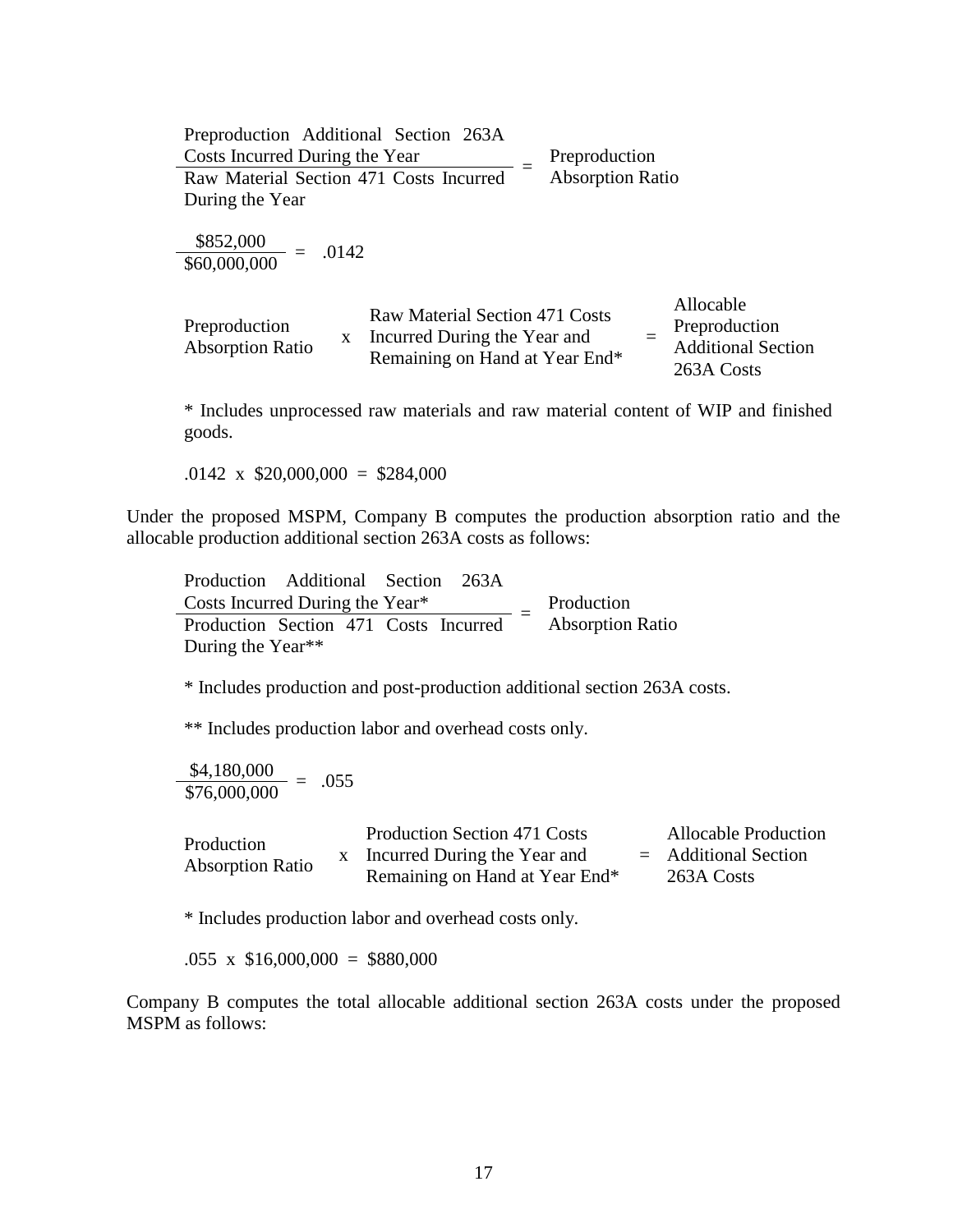| <b>Allocable Preproduction Additional Section 263A Costs</b> | \$284,000   |
|--------------------------------------------------------------|-------------|
| Allocable Production Additional Section 263A Costs           | \$880,000   |
| Total Allocable Additional Section 263A Costs                | \$1,164,000 |

#### *Three-Ratio MSPM*

Under the three-ratio MSPM, Company B computes the preproduction absorption ratio and the allocable preproduction additional section 263A costs as follows:

| Preproduction Additional Section 263A         |                                                                                                  |                         |                                                                       |
|-----------------------------------------------|--------------------------------------------------------------------------------------------------|-------------------------|-----------------------------------------------------------------------|
| Costs Incurred During the Year                |                                                                                                  | Preproduction           |                                                                       |
| Raw Material Section 471 Costs Incurred       |                                                                                                  | <b>Absorption Ratio</b> |                                                                       |
| During the Year                               |                                                                                                  |                         |                                                                       |
| $\frac{$852,000}{$60,000,000} = .0142$        |                                                                                                  |                         |                                                                       |
| Preproduction<br>X<br><b>Absorption Ratio</b> | Raw Material Section 471 Costs<br>Incurred During the Year and<br>Remaining on Hand at Year End* |                         | Allocable<br>Preproduction<br><b>Additional Section</b><br>263A Costs |

\* Includes unprocessed raw materials and raw material content of WIP and finished goods.

 $.0142 \times \$20,000,000 = \$284,000$ 

Under the three-ratio MSPM, Company B computes the production absorption ratio and the allocable production additional section 263A costs as follows:

Production Additional Section 263A Costs Incurred During the Year\*  $=$  Production Production Section 471 Costs Incurred <sup>-</sup> Absorption Ratio During the Year\*\*

\* Excludes post-production additional section 263A costs.

\*\* Includes production labor and overhead costs only.

| \$5,244,000  | .069 |
|--------------|------|
| \$76,000,000 |      |

| Production<br><b>Absorption Ratio</b> | <b>Production Section 471 Costs</b> | <b>Allocable Production</b> |
|---------------------------------------|-------------------------------------|-----------------------------|
|                                       | Incurred During the Year and        | $=$ Additional Section      |
|                                       | Remaining on Hand at Year End*      | 263A Costs                  |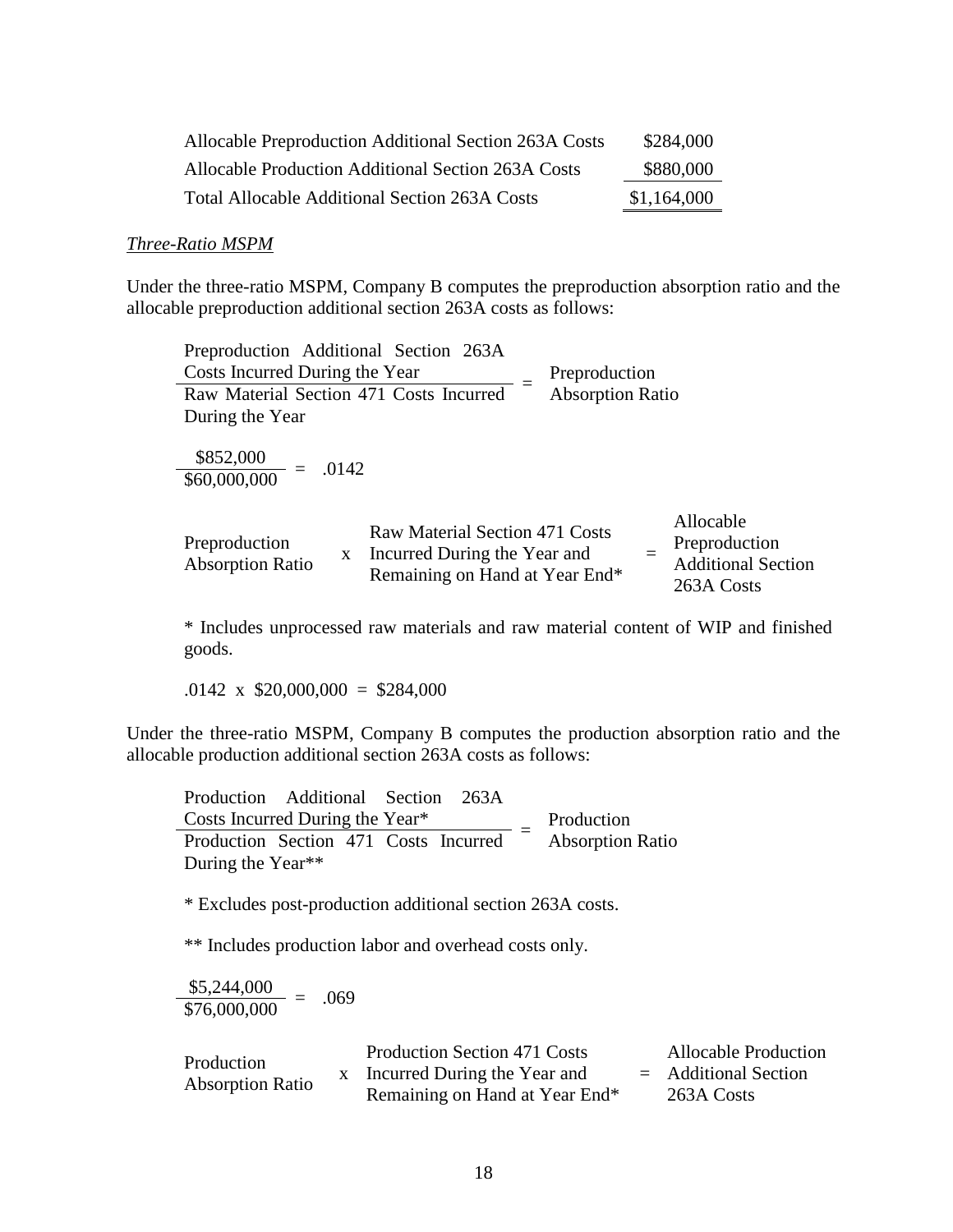\* Includes production labor and overhead costs only.

 $.069 \times \$16,000,000 = \$1,104,000$ 

Under the three-ratio MSPM, Company B computes the post-production absorption ratio and allocable post-production additional section 263A costs as follows:

| Post-Production Additional Section 263A Costs Incurred During<br>Post-<br>the Year                                                                                                                                          |  |
|-----------------------------------------------------------------------------------------------------------------------------------------------------------------------------------------------------------------------------|--|
| Production<br>Total Section 471 Costs Incurred During the Year – Unprocessed<br>Absorption<br>Raw Materials on Hand at Year End – WIP on Hand at Year End<br>Ratio<br>+ Finished Goods on Hand at the Beginning of the Year |  |
| $\frac{\textcircled{\text{1,064,000}}}{\textcircled{\text{140,000,000*}}} = (0.0076)$                                                                                                                                       |  |
| $*$ \$136,000,000 - \$6,000,000 - \$7,200,000 + \$17,200,000 = \$140,000,000                                                                                                                                                |  |
| Finished Goods Section 471 Costs<br>Allocable Post-<br>Post-Production<br>$=$ Production Additional<br>Incurred During the Year and<br>X<br><b>Absorption Ratio</b><br>Remaining on Hand at Year End<br>Section 263A Costs  |  |
| $(.0076)$ x \$22,800,000 = (\$173,280)                                                                                                                                                                                      |  |

Company B computes the total allocable additional section 263A costs under the three-ratio MSPM as follows:

| Allocable Preproduction Additional Section 263A Costs   | \$284,000   |
|---------------------------------------------------------|-------------|
| Allocable Production Additional Section 263A Costs      | \$1,104,000 |
| Allocable Post-Production Additional Section 263A Costs | (\$173,280) |
| <b>Total Allocable Additional Section 263A Costs</b>    | \$1,214,720 |

We note that a significant amount of controversy has existed between taxpayers and the IRS because the SRM uses a combined ratio that includes beginning inventory in the denominator of the storage and handling costs absorption ratio. As a result, the amount of capitalized additional section 263A costs under the SRM is usually lower when compared to the SPM. Therefore, taxpayers generally prefer to treat themselves as resellers rather than producers under section 263A.

However, the three-ratio MSPM would diminish the importance of the distinction between a producer and a reseller under section 263A because a reseller could generally use the threeratio MSPM to reach the same result as the SRM. Under the three-ratio MSPM, the preproduction absorption ratio is equivalent to the purchasing costs absorption ratio under the SRM, and the post-production absorption ratio is generally equivalent to the storage and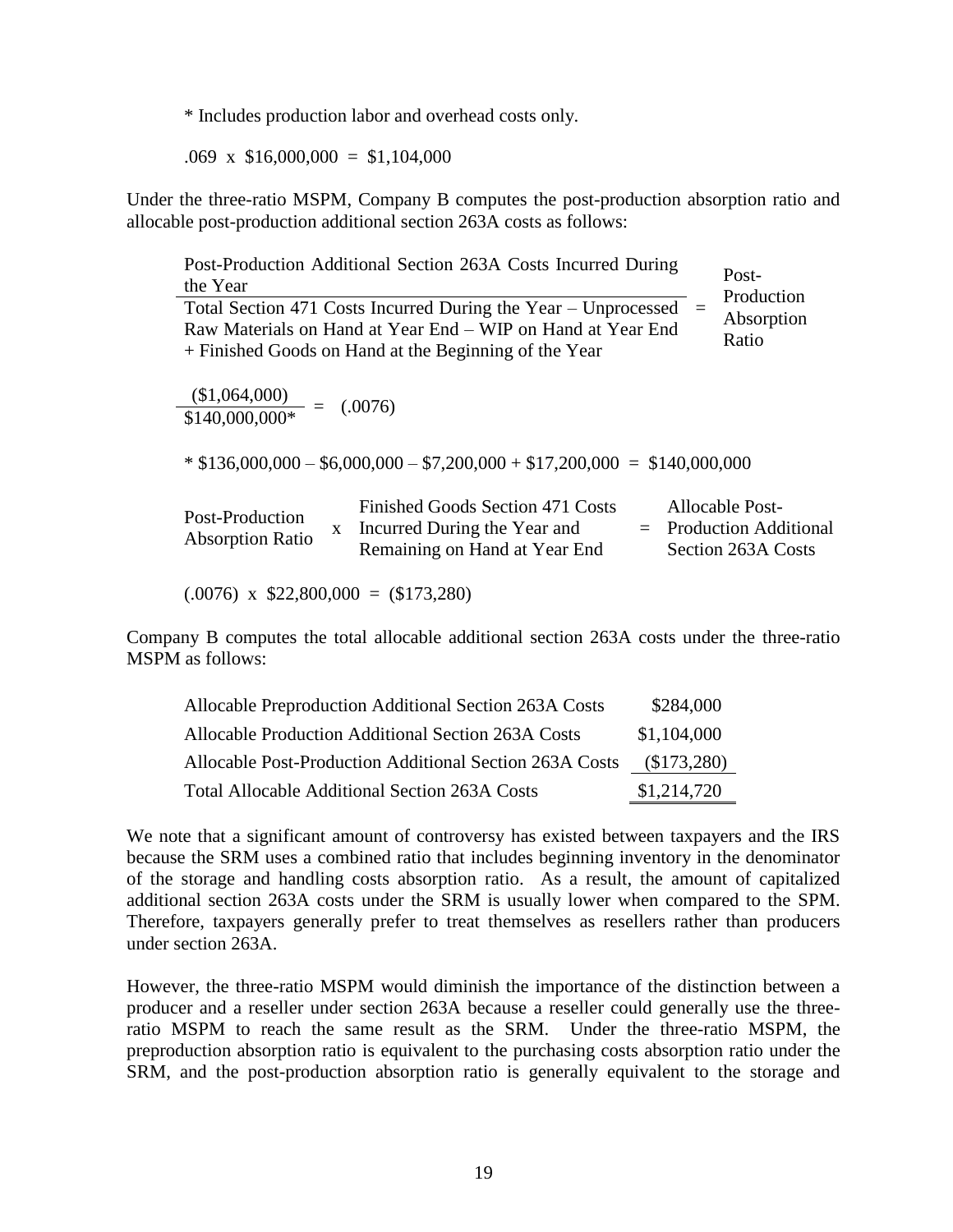handling costs absorption ratio under the SRM.<sup>7</sup> For a reseller with no production activities, the production absorption ratio is zero. Furthermore, a reseller would apply the preproduction absorption ratio and the post-production absorption ratio to the same amount of ending inventory. Therefore, a reseller generally would compute the same amount of total additional section 263A costs allocable to ending inventory under the three-ratio MSPM and the SRM.<sup>8</sup>

As a result, the three-ratio MSPM could significantly reduce controversy related to whether a taxpayer is a producer or a reseller under section 263A.

# **VI. Rules for Property Produced Under Contract for the Taxpayer and Property Purchased for Resale by the Taxpayer**

The final regulations should include rules under the  $MSPM<sup>9</sup>$  for taxpayers with property produced under contract and/or property purchased for resale.

Specifically, the final regulations should clarify that, for purposes of the preproduction absorption ratio, raw materials also include all property produced under contract for the taxpayer and/or property purchased for resale by the taxpayer, regardless of whether or not the taxpayer engages in any additional production activities for such property. Therefore, raw material section 471 costs include the direct costs of acquiring any property produced under contract for the taxpayer and the direct costs of acquiring any property purchased for resale by the taxpayer. Furthermore, raw material section 471 costs incurred during the taxable year and remaining on hand at year end include any property produced under contract for the taxpayer during the taxable year and remaining on hand at year end and any property purchased for resale by the taxpayer during the taxable year and remaining on hand at year end.

In addition, the final regulations should clarify that preproduction additional section 263A costs include indirect costs allocable to property produced under contract for the taxpayer and/or property purchased for resale by the taxpayer that are incurred prior to acquisition of such property (e.g., design costs, sourcing costs, purchasing costs), to the extent the costs are not already capitalized as section 471 costs. Under the MSPM, if the taxpayer does not engage in any additional production activities for such property, the taxpayer should treat all storage and handling costs allocable to the property as preproduction additional section 263A costs, to the extent the costs are not already capitalized as section 471 costs. If the taxpayer engages in

 $\overline{a}$ 

 $<sup>7</sup>$  For a taxpayer using the LIFO method, however, the result is not the same under the SRM. Under the SRM, a</sup> taxpayer using the dollar-value LIFO method must use the LIFO value, rather than the current (e.g., FIFO) cost, of beginning inventory in the denominator of the storage and handling costs absorption ratio. Under the three-ratio MSPM, the current cost of finished goods in beginning inventory is used in the denominator of the postproduction absorption ratio, even if the taxpayer is using the dollar-value LIFO method. Therefore, for a taxpayer using the dollar-value LIFO method, the post-production absorption ratio is not equivalent to the storage and handling costs absorption ratio under the SRM. However, we believe that including the current cost of finished goods in beginning inventory in the denominator of the post-production absorption ratio will provide a more accurate result, even if a taxpayer is using the dollar-value LIFO method. Furthermore, we recommend that the IRS and Treasury revise the storage and handling costs absorption ratio under the SRM to provide that a taxpayer using the dollar-value LIFO method would use the current (e.g., FIFO) cost of beginning inventory, rather than the LIFO value of beginning inventory, in the denominator of the ratio.

<sup>&</sup>lt;sup>8</sup> See footnote 6 above.

<sup>&</sup>lt;sup>9</sup> Except as otherwise stated, the same rules would apply under the three-ratio MSPM.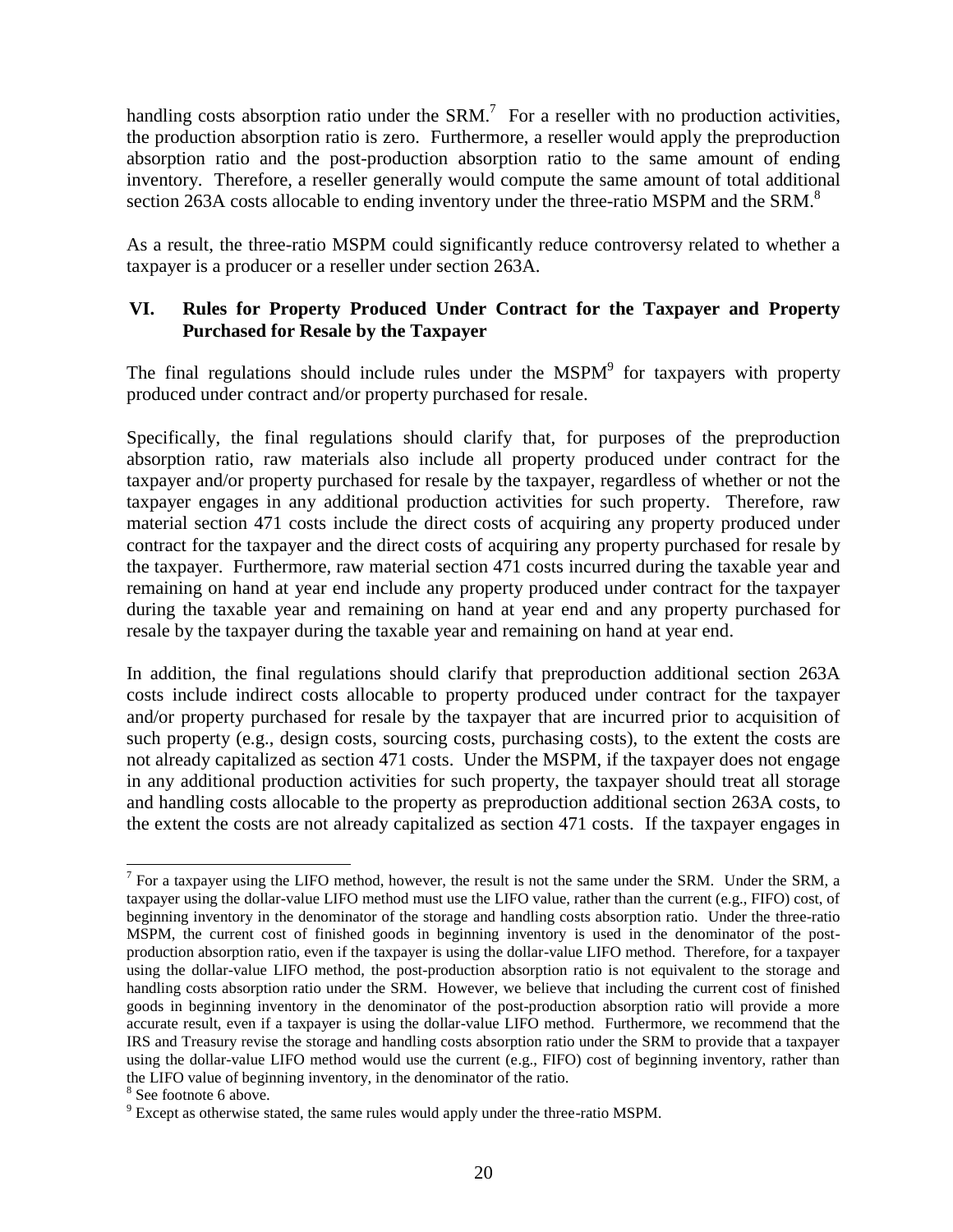any additional production activities for such property, the taxpayer should treat preproduction storage and handling costs allocable to the property as preproduction additional section 263A costs, to the extent the costs are not already capitalized as section 471 costs. Furthermore, the taxpayer should treat post-production storage and handling costs allocable to the property as production additional section 263A costs, to the extent the costs are not already capitalized as section 471 costs.

Under the three-ratio MSPM, the taxpayer should treat property produced under contract for the taxpayer and/or property purchased for resale by the taxpayer as raw materials for purposes of the preproduction absorption ratio. In addition, the taxpayer should treat such property as finished goods for purposes of the post-production absorption ratio. Therefore, total section 471 costs incurred during the taxable year and finished goods section 471 costs on hand at the beginning of the taxable year would include such property. Under the three-ratio MSPM, if the taxpayer does not engage in any additional production activities for such property, the taxpayer should treat all storage and handling costs allocable to the property as post-production additional section 263A costs, to the extent the costs are not already capitalized as section 471 costs. If the taxpayer engages in any additional production activities for such property, the taxpayer should treat preproduction storage and handling costs allocable to the property as preproduction additional section 263A costs, to the extent the costs are not already capitalized as section 471 costs. Furthermore, the taxpayer should treat post-production storage and handling costs allocable to the property as post-production additional section 263A costs, to the extent the costs are not already capitalized as section 471 costs.

### *Example 3 – Applying the three-ratio MSPM to property produced under contract for the taxpayer and property purchased for resale by the taxpayer.*

Company C uses the FIFO inventory method. Company C does not engage in any additional production activities for property produced under contract for Company C and property purchased for resale by Company C. Company C uses the three-ratio MSPM. Company C incurred the following section 471 costs during the year:

| <b>Raw Material Purchases</b>                  | \$50,000,000 |
|------------------------------------------------|--------------|
| <b>Production Labor and Overhead Costs</b>     | \$40,000,000 |
| Property Produced Under Contract for Company C | \$6,000,000  |
| Property Purchased for Resale by Company C     | \$2,000,000  |
| <b>Total Section 471 Costs</b>                 | \$98,000,000 |

Company C determines that the following section 471 costs incurred during the year remain in its ending inventory: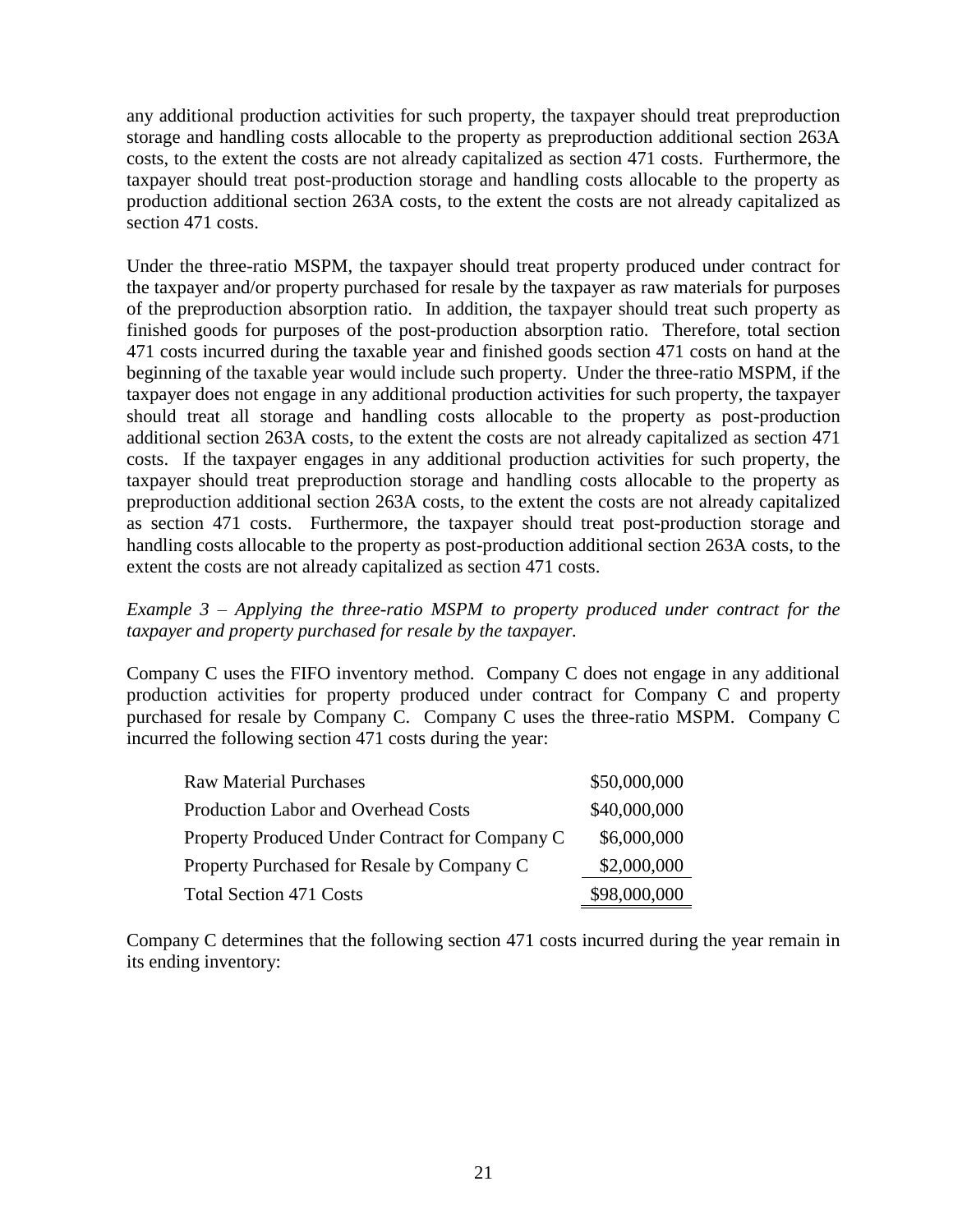|                                              |              | Raw          | Labor and    |
|----------------------------------------------|--------------|--------------|--------------|
|                                              |              | Material     | Overhead     |
|                                              | Total        | Costs        | Costs        |
| Ending Inventory – Unprocessed Raw Materials | \$11,000,000 | \$11,000,000 |              |
| Ending Inventory $-WIP$                      | \$10,000,000 | \$6,000,000  | \$4,000,000  |
| Ending Inventory – Produced Finished Goods   | \$24,100,000 | \$12,500,000 | \$11,600,000 |
| Ending Inventory – Property Produced Under   |              |              |              |
| Contract for Company C                       | \$2,000,000  | \$2,000,000  |              |
| Ending Inventory – Property Purchased for    |              |              |              |
| Resale by Company C                          | \$500,000    | \$500,000    |              |
| Total Section 471 Costs in Ending Inventory  | \$47,600,000 | \$32,000,000 | \$15,600,000 |

Company C incurred the following additional section 263A costs during the year:

| Preproduction Additional Section 263A Costs*    | \$1,165,800 |
|-------------------------------------------------|-------------|
| <b>Production Additional Section 263A Costs</b> | \$3,600,000 |
| Post-Production Additional Section 263A Costs** | \$4,064,000 |
| <b>Total Additional Section 263A Costs</b>      | \$8,829,800 |

\* Includes preproduction additional section 263A costs allocable to property produced under contract for Company C and property purchased for resale by Company C.

\*\* Includes storage and handling costs allocable to property produced under contract for Company C and property purchased for resale by Company C.

The FIFO value of Company C's finished goods in beginning inventory, including property produced under contract for Company C and property purchased for resale by Company C, was \$50,000,000.

Under the three-ratio MSPM, Company C computes the preproduction absorption ratio and the allocable preproduction additional section 263A costs as follows:

| Preproduction Additional Section 263A   |                         |
|-----------------------------------------|-------------------------|
| Costs Incurred During the Year          | Preproduction           |
| Raw Material Section 471 Costs Incurred | <b>Absorption Ratio</b> |
| During the Year*                        |                         |

\* Includes raw material purchases, property produced under contract for Company C, and property purchased for resale by Company C.

 $\frac{$1,165,800}{$58,000,000} = .0201$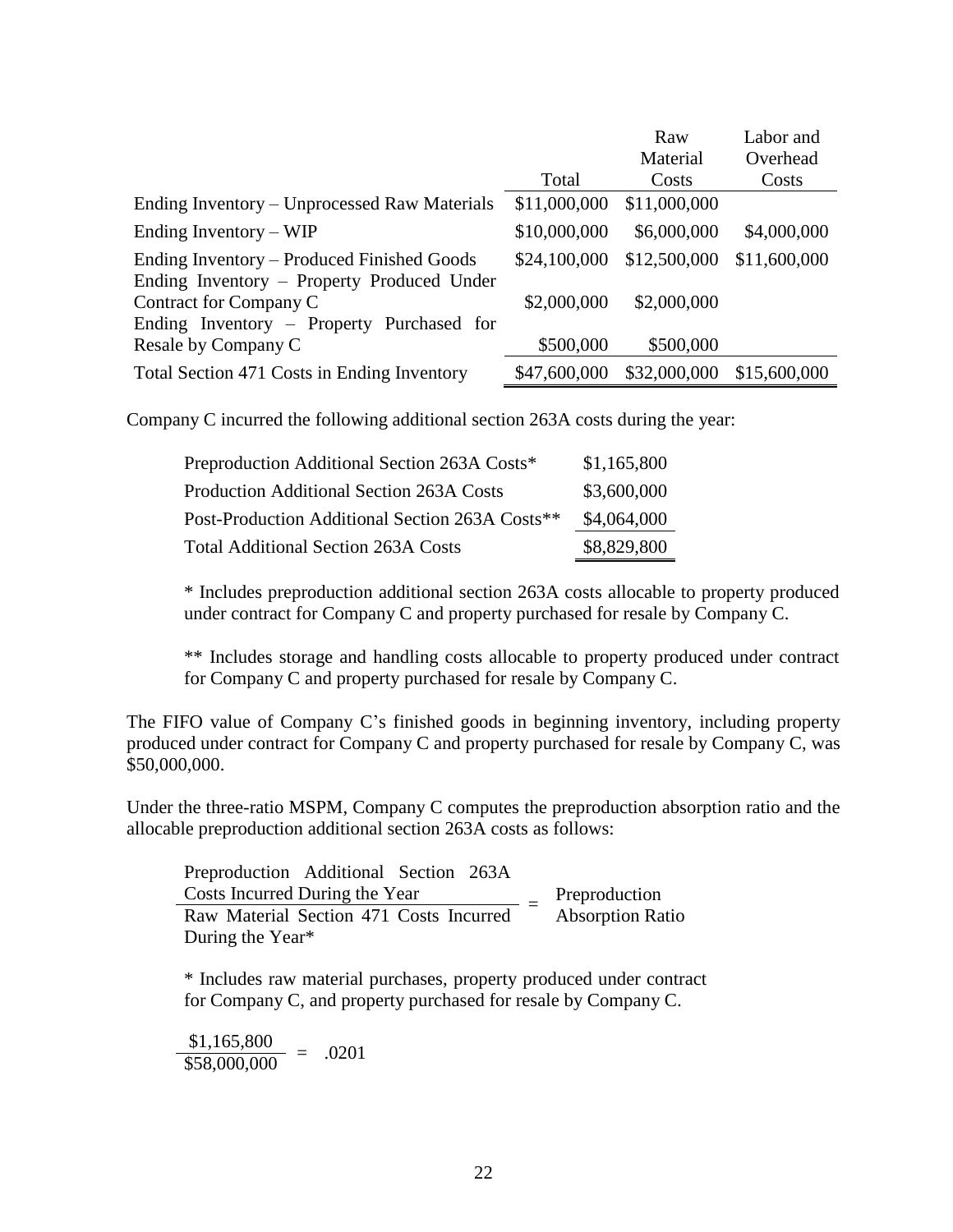| Preproduction<br><b>Absorption Ratio</b> |  | Raw Material Section 471 Costs<br>Incurred During the Year and<br>Remaining on Hand at Year End* |  | Allocable<br>Preproduction<br><b>Additional Section</b><br>263A Costs |
|------------------------------------------|--|--------------------------------------------------------------------------------------------------|--|-----------------------------------------------------------------------|
|------------------------------------------|--|--------------------------------------------------------------------------------------------------|--|-----------------------------------------------------------------------|

\* Includes unprocessed raw materials, raw material costs in WIP and finished goods, property produced under contract for Company C, and property purchased for resale by Company C.

 $.0201 \times $32,000,000 = $643,200$ 

Under the three-ratio MSPM, Company C computes the production absorption ratio and the allocable production additional section 263A costs as follows:

Production Additional Section 263A Costs Incurred During the Year\* = Production Production Section  $471$  Costs Incurred  $=$  Absorption Ratio During the Year\*\*

\* Excludes post-production additional section 263A costs.

\*\* Includes production labor and overhead costs only.

 $\frac{$3,600,000}{$40,000,000} = .09$ 

| Production<br><b>Absorption Ratio</b> | <b>Production Section 471 Costs</b> | <b>Allocable Production</b> |
|---------------------------------------|-------------------------------------|-----------------------------|
|                                       | x Incurred During the Year and      | $=$ Additional Section      |
|                                       | Remaining on Hand at Year End*      | 263A Costs                  |

\* Includes production labor and overhead costs only.

.09 x  $$15,600,000 = $1,404,000$ 

Under the three-ratio MSPM, Company C computes the post-production absorption ratio and allocable post-production additional section 263A costs as follows:

| Post-Production Additional Section 263A Costs Incurred During<br>the Year                                                                                                                  | Post-                             |
|--------------------------------------------------------------------------------------------------------------------------------------------------------------------------------------------|-----------------------------------|
| Total Section 471 Costs Incurred During the Year – Unprocessed $=$<br>Raw Materials on Hand at Year End - WIP on Hand at Year End<br>+ Finished Goods on Hand at the Beginning of the Year | Production<br>Absorption<br>Ratio |

 $\frac{$4,064,000}{$127,000,000^*} = .032$ 

 $*$  \$98,000,000 – \$11,000,000 – \$10,000,000 + \$50,000,000 = \$127,000,000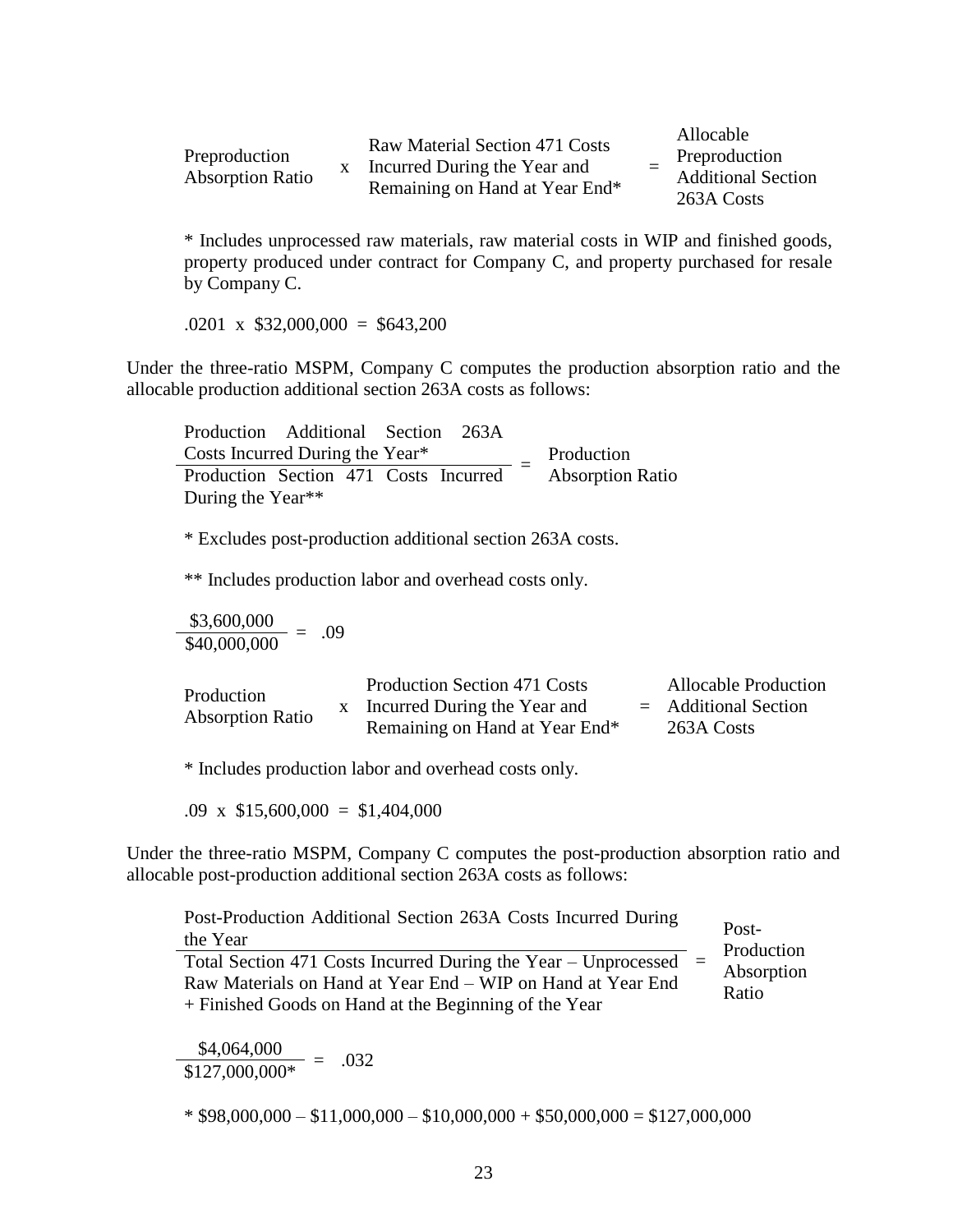| Post-Production<br><b>Absorption Ratio</b> | Finished Goods Section 471 Costs | Allocable Post-           |
|--------------------------------------------|----------------------------------|---------------------------|
|                                            | x Incurred During the Year and   | $=$ Production Additional |
|                                            | Remaining on Hand at Year End*   | Section 263A Costs        |

\* Includes finished goods produced by Company C, property produced under contract for Company C, and property purchased for resale by Company C.

 $.032 \times$  \$26,600,000 = \$851,200

Company C computes the total allocable additional section 263A costs under the three-ratio MSPM as follows:

| Allocable Preproduction Additional Section 263A Costs   | \$643,200   |
|---------------------------------------------------------|-------------|
| Allocable Production Additional Section 263A Costs      | \$1,404,000 |
| Allocable Post-Production Additional Section 263A Costs | \$851,200   |
| <b>Total Allocable Additional Section 263A Costs</b>    | \$2,898,400 |

# **VII. Allow Any Reasonable Method to Allocate Capitalizable Mixed Service Costs**

Prop. Reg. § 1.263A-2(c)(3)(i)(E) provides that a taxpayer must apportion capitalizable mixed service costs between preproduction additional section 263A costs and production additional section 263A costs under the proposed MSPM. $^{10}$  Under the proposed regulations, the taxpayer must allocate capitalizable mixed service costs to preproduction additional section 263A costs in proportion to the raw material costs in total section 471 costs (i.e., direct material costs). The taxpayer must include the remaining capitalizable mixed service costs in production additional section 263A costs.

This proposed allocation of capitalizable mixed service costs is distortive because the allocation base provided by the proposed regulations does not bear any relation to the capitalizable mixed service costs being allocated. Most capitalizable mixed service costs are related to labor costs and indirect costs incurred in connection with capitalizable activities (i.e., preproduction, production, and post-production activities), not direct material costs. As such, using direct material costs to allocate capitalizable mixed service costs to preproduction additional section 263A costs will result in a disproportionate amount of mixed service costs allocated to preproduction additional section 263A costs, and to raw material costs in ending inventory ultimately.

Thus, the final regulations should provide that taxpayers using the MSPM (or the three-ratio MSPM) may use any reasonable method to allocate capitalizable mixed service costs between preproduction additional section 263A costs and production additional section 263A costs (and, under the three-ratio MSPM, post-production additional section 263A costs).

 $\overline{a}$ <sup>10</sup> Under the AICPA's proposed three-ratio MSPM, a taxpayer must apportion capitalizable mixed service costs between preproduction additional section 263A costs, production additional section 263A costs, and postproduction additional section 263A costs.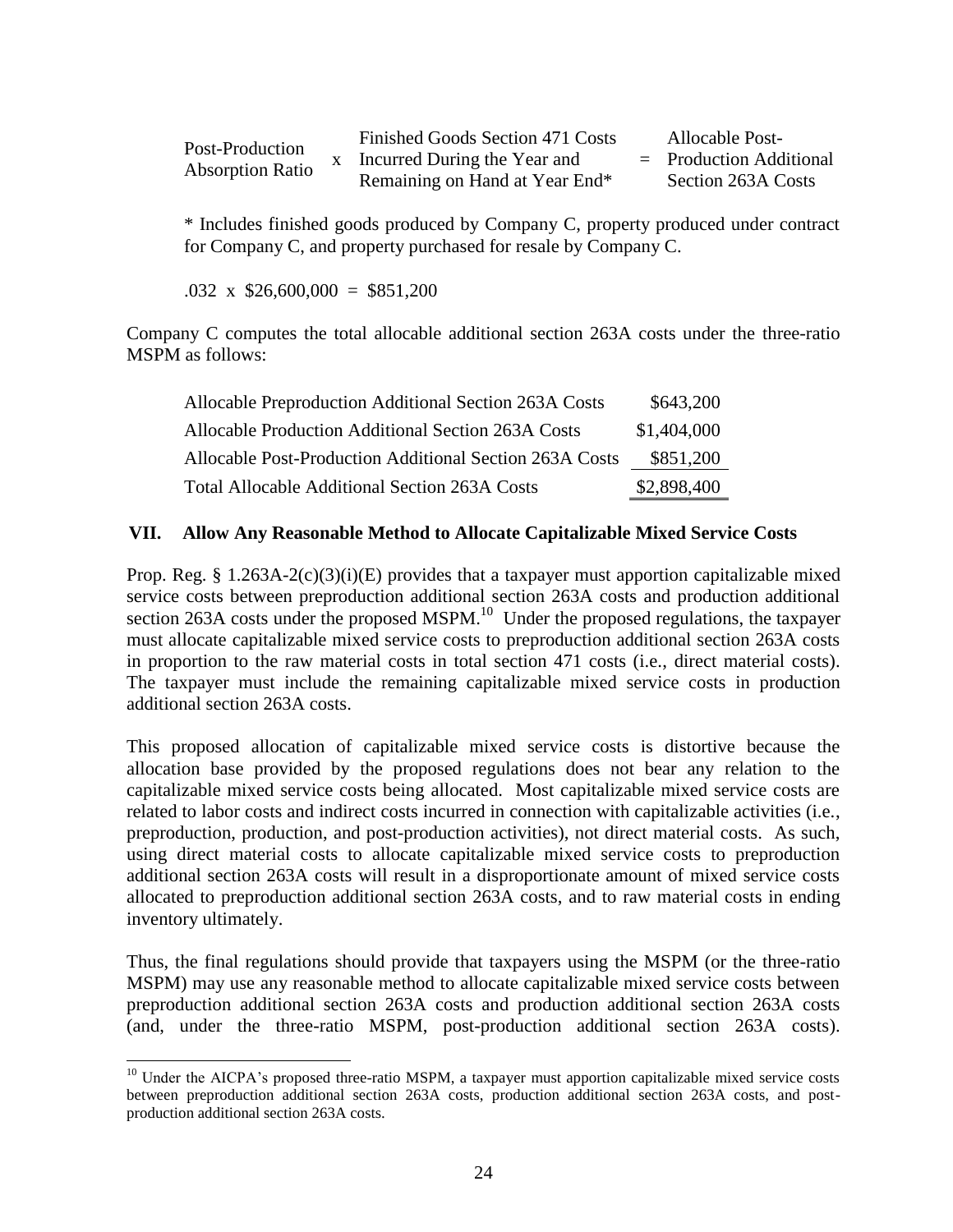Additionally, the final regulations should include the following methods as examples of reasonable methods for allocating capitalizable mixed service costs.

### Capitalizable Costs Allocation Method

The final regulations should permit a taxpayer to allocate capitalizable mixed service costs between preproduction additional section 263A costs and production additional section 263A costs (and, under the three-ratio MSPM, post-production additional section 263A costs) based on the total capitalizable costs related to the underlying capitalizable activities ("the capitalizable costs allocation method"). Under this method, the taxpayer would exclude raw material section 471 costs from total capitalizable costs. The taxpayer's capitalizable mixed service costs allocable to preproduction additional section 263A costs would equal capitalizable mixed service costs multiplied by the ratio of capitalizable preproduction costs divided by total capitalizable costs. The taxpayer's capitalizable mixed service costs allocable to production additional section 263A costs would equal capitalizable mixed service costs multiplied by the ratio of capitalizable production costs divided by total capitalizable costs. Under the three-ratio MSPM, the taxpayer's capitalizable mixed service costs allocable to postproduction additional section 263A costs would equal capitalizable mixed service costs multiplied by the ratio of capitalizable post-production costs divided by total capitalizable costs.

Under the capitalizable costs allocation method, capitalizable costs in the numerator of each ratio would equal section 471 costs related to the capitalizable activity (preproduction, production, or post-production), excluding raw material section 471 costs, plus additional section 263A costs related to the capitalizable activity (preproduction, production, or postproduction), excluding capitalizable mixed service costs. Total capitalizable costs in the denominator of each ratio would equal total section 471 costs related to all capitalizable activities (preproduction, production, and post-production), excluding raw material section 471 costs, plus total additional section 263A costs related to all capitalizable activities (preproduction, production, and post-production), excluding capitalizable mixed service costs. The numerator and denominator of each ratio would exclude raw material section 471 costs to avoid the distortions discussed above.

*Example 4 – The capitalizable costs allocation method for allocating capitalizable mixed service costs between preproduction additional section 263A costs, production additional section 263A costs, and post-production additional section 263A costs under the three-ratio MSPM.*

Company D uses the three-ratio MSPM to allocate additional section 263A costs to ending inventory. Company D elects to use the capitalizable costs allocation method as a reasonable method for allocating capitalizable mixed service costs between preproduction additional section 263A costs, production additional section 263A costs, and post-production additional section 263A costs. Company D incurred \$200,000 of capitalizable mixed service costs. Company D incurred \$12,000,000 of capitalizable costs (section 471 costs plus additional section 263A costs), including \$4,000,000 of raw material section 471 costs. For purposes of the capitalizable costs allocation method, Company D's total capitalizable costs are equal to \$8,000,000 (\$12,000,000 of capitalizable costs less \$4,000,000 of raw material section 471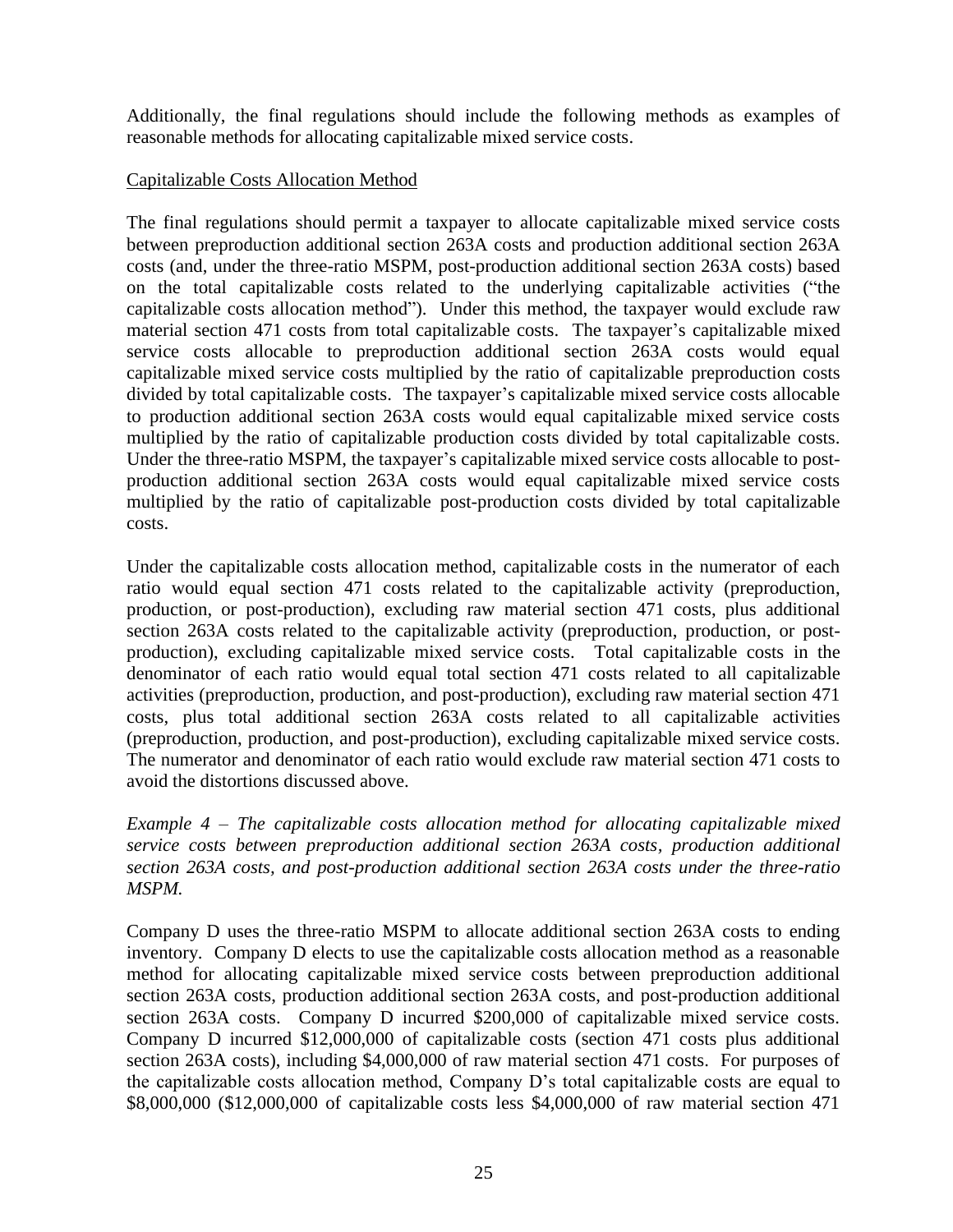costs). These capitalizable costs include \$160,000 related to preproduction activities, \$7,360,000 related to production activities, and \$480,000 related to post-production activities.

Under the capitalizable costs allocation method, Company D allocates capitalizable mixed service costs to preproduction additional section 263A costs as follows:

| Capitalizable<br><b>Mixed Service</b><br>Costs | <b>Total Capitalizable Costs Related</b> | <b>Amount Allocable</b>   |
|------------------------------------------------|------------------------------------------|---------------------------|
|                                                | to Preproduction Activities*             | to Preproduction          |
|                                                | <b>Total Capitalizable Costs Related</b> | <b>Additional Section</b> |
|                                                | to All Capitalizable Activities*         | 263A Costs                |

\* Excluding raw material section 471 costs.

\$200,000 x 
$$
\frac{$160,000}{$8,000,000}
$$
 = \$4,000

Under the capitalizable costs allocation method, Company D allocates capitalizable mixed service costs to production additional section 263A costs as follows:

| Capitalizable<br>Mixed Service<br>Costs | <b>Total Capitalizable Costs Related</b> | <b>Amount Allocable</b>   |
|-----------------------------------------|------------------------------------------|---------------------------|
|                                         | to Production Activities*                | to Production             |
|                                         | <b>Total Capitalizable Costs Related</b> | <b>Additional Section</b> |
|                                         | to All Capitalizable Activities*         | 263A Costs                |

\* Excluding raw material section 471 costs.

\$200,000 x 
$$
\frac{$7,360,000}{$8,000,000}
$$
 = \$184,000

Under the capitalizable costs allocation method, Company D allocates capitalizable mixed service costs to post-production additional section 263A costs as follows:

| Capitalizable          |              | <b>Total Capitalizable Costs Related</b><br>to Post-Production Activities*   | <b>Amount Allocable</b><br>to Post-Production |
|------------------------|--------------|------------------------------------------------------------------------------|-----------------------------------------------|
| Mixed Service<br>Costs | $\mathbf{X}$ | <b>Total Capitalizable Costs Related</b><br>to All Capitalizable Activities* | <b>Additional Section</b><br>263A Costs       |

\* Excluding raw material section 471 costs.

\$200,000 
$$
x \frac{$480,000}{$8,000,000} = $12,000
$$

#### Capitalizable Labor Costs Allocation Method

Alternatively, the final regulations should permit a taxpayer to allocate capitalizable mixed service costs between preproduction additional section 263A costs and production additional section 263A costs (and, under the three-ratio MSPM, post-production additional section 263A costs) based on the capitalizable labor costs related to the underlying capitalizable activities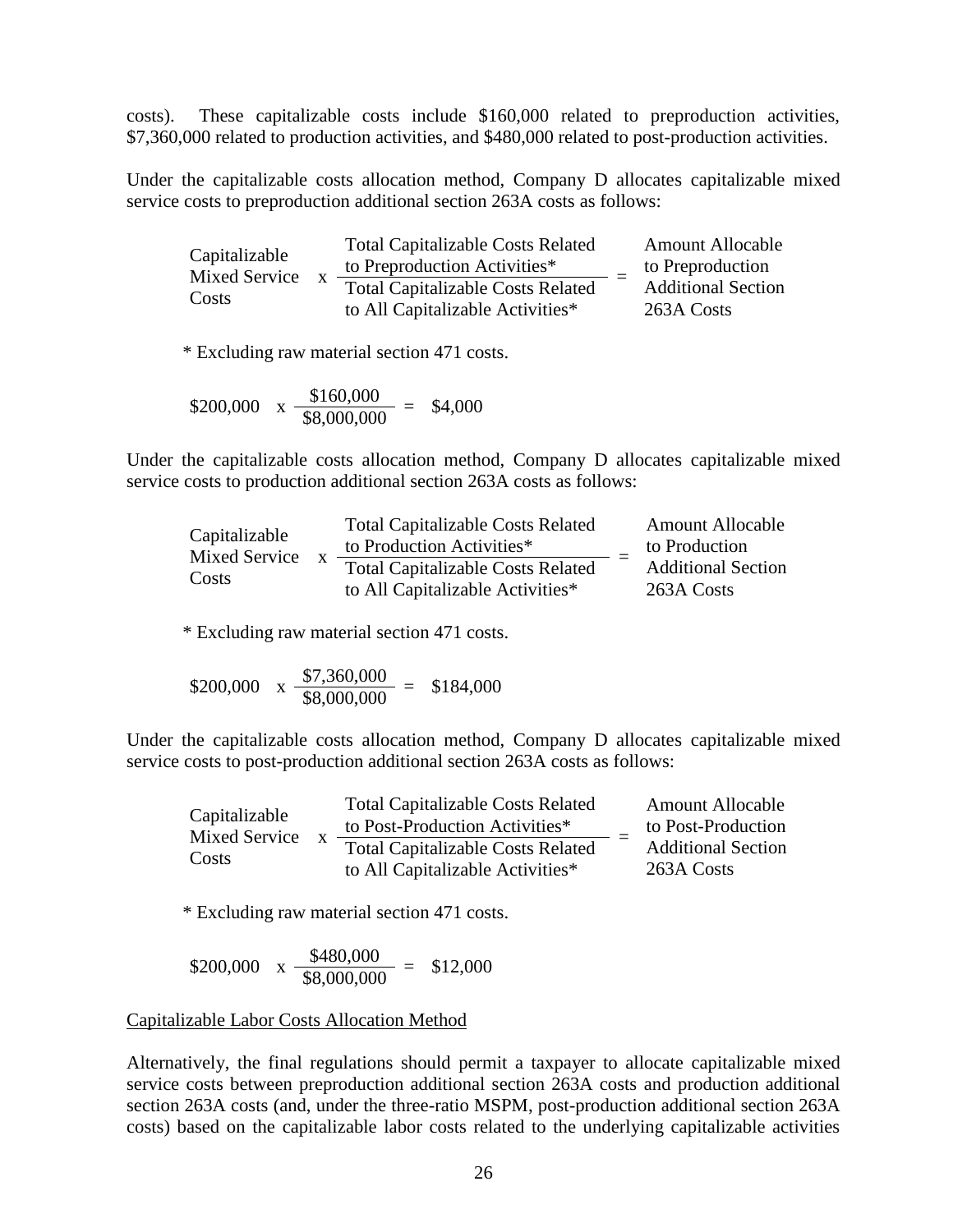("the capitalizable labor costs allocation method"). Under this method, the taxpayer's capitalizable mixed service costs allocable to preproduction additional section 263A costs would equal capitalizable mixed service costs multiplied by the ratio of capitalizable preproduction labor costs divided by total capitalizable labor costs. The taxpayer's capitalizable mixed service costs allocable to production additional section 263A costs would equal capitalizable mixed service costs multiplied by the ratio of capitalizable production labor costs divided by total capitalizable labor costs. Under the three-ratio MSPM, the taxpayer's capitalizable mixed service costs allocable to post-production additional section 263A costs would equal capitalizable mixed service costs multiplied by the ratio of capitalizable postproduction labor costs divided by total capitalizable labor costs.

Under the capitalizable labor costs allocation method, capitalizable labor costs in the numerator of each ratio would equal section 471 labor costs related to the capitalizable activity (preproduction, production, or post-production) plus additional section 263A labor costs related to the capitalizable activity (preproduction, production, or post-production), excluding capitalizable mixed service labor costs. Total capitalizable labor costs in the denominator of each ratio would equal total section 471 labor costs related to all capitalizable activities (preproduction, production, and post-production) plus total additional section 263A labor costs related to all capitalizable activities (preproduction, production, and post-production), excluding capitalizable mixed service labor costs.

*Example 5 – The capitalizable labor costs allocation method for allocating capitalizable mixed service costs between preproduction additional section 263A costs, production additional section 263A costs, and post-production additional section 263A costs under the three-ratio MSPM.*

Same facts as *Example 4*, except Company D elects to use the capitalizable labor costs allocation method as a reasonable method for allocating capitalizable mixed service costs between preproduction additional section 263A costs, production additional section 263A costs, and post-production additional section 263A costs. Company D's total capitalizable labor costs are \$3,500,000, with \$56,000 related to preproduction activities, \$3,325,000 related to production activities, and \$119,000 related to post-production activities.

Under the capitalizable labor costs allocation method, Company D allocates capitalizable mixed service costs to preproduction additional section 263A costs as follows:

| Capitalizable<br><b>Mixed Service</b><br>Costs | Capitalizable Labor Costs Related<br>to Preproduction Activities<br>Capitalizable Labor Costs Related<br>to All Capitalizable Activities | <b>Amount Allocable</b><br>to Preproduction<br><b>Additional Section</b><br>263A Costs |
|------------------------------------------------|------------------------------------------------------------------------------------------------------------------------------------------|----------------------------------------------------------------------------------------|
| .                                              | \$56,000<br>.                                                                                                                            |                                                                                        |

\$200,000 x  $\frac{$56,000}{$3,500,000} = $3,200$ 

Under the capitalizable labor costs allocation method, Company D allocates capitalizable mixed service costs to production additional section 263A costs as follows: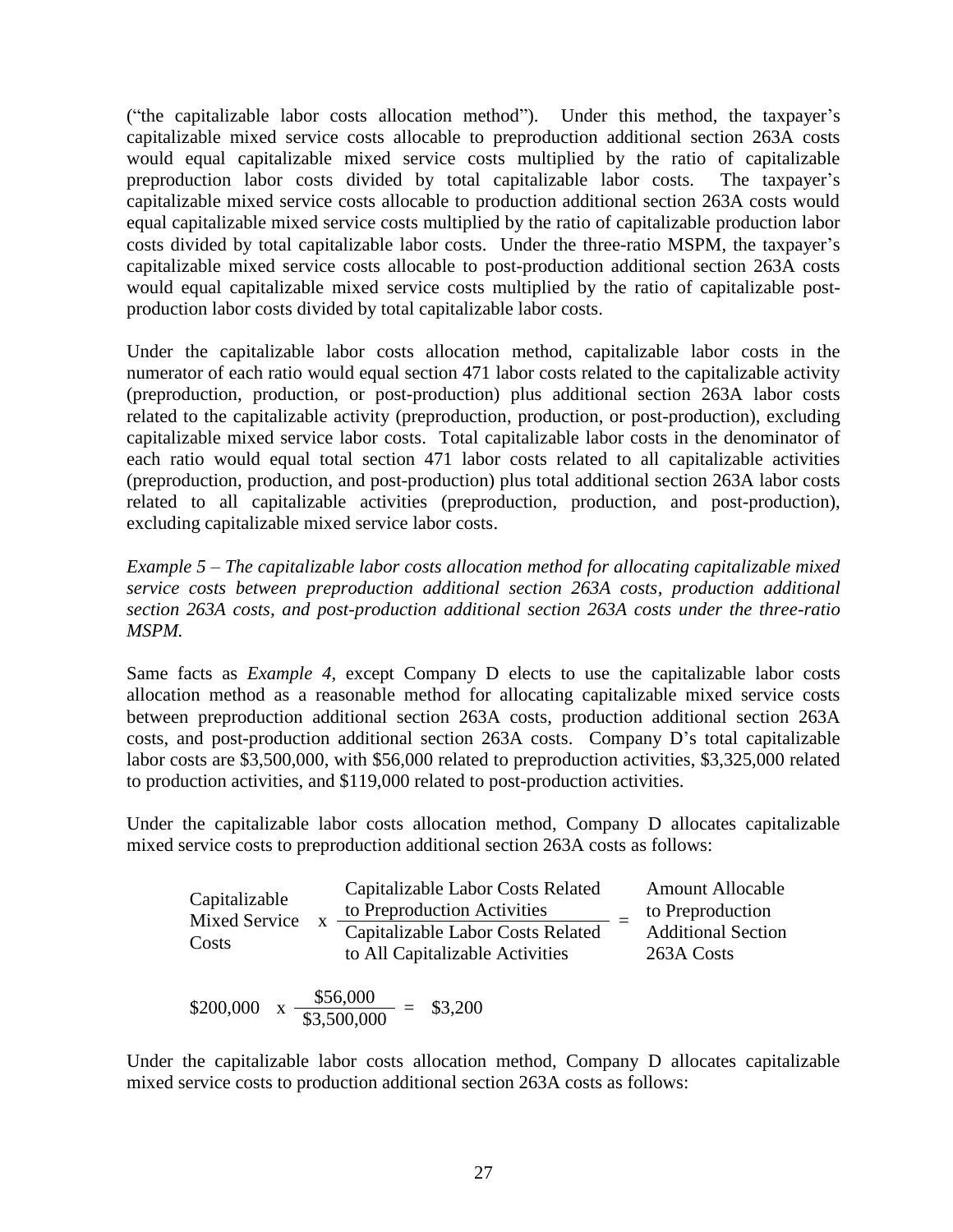| Capitalizable<br>Mixed Service<br>Costs | Capitalizable Labor Costs Related<br>to Production Activities<br>Capitalizable Labor Costs Related<br>to All Capitalizable Activities |  | <b>Amount Allocable</b><br>to Production<br><b>Additional Section</b><br>263A Costs |
|-----------------------------------------|---------------------------------------------------------------------------------------------------------------------------------------|--|-------------------------------------------------------------------------------------|
|-----------------------------------------|---------------------------------------------------------------------------------------------------------------------------------------|--|-------------------------------------------------------------------------------------|

\$200,000 x 
$$
\frac{$3,325,000}{$3,500,000}
$$
 = \$190,000

Under the capitalizable labor costs allocation method, Company D allocates capitalizable mixed service costs to post-production additional section 263A costs as follows:

| Capitalizable<br>Mixed Service<br>Costs | Capitalizable Labor Costs Related<br>to Post-Production Activities<br>Capitalizable Labor Costs Related<br>to All Capitalizable Activities | <b>Amount Allocable</b><br>to Post-Production<br><b>Additional Section</b><br>263A Costs |
|-----------------------------------------|--------------------------------------------------------------------------------------------------------------------------------------------|------------------------------------------------------------------------------------------|
| \$200,000                               | $\frac{$119,000}{$3,500,000}$<br>\$6,800<br>$\equiv$                                                                                       |                                                                                          |

We believe the methods describe above are reasonable methods because capitalizable costs (excluding raw material section 471 costs) and capitalizable labor costs are factually more closely related to the capitalizable mixed service costs being allocated. Moreover, these methods are similar to the method provided in Treas. Reg.  $\S$  1.263A-3(d)(i)(F), which requires a taxpayer using the simplified service cost method in conjunction with the SRM to allocate its mixed service costs to storage and handling activities and purchasing activities based on the labor costs allocable to the activities. In addition to the methods described above, the final regulations should permit taxpayers to use any other reasonable method to allocate capitalizable mixed service costs between preproduction additional section 263A costs and production additional section 263A costs (and, under the three-ratio MSPM, post-production additional section 263A costs).

### **VIII. MSPM for LIFO Inventory**

The proposed regulations provide special rules for a taxpayer using the proposed MSPM and the LIFO inventory method. If the taxpayer has a LIFO inventory increment for the year, the taxpayer must multiply the LIFO inventory increment by the "combined absorption ratio." The combined absorption ratio is defined as the quotient of the total additional section 263A costs allocable to "eligible property remaining on hand at year end" divided by the "section 471 costs remaining on hand at year end," as defined in Treas. Reg. § 1.263A-2(b)(3)(ii)(B).

Under the proposed regulations, "eligible property remaining on hand at year end" is not specifically defined, but it is equal to "raw material section 471 costs incurred during the taxable year and remaining on hand at year end" plus "production section 471 costs incurred during the taxable year and remaining on hand at year end." The example in the proposed regulations disregards the LIFO inventory method when determining "raw material section 471 costs incurred during the taxable year and remaining on hand at year end" and "production section 471 costs incurred during the taxable year and remaining on hand at year end."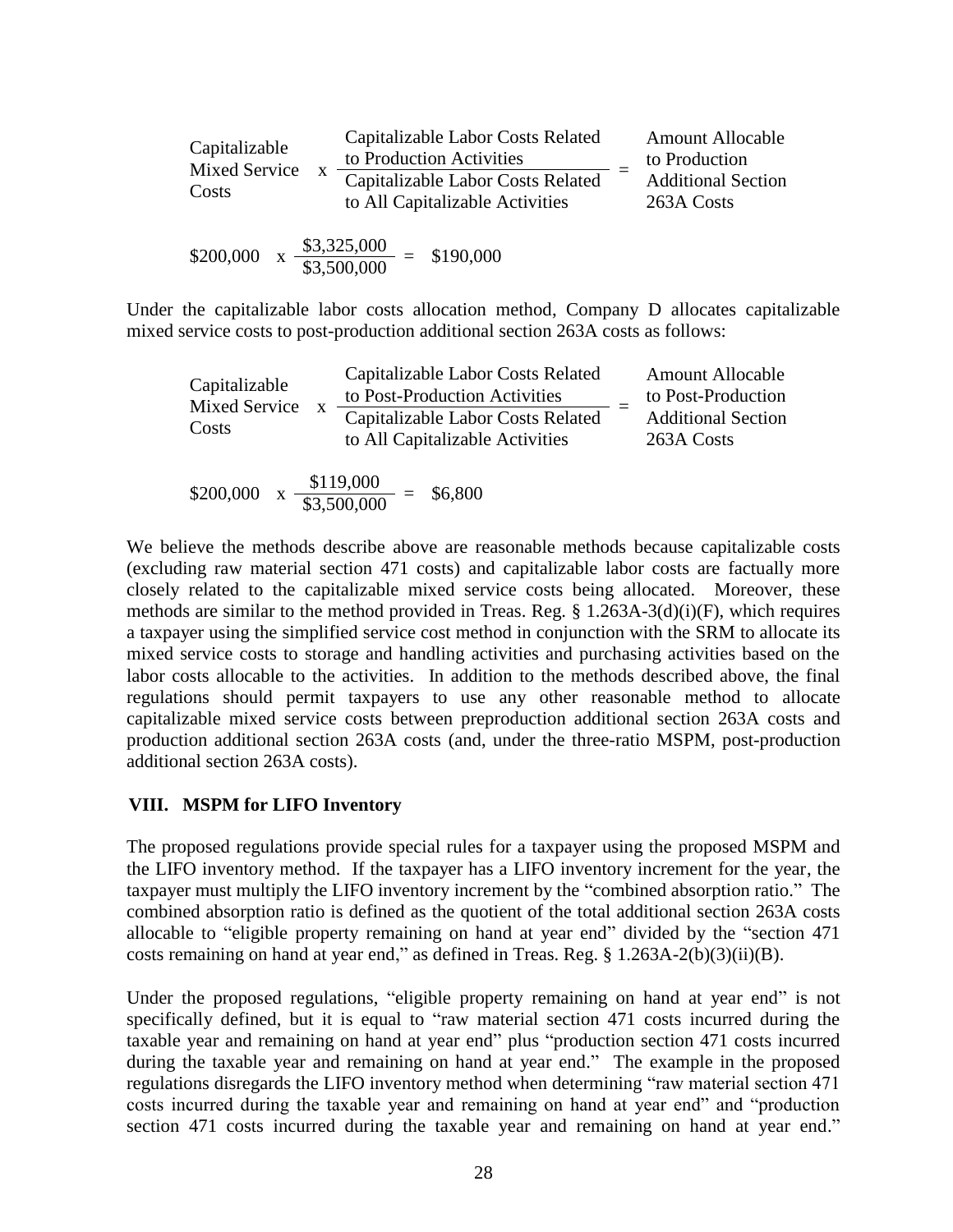However, the language in the proposed regulations is ambiguous. Consequently, taxpayers or IRS examiners could misinterpret the rules and conclude that these amounts are determined on a LIFO basis, resulting in a distorted combined absorption ratio.

Furthermore, as noted above, for purposes of applying the proposed MSPM to LIFO inventory, the denominator of the combined absorption ratio is the "section 471 costs remaining on hand at year end," as defined in Treas. Reg.  $\S$  1.263A-2(b)(3)(ii)(B). Treas. Reg.  $\S$  1.263A- $2(b)(3)(ii)(B)$  provides that, for LIFO inventories of a taxpayer, the "section 471 costs remaining on hand at year end" is the increment, if any, for the current year, stated in terms of section 471 costs (i.e., the LIFO value of the increment). Using this definition of "section 471 costs remaining on hand at year end," the combined absorption ratio would equal the additional section 263A costs allocable to eligible property remaining on hand at year end divided by the LIFO value of the increment. If the resulting ratio is multiplied by the LIFO value of the increment, as currently required under the proposed regulations, the entire amount of additional section 263A costs allocable to eligible property remaining on hand at year end (on a non-LIFO basis) is capitalized to the LIFO increment. In other words, the amount of additional section 263A costs capitalized to the LIFO increment would equal the amount of additional section 263A costs capitalized to ending inventory under a non-LIFO method. Clearly, this result was not intended. We note that, in the example provided in the proposed regulations, the section 471 costs remaining on hand at year end in the denominator of the combined absorption ratio is equal to the current cost (e.g., FIFO value) of ending inventory, rather than the LIFO value of the increment. We believe the IRS and Treasury intended to define the "section 471 costs remaining on hand at year end" consistent with the example in the proposed regulations.

To address the issues described above, the final regulations should define "eligible property remaining on hand at year end" as the non-LIFO basis of section 471 costs incurred during the taxable year and remaining on hand at year end (i.e., the current cost of ending inventory). As a result, the "total additional section 263A costs allocable to eligible property remaining on hand at year end" (the numerator of the combined absorption ratio) would equal the total additional section 263A costs allocable to the current cost (e.g., FIFO value) of ending inventory. Furthermore, the final regulations should remove the cross reference to Treas. Reg. § 1.263A-2(b)(3)(ii)(B) and clarify that the "section 471 costs remaining on hand at year end" in the denominator of the combined absorption ratio is equal to the current cost (e.g., FIFO value) of ending inventory.

When combined with our suggested changes above, we believe the proposed method for calculating the additional section 263A costs that are added to the taxpayer's LIFO inventory increment for the year is appropriate. We note that, if the MSPM is revised to add the postproduction absorption ratio, as proposed above, then the numerator of the combined absorption ratio would include the total preproduction additional section 263A costs, production additional section 263A costs, and post-production additional section 263A costs allocable to eligible property remaining on hand at year end.

In addition, the final regulations should provide a special rule for taxpayers using the raw material content LIFO method. Under the raw material content LIFO method, the LIFO inventory method is applied to unprocessed raw materials and the raw material content of WIP and finished goods, but it is not applied to labor and overhead costs. Therefore, if a taxpayer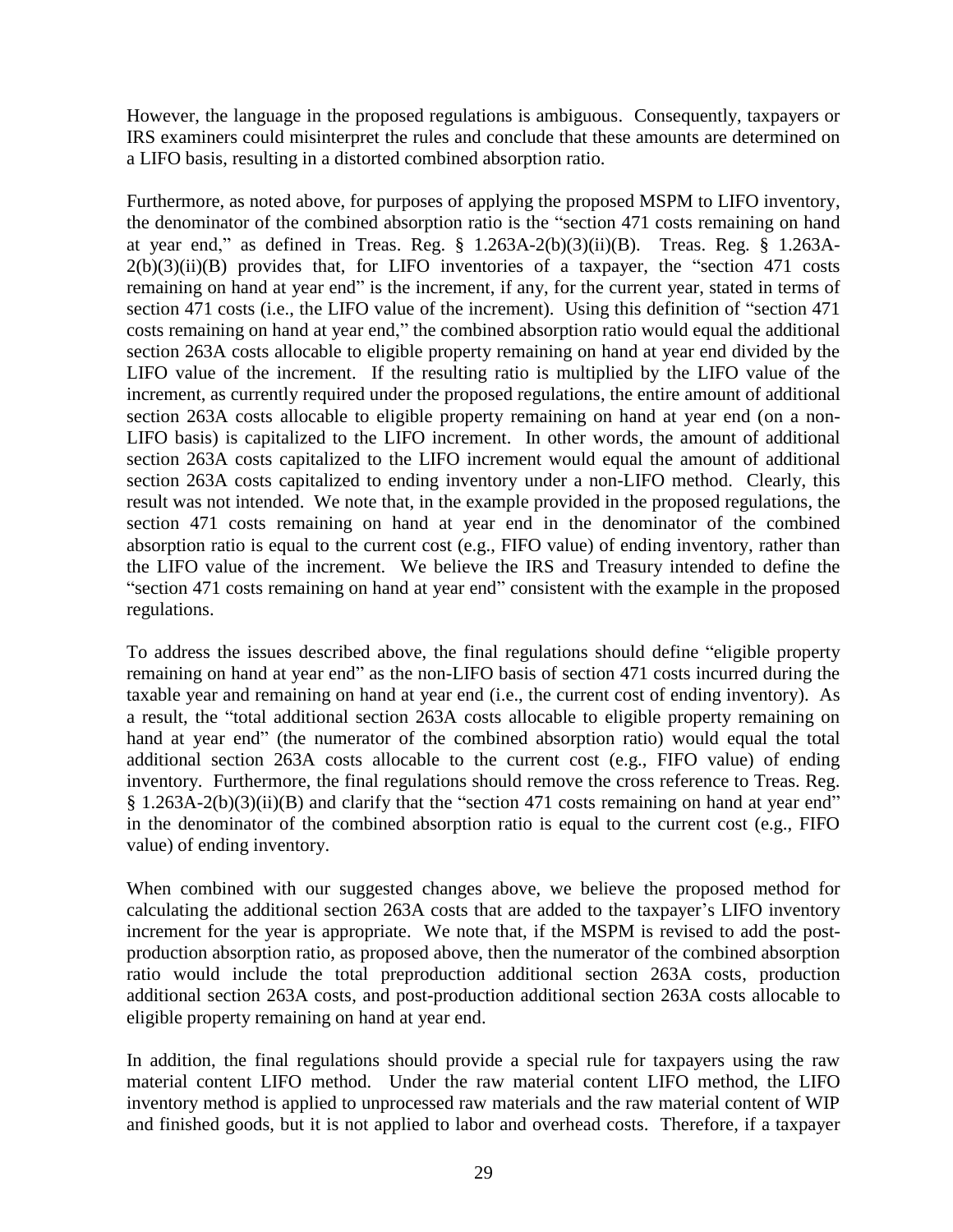uses the proposed MSPM (or the three-ratio MSPM) in conjunction with the raw material content LIFO method, and the taxpayer has a LIFO increment for the year, then the taxpayer will need to multiply the LIFO value of the increment by a combined absorption ratio.

Under the three-ratio MSPM, the numerator of this combined absorption ratio would equal the preproduction additional section 263A costs allocable to raw material section 471 costs incurred during the taxable year and remaining on hand at year end plus the post-production additional section 263A costs allocable to the raw material section 471 costs incurred during the taxable year and remaining in finished goods on hand at year end. For this purpose, the post-production additional section 263A costs allocable to the raw material section 471 costs incurred during the taxable year and remaining in finished goods on hand at year end would equal the post-production absorption ratio multiplied by the raw material section 471 costs incurred during the taxable year and remaining in finished goods on hand at year end (i.e., the raw material content of finished goods in ending inventory). The denominator of the combined absorption ratio would equal total raw material section 471 costs incurred during the taxable year and remaining on hand at year end (i.e., unprocessed raw materials plus the raw material content of WIP and finished goods).

Additional section 263A costs allocable to production section 471 costs (i.e., section 471 labor and overhead costs) incurred during the taxable year and remaining on hand at year end would equal the production absorption ratio multiplied by production section 471 costs incurred during the taxable year and remaining on hand at year end (i.e., labor and overhead costs in ending inventory) plus the post-production absorption ratio multiplied by production section 471 costs incurred during the taxable year and remaining in finished goods on hand at year end (i.e., the labor and overhead content of finished goods in ending inventory).

### *Example 6 – Three-Ratio MSPM Used with the Raw Material Content LIFO Method.*

Company E uses the raw material content LIFO method. Under this method, Company E uses one raw material content pool, and this pool has an increment with a LIFO value of \$400,000. Company E uses the three-ratio MSPM to allocate additional section 263A costs to ending inventory. Under the three-ratio MSPM, Company E's preproduction absorption ratio is .01, its production absorption ratio is .075, and its post-production absorption ratio is .038.

Company E determines that the following section 471 costs incurred during the year remain in its ending inventory:

|                                              |              | Raw          | Labor and    |
|----------------------------------------------|--------------|--------------|--------------|
|                                              |              | Material     | Overhead     |
|                                              | Total        | Costs        | Costs        |
| Ending Inventory – Unprocessed Raw Materials | \$6,000,000  | \$6,000,000  |              |
| Ending Inventory $-WIP$                      | \$7,200,000  | \$4,000,000  | \$3,200,000  |
| Ending Inventory – Finished Goods            | \$22,800,000 | \$10,000,000 | \$12,800,000 |
| Total Section 471 Costs in Ending Inventory  | \$36,000,000 | \$20,000,000 | \$16,000,000 |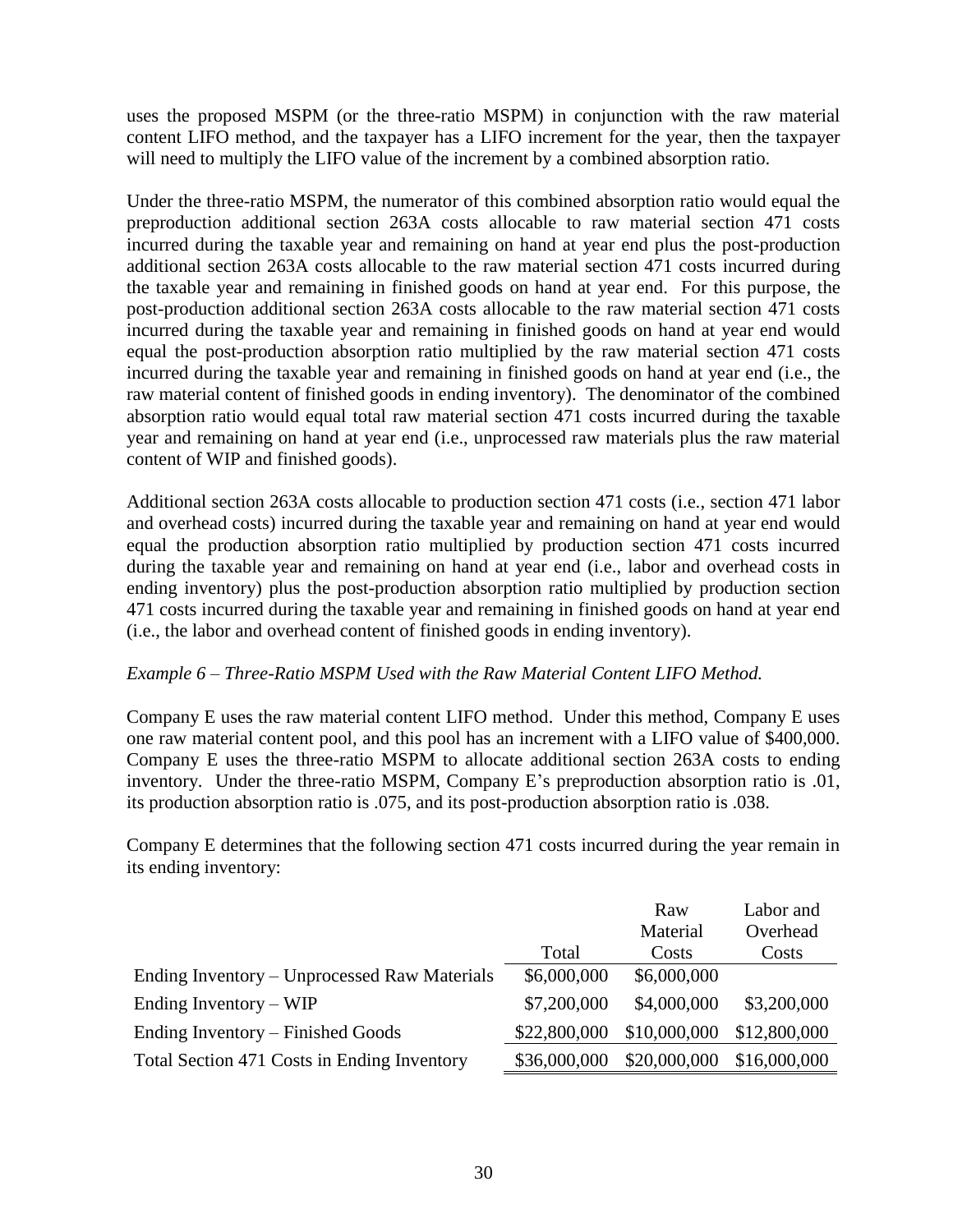Under the three-ratio MSPM, Company E computes the preproduction additional section 263A costs allocable to raw material section 471 costs incurred during the year and remaining on hand at year end as follows:

| Preproduction | Raw Material Section 471 Costs | Allocable Preproduction |
|---------------|--------------------------------|-------------------------|
| Absorption    | Incurred During the Year and   | $=$ Additional Section  |
| Ratio         | Remaining on Hand at Year End  | 263A Costs              |
|               |                                |                         |

 $.01 \times$  \$20,000,000 = \$200,000

Under the three-ratio MSPM, Company E computes the post-production additional section 263A costs allocable to the raw material content of finished goods in ending inventory as follows:

| Post-Production<br>Absorption<br>Ratio |  | <b>Raw Material Content</b><br>x of Finished Goods in<br><b>Ending Inventory</b> |  | <b>Post-Production Additional Section</b><br>263A Costs Allocable to the Raw<br><b>Material Content of Finished Goods</b><br>in Ending Inventory |
|----------------------------------------|--|----------------------------------------------------------------------------------|--|--------------------------------------------------------------------------------------------------------------------------------------------------|
|----------------------------------------|--|----------------------------------------------------------------------------------|--|--------------------------------------------------------------------------------------------------------------------------------------------------|

 $.038 \times \$10,000,000 = \$380,000$ 

Under the three-ratio MSPM, Company E computes the additional section 263A costs allocable to the LIFO increment as follows:

Allocable Preproduction Additional Section 263A Costs + Post-Production Additional Section 263A Costs Allocable to the Raw Material Content of Finished Goods in Ending Inventory  $=$ **Combined** Absorption Ratio Total Raw Material Section 471 Costs Incurred During the Year **Absorption Ratio** and Remaining on Hand at Year End

 $\frac{$580,000*}{\$20,000,000} = .029$  $*$  \$200,000 + \$380,000 = \$580,000 Combined Absorption Ratio<sup>x</sup> LIFO Value of Increment  $=$  Additional Section 263A Costs Allocable to the LIFO Increment  $.029 \times \$400,000 = \$11,600$ 

Under the three-ratio MSPM, Company E computes the additional section 263A costs allocable to production section 471 costs incurred during the taxable year and remaining on hand at year end (i.e., section 471 labor and overhead costs in ending inventory) as follows: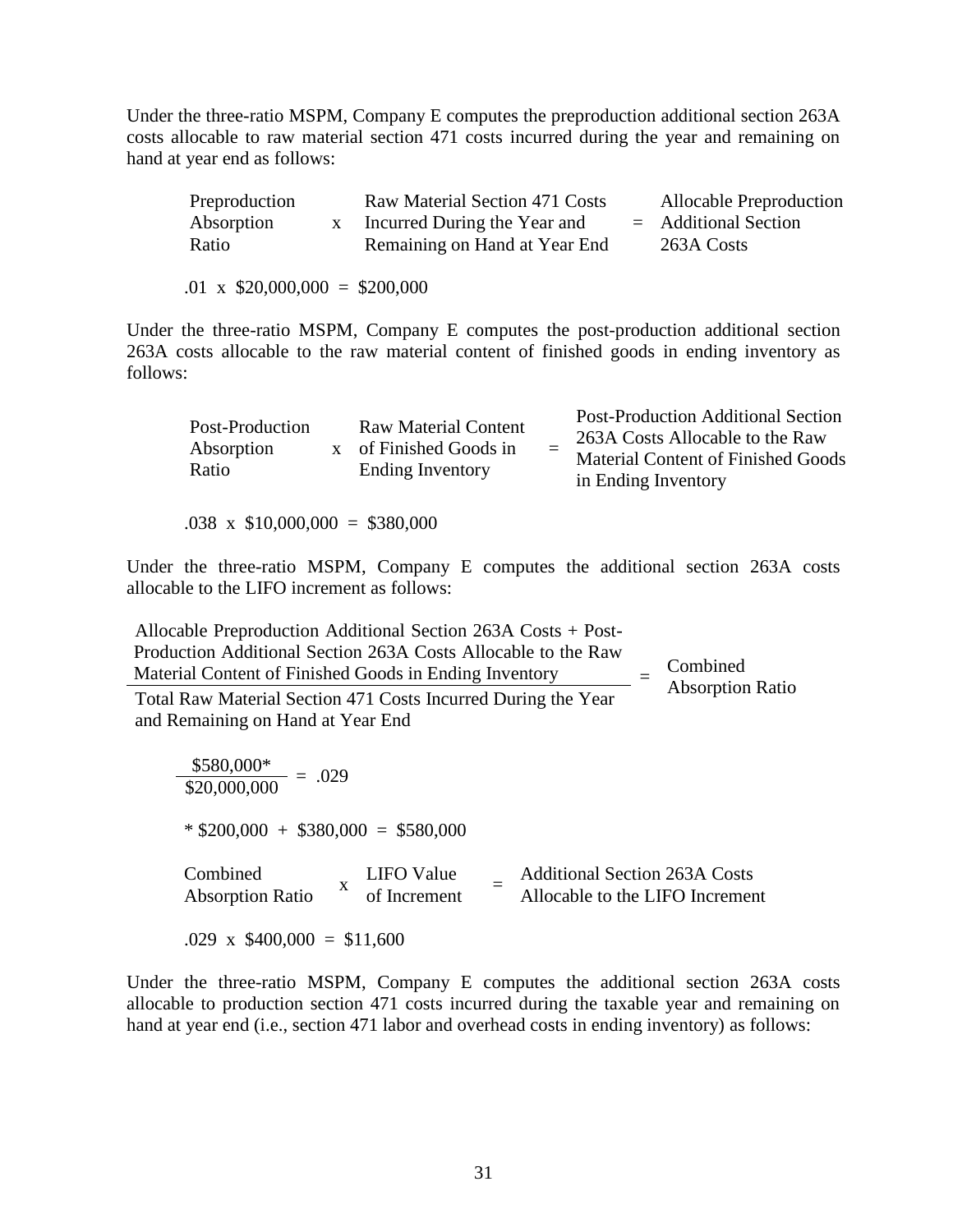|                                       | Production<br>Absorption<br>Ratio        | $\mathbf{X}$ | Section 471 Labor<br>and Overhead Costs<br>in Ending Inventory                                                                                  | $=$ | Allocable Production Additional<br>Section 263A Costs                                                                                           |
|---------------------------------------|------------------------------------------|--------------|-------------------------------------------------------------------------------------------------------------------------------------------------|-----|-------------------------------------------------------------------------------------------------------------------------------------------------|
|                                       | $.075 \times \$16,000,000 = \$1,200,000$ |              |                                                                                                                                                 |     |                                                                                                                                                 |
|                                       | Post-Production<br>Absorption<br>Ratio   | $\mathbf{x}$ | Labor and Overhead<br>Content of Finished<br>Goods                                                                                              |     | <b>Post-Production Additional Section</b><br>263A Costs Allocable to the Labor<br>and Overhead Content of Finished<br>Goods in Ending Inventory |
|                                       | $.038 \times \$12,800,000 = \$486,400$   |              |                                                                                                                                                 |     |                                                                                                                                                 |
| Allocable<br>Production<br>263A Costs | $^{+}$<br><b>Additional Section</b>      |              | <b>Post-Production Additional Section</b><br>263A Costs Allocable to the Labor<br>and Overhead Content of Finished<br>Goods in Ending Inventory |     | <b>Additional Section</b><br>263A Costs Allocable<br>to Section 471 Labor<br>$=$<br>and Overhead Costs in<br><b>Ending Inventory</b>            |

 $$1,200,000 + $486,400 = $1,686,400$ 

 $\overline{a}$ 

#### **IX. Extension of the Qualifying Period Under the MSPM with a HAR Election**

The proposed regulations allow taxpayers to use the MSPM with a HAR election. In general, a taxpayer using the MSPM with a HAR election must calculate a preproduction HAR and a production HAR based on costs capitalized by the taxpayer during the test period.<sup>11</sup> A taxpayer using the MSPM with a HAR election that also uses the LIFO inventory method must calculate a combined HAR based on costs capitalized by the taxpayer during the test period. The taxpayer must use the preproduction and production HARs or, for LIFO inventory, the combined HAR, instead of actual ratios during the qualifying period. The proposed regulations also provide rules for determining whether the qualifying period is extended under the MSPM with a HAR election. We recommend some modifications to these rules as described below.

Under the proposed regulations, for the taxable year immediately following the qualifying period (the recomputation year), a taxpayer using a non-LIFO (e.g., FIFO, rolling average) inventory method computes actual preproduction and production absorption ratios under the proposed MSPM. If both the actual preproduction and actual production absorption ratios for the recomputation year are within one-half of one percentage point (plus or minus) of the corresponding HARs, then the qualifying period is extended to include the recomputation year and the following five taxable years (the extended qualifying period). The taxpayer must then continue to use the preproduction and production HARs during the extended qualifying period.

<sup>&</sup>lt;sup>11</sup> Under the AICPA's proposed three-ratio MSPM, a taxpayer would also calculate a post-production HAR.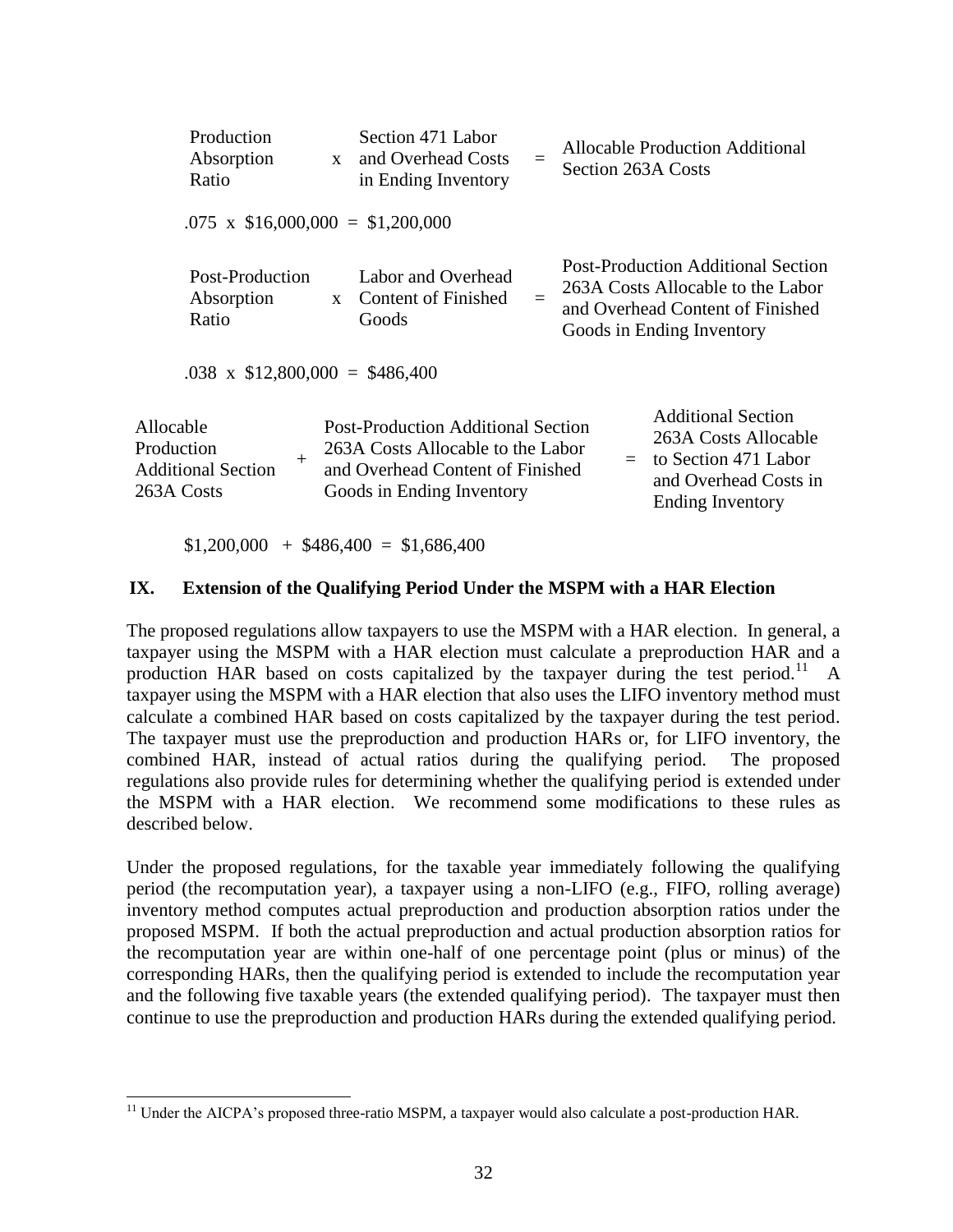However, if either the actual preproduction absorption ratio or the actual production absorption ratio is not within one-half of one percentage point (plus or minus) of the corresponding HAR, then the taxpayer must use the actual preproduction and actual production absorption ratios for the recomputation year and the following two taxable years (the updated test period). The taxpayer then must calculate new preproduction and production HARs based on the updated test period and begins using the new HARs in the third taxable year following the recomputation year (i.e., the first taxable year following the updated test period).

Under the proposed regulations, the rules for LIFO inventory are similar to the rules described above. However, for LIFO inventory, a taxpayer must compute an actual combined absorption ratio for the recomputation year. If this ratio is within one-half of one percentage point (plus or minus) of the combined HAR, then the qualifying period is extended. If the actual combined absorption ratio is not within one-half of one percentage point (plus or minus) of the combined HAR, then the taxpayer must use the actual combined absorption ratio for each year of the updated test period. The taxpayer then must calculate a new combined HAR based on the updated test period and begin using the new combined HAR in the first taxable year following the updated test period.

We believe the rules for determining whether the qualifying period is extended for LIFO inventory should apply to all inventory.<sup>12</sup> Therefore, for the recomputation year, a taxpayer using the three-ratio MSPM would use the preproduction, production, and post-production HARs to determine the total HAR amount of additional section 263A costs allocable to eligible property remaining on hand at year end. Then, the taxpayer would compute a combined HAR equal to the total HAR amount of additional section 263A costs allocable to eligible property remaining on hand at year end divided by the section 471 costs remaining on hand at year end.

In addition, the taxpayer would compute an actual combined absorption ratio for the recomputation year equal to the total actual amount of preproduction, production, and postproduction additional section 263A costs allocable to eligible property remaining on hand at year end divided by the section 471 costs remaining on hand at year end. If this ratio is within one-half of one percentage point (plus or minus) of the combined HAR, then the qualifying period is extended, and the taxpayer would continue to use the previous preproduction, production, and post-production HARs during the extended qualifying period. If the actual combined absorption ratio is not within one-half of one percentage point (plus or minus) of the combined HAR, then the taxpayer would use actual preproduction, production, and postproduction absorption ratios for each year of the updated test period. The taxpayer then would calculate new preproduction, production, and post-production HARs based on the updated test period and begin using the new HARs in the first year following the updated test period.

# *Example 7 – Extension of Qualifying Period under the Three-Ratio MSPM with a HAR Election.*

Company F uses the three-ratio MSPM with a HAR election to allocate additional section 263A costs to ending inventory. Under this method, Company F's preproduction HAR is .0082, its production HAR is .0338, and its post-production HAR is .0299.

 $\overline{a}$ 

 $12$  The following discussion of these rules is based on the AICPA's proposed three-ratio MSPM.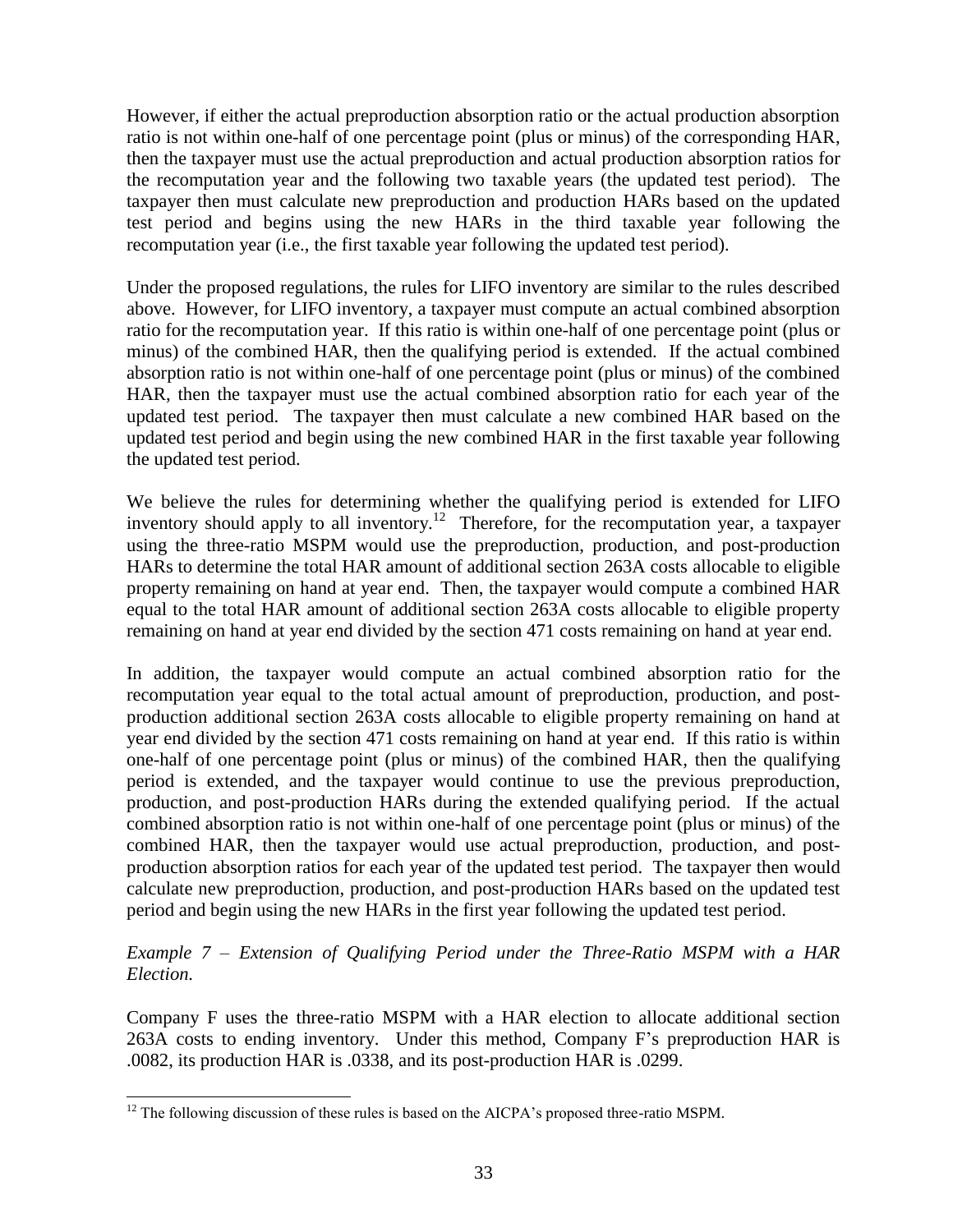For the recomputation year, Company F computes an actual preproduction ratio of .015, an actual production ratio .019, and an actual post-production ratio of .03.

Company F determines that the following section 471 costs incurred during the year remain in its ending inventory:

|                                              |              | Raw          | Labor and    |
|----------------------------------------------|--------------|--------------|--------------|
|                                              |              | Material     | Overhead     |
|                                              | Total        | Costs        | Costs        |
| Ending Inventory – Unprocessed Raw Materials | \$8,000,000  | \$8,000,000  |              |
| Ending Inventory $-WIP$                      | \$4,000,000  | \$1,000,000  | \$3,000,000  |
| Ending Inventory – Finished Goods            | \$20,000,000 | \$6,000,000  | \$14,000,000 |
| Total Section 471 Costs in Ending Inventory  | \$32,000,000 | \$15,000,000 | \$17,000,000 |

Company F uses the actual preproduction, production, and post-production absorption ratios to compute the actual allocable preproduction additional section 263A costs, the actual allocable production additional section 263A costs, and the actual allocable post-production additional section 263A costs as follows:

| Actual<br>Preproduction<br><b>Absorption Ratio</b>           | $\mathbf{X}$ | Raw Material Section 471 Costs<br>Incurred During the Year and<br>$=$<br>Remaining on Hand at Year End      | <b>Actual Allocable</b><br>Preproduction<br><b>Additional Section</b><br>263A Costs |
|--------------------------------------------------------------|--------------|-------------------------------------------------------------------------------------------------------------|-------------------------------------------------------------------------------------|
| $.015 \times \$15,000,000 = \$225,000$                       |              |                                                                                                             |                                                                                     |
| <b>Actual Production</b><br><b>Absorption Ratio</b>          | $\mathbf{X}$ | <b>Production Section 471 Costs</b><br>Incurred During the Year and<br>Remaining on Hand at Year End        | <b>Actual Allocable</b><br>$=$ Production Additional<br>Section 263A Costs          |
| .019 x $$17,000,000 = $323,000$                              |              |                                                                                                             |                                                                                     |
| <b>Actual Post-</b><br>Production<br><b>Absorption Ratio</b> | $\mathbf{X}$ | Section 471 Costs Incurred During<br>the Year and Remaining in Finished<br>$=$<br>Goods on Hand at Year End | Actual Allocable<br>Post-Production<br><b>Additional Section</b><br>263A Costs      |
| $.03 \times$ \$20,00,000 = \$600,000                         |              |                                                                                                             |                                                                                     |
|                                                              |              | Actual Allocable Preproduction Additional Section 263A Costs                                                | \$225,000                                                                           |
|                                                              |              | Actual Allocable Production Additional Section 263A Costs                                                   | \$323,000                                                                           |
|                                                              |              | Actual Allocable Post-Production Additional Section 263A Costs                                              | \$600,000                                                                           |
|                                                              |              | Total Actual Allocable Additional Section 263A Costs                                                        | \$1,148,000                                                                         |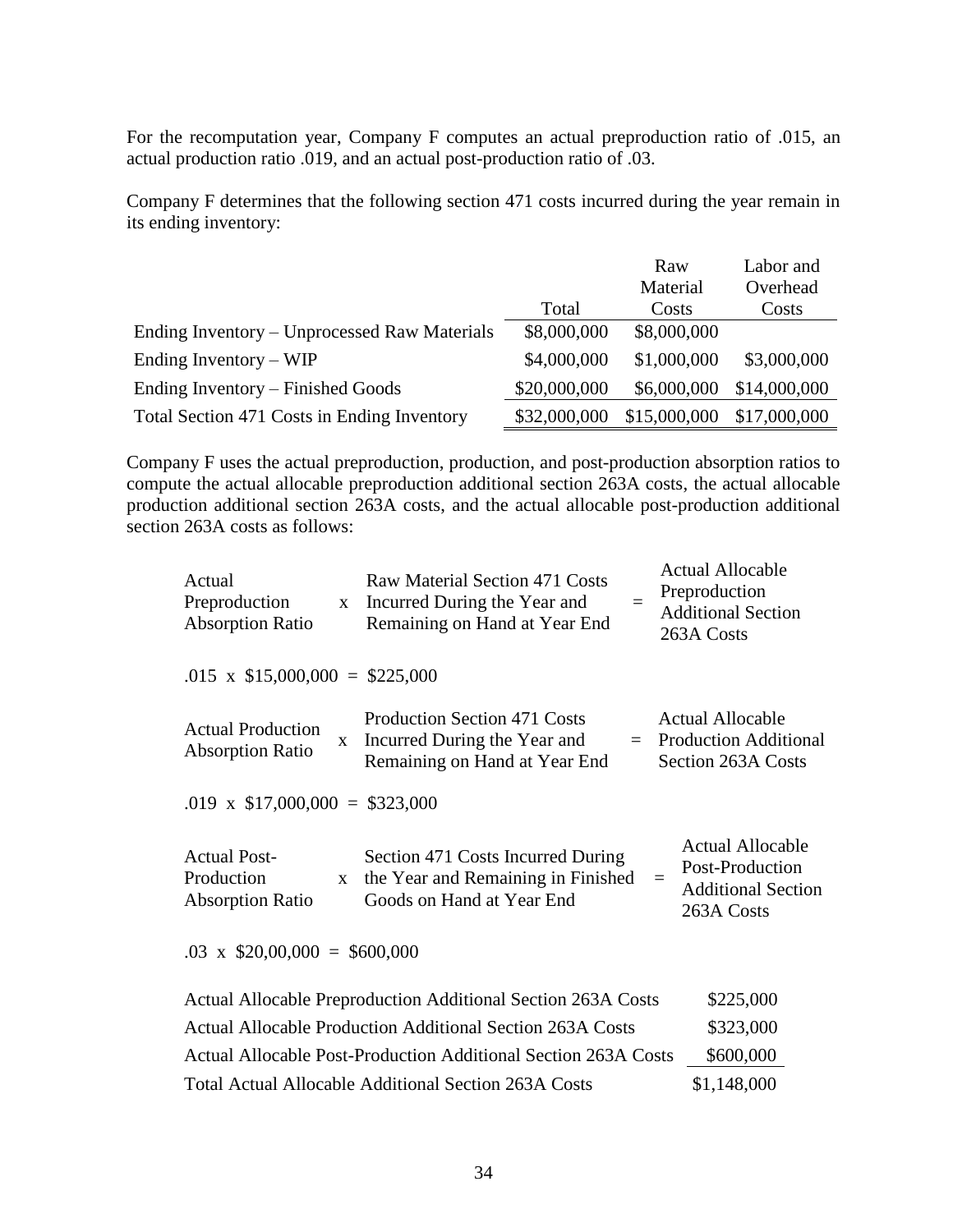In addition, Company F uses the preproduction, production, and post-production HARs to compute the HAR allocable preproduction additional section 263A costs, the HAR allocable production additional section 263A costs, and the HAR allocable post-production additional section 263A costs as follows:

| Preproduction<br><b>HAR</b>             | $\mathbf{X}$ | Raw Material Section 471 Costs<br>Incurred During the Year and<br>Remaining on Hand at Year End      | <b>HAR Allocable</b><br>$=$ Preproduction Additional<br>Section 263A Costs              |
|-----------------------------------------|--------------|------------------------------------------------------------------------------------------------------|-----------------------------------------------------------------------------------------|
| $.0082 \times $15,000,000 = $123,000$   |              |                                                                                                      |                                                                                         |
| Production<br><b>HAR</b>                | X            | Production Section 471 Costs<br>Incurred During the Year and<br>Remaining on Hand at Year End        | <b>HAR Allocable</b><br>$=$ Production Additional<br>Section 263A Costs                 |
| $.0338 \times \$17,000,000 = \$574,600$ |              |                                                                                                      |                                                                                         |
| Post-Production<br><b>HAR</b>           | $\mathbf{x}$ | Section 471 Costs Incurred During<br>the Year and Remaining in Finished<br>Goods on Hand at Year End | <b>HAR Allocable Post-</b><br><b>Production Additional</b><br>$=$<br>Section 263A Costs |
| $.0299 \times \$20,00,000 = \$598,000$  |              |                                                                                                      |                                                                                         |
|                                         |              | <b>HAR Allocable Preproduction Additional Section 263A Costs</b>                                     | \$123,000                                                                               |
|                                         |              | <b>HAR Allocable Production Additional Section 263A Costs</b>                                        | \$574,600                                                                               |
|                                         |              | <b>HAR Allocable Post-Production Additional Section 263A Costs</b>                                   | \$598,000                                                                               |
|                                         |              | <b>Total HAR Allocable Additional Section 263A Costs</b>                                             | \$1,295,600                                                                             |

Company F computes the actual combined absorption ratio and the combined HAR and then compares the actual combined absorption ratio to the combined HAR as follows:

| Total Actual Allocable Additional Section<br>\$1,148,000<br>263A Costs<br>\$32,000,000<br>Total Section 471 Costs Incurred During the                                        | .0359 |
|------------------------------------------------------------------------------------------------------------------------------------------------------------------------------|-------|
| Year and Remaining on Hand at Year End                                                                                                                                       |       |
| Total HAR Allocable Additional Section<br>\$1,295,600<br>263A Costs<br>\$32,000,000<br>Total Section 471 Costs Incurred During the<br>Year and Remaining on Hand at Year End | .0405 |
| Difference                                                                                                                                                                   |       |

Because the actual combined absorption ratio is within one-half of one percentage point (plus or minus) of the combined HAR, Company F will continue to use the previous preproduction, production, and post-production HARs for a new extended qualifying period.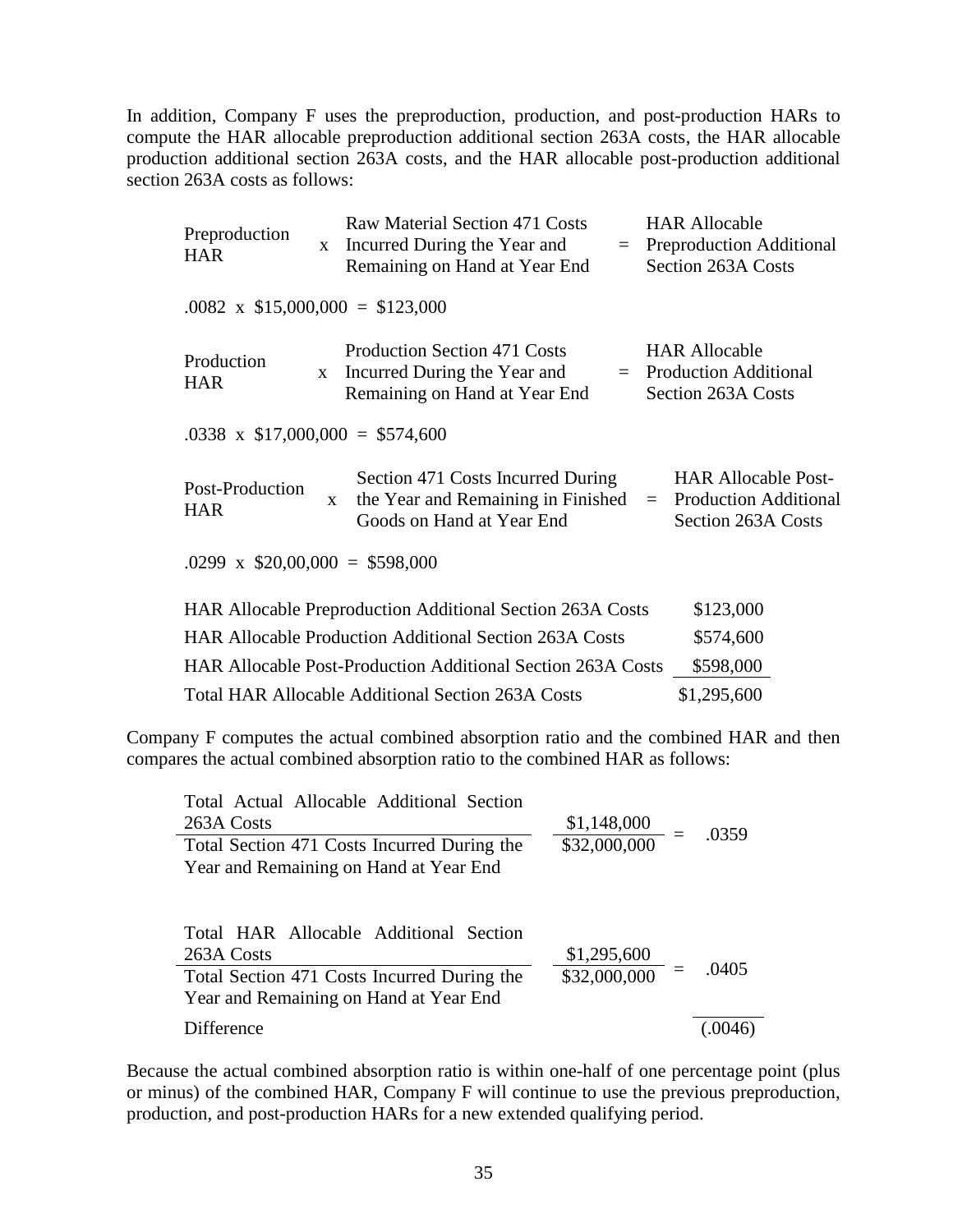### **X. HAR Transition Rules**

 $\overline{a}$ 

The AICPA recommends the following transition rules for taxpayers using the SPM with a HAR election that change to the MSPM with a HAR election. These proposed transition rules are based on a change to the three-ratio MSPM but could also apply to the proposed MSPM.

Under the AICPA's proposed transition rules, a taxpayer using the SPM with a HAR election that changes to the three-ratio MSPM would continue to use the HAR election, but with a new test period. For a taxpayer using the LIFO inventory method, the new test period would include the three taxable years immediately preceding the year of change. A taxpayer using a non-LIFO (e.g., FIFO, rolling average) inventory method could elect to use a new test period that includes the three taxable years immediately preceding the year of change. <sup>13</sup> Otherwise, a taxpayer using a non-LIFO inventory method would use a new test period that includes the taxable year immediately preceding the year of change, the year of change, and the taxable year immediately following the year of change. A taxpayer changing from the SPM with a HAR election to the three-ratio MSPM with a HAR election would compute actual preproduction, production, and post-production absorption ratios (or, for LIFO inventory, an actual combined absorption ratio) for each year of the applicable new test period.

Furthermore, the transition rules should require a section 481(a) adjustment for a taxpayer changing from the SPM with a HAR election to the three-ratio MSPM with a HAR election. This adjustment should replicate the section 481(a) adjustment for a taxpayer changing from the SPM (without a HAR election) to the three-ratio MSPM (without a HAR election). Accordingly, for non-LIFO inventory, the taxpayer would multiply the actual preproduction, production, and post-production absorption ratios *for the taxable year immediately preceding the year of change*<sup>14</sup> by the applicable section 471 costs remaining in inventory as of the beginning of the year of change to determine the additional section 263A costs allocable to beginning inventory under the three-ratio MSPM. The section 481(a) adjustment would equal the recomputed additional section 263A costs allocable to the taxpayer's beginning inventory (under the three-ratio MSPM) minus the additional section 263A costs that were capitalized to the taxpayer's beginning inventory (under the SPM with a HAR election). For LIFO inventory, the taxpayer would compute the section 481(a) adjustment resulting from the change in accounting method in a similar manner, but using the methods described in Treas. Reg. § 1.263A-7 (e.g., facts-and-circumstances revaluation method; three-year average method).

To determine the additional section 263A costs capitalized to non-LIFO inventory during the qualifying period under the three-ratio MSPM with a HAR election, the taxpayer would use the actual absorption ratios for the new test period to compute preproduction, production, and post-

<sup>&</sup>lt;sup>13</sup> The election to use a new test period that includes the three taxable years immediately preceding the year of change would allow taxpayers that have both non-LIFO and LIFO inventory to use the same test period. In addition, a taxpayer in its first year of a qualifying period under the SPM with a HAR election would have just completed a test period that includes the three taxable years immediately preceding the year of change and may prefer to use this period as the new test period under the three-ratio MSPM with a HAR election.

 $14$  The taxable year immediately preceding the year of change is either the third taxable year or the first taxable year of the new test period, depending on the test period elected by the taxpayer.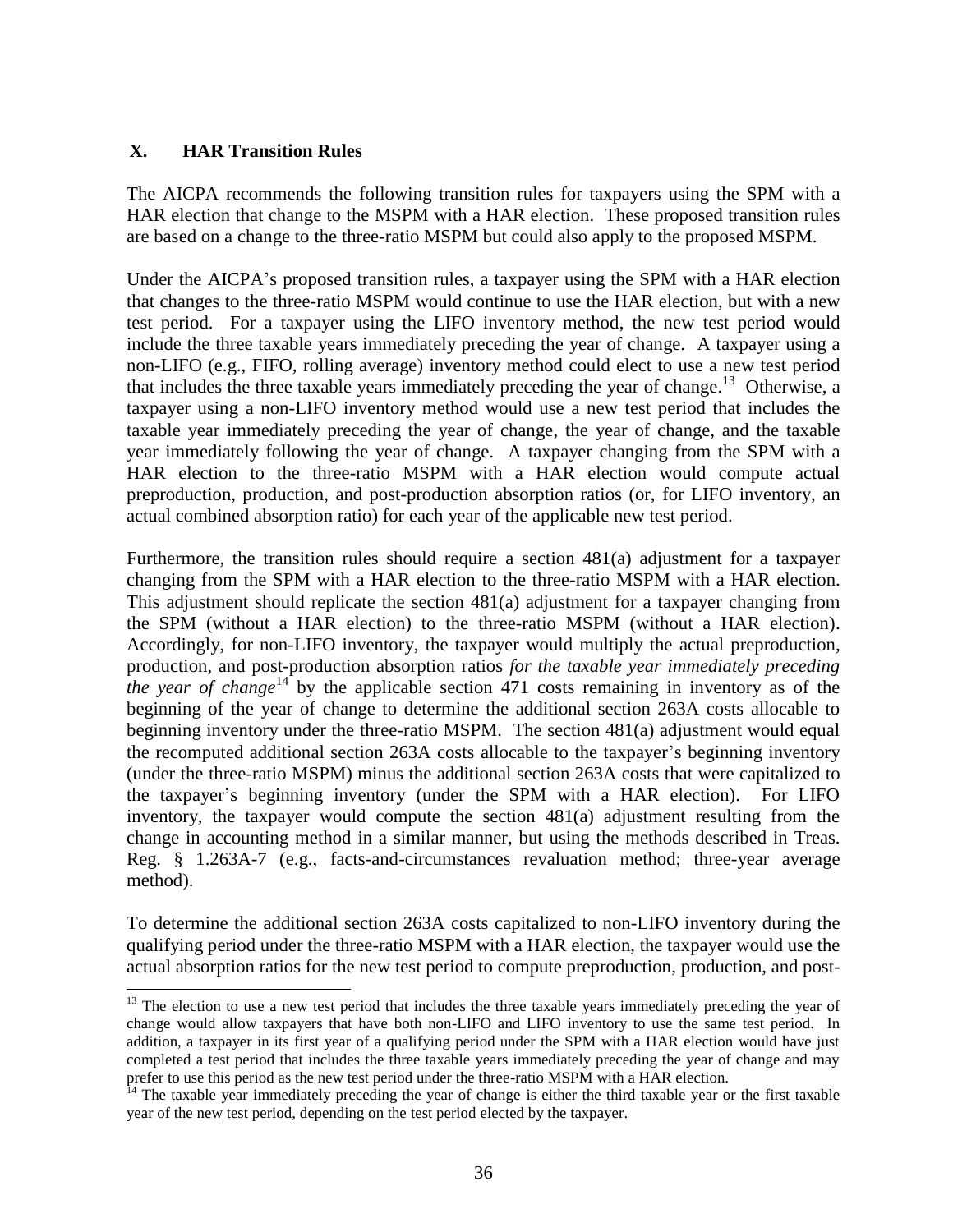production HARs and would use these HARs during the qualifying period.<sup>15</sup> To determine the additional section 263A costs capitalized to LIFO inventory during the qualifying period under the three-ratio MSPM with a HAR election, the taxpayer would use the actual combined absorption ratios for the new test period to compute a combined HAR and would use the combined HAR during the qualifying period.

#### *Example 8 – Change to the Three-Ratio MSPM with a HAR Election.*

Company G uses the FIFO inventory method and uses the SPM with a HAR election to allocate additional section 263A costs to ending inventory. Company G's SPM HAR from its most recent test period is .05.

Company G changes to the three-ratio MSPM with a HAR election and elects to use a test period that includes the three taxable years immediately preceding the year of change. Company G implements the change by computing actual preproduction, production, and postproduction HARs for the test period, as follows, where Year 1 is the third taxable year immediately preceding the year of change, Year 2 is the second taxable year immediately preceding the year of change, and Year 3 is the taxable year immediately preceding the year of change:

|                    | Preproduction             | Raw Material              | Actual        |
|--------------------|---------------------------|---------------------------|---------------|
|                    | <b>Additional Section</b> | Section 471 Costs         | Preproduction |
|                    | 263A Costs Incurred       | <b>Incurred During</b>    | Absorption    |
| <b>Test Period</b> | During the Year           | the Year                  | Ratio         |
| Year 1             | \$85,000                  | \$5,000,000               | .0170         |
| Year 2             | \$82,000                  | \$5,000,000               | .0164         |
| Year 3             | \$91,720                  | \$5,400,000               | .0170         |
|                    | \$258,720                 | \$15,400,000              |               |
|                    |                           |                           |               |
|                    | Production                |                           | Actual        |
|                    | <b>Additional Section</b> | <b>Production Section</b> | Production    |
|                    | 263A Costs Incurred       | 471 Costs Incurred        | Absorption    |
| <b>Test Period</b> | During the Year           | During the Year           | Ratio         |
| Year 1             | \$350,000                 | \$14,000,000              | .0250         |
| Year 2             | \$408,000                 | \$15,000,000              | .0272         |
| Year 3             | \$490,800                 | \$15,600,000              | .0315         |
|                    |                           |                           |               |

 $\overline{a}$ 

<sup>&</sup>lt;sup>15</sup> For a taxpayer that elects to use a new test period that includes the three taxable years immediately preceding the year of change, the first year of the qualifying period is the year of change. For a taxpayer that elects to use a new test period that includes the taxable year immediately preceding the year of change, the year of change, and the taxable year immediately following the year of change, the first year of the qualifying period is the second taxable year following the year of change (i.e., the first taxable year following the new test period).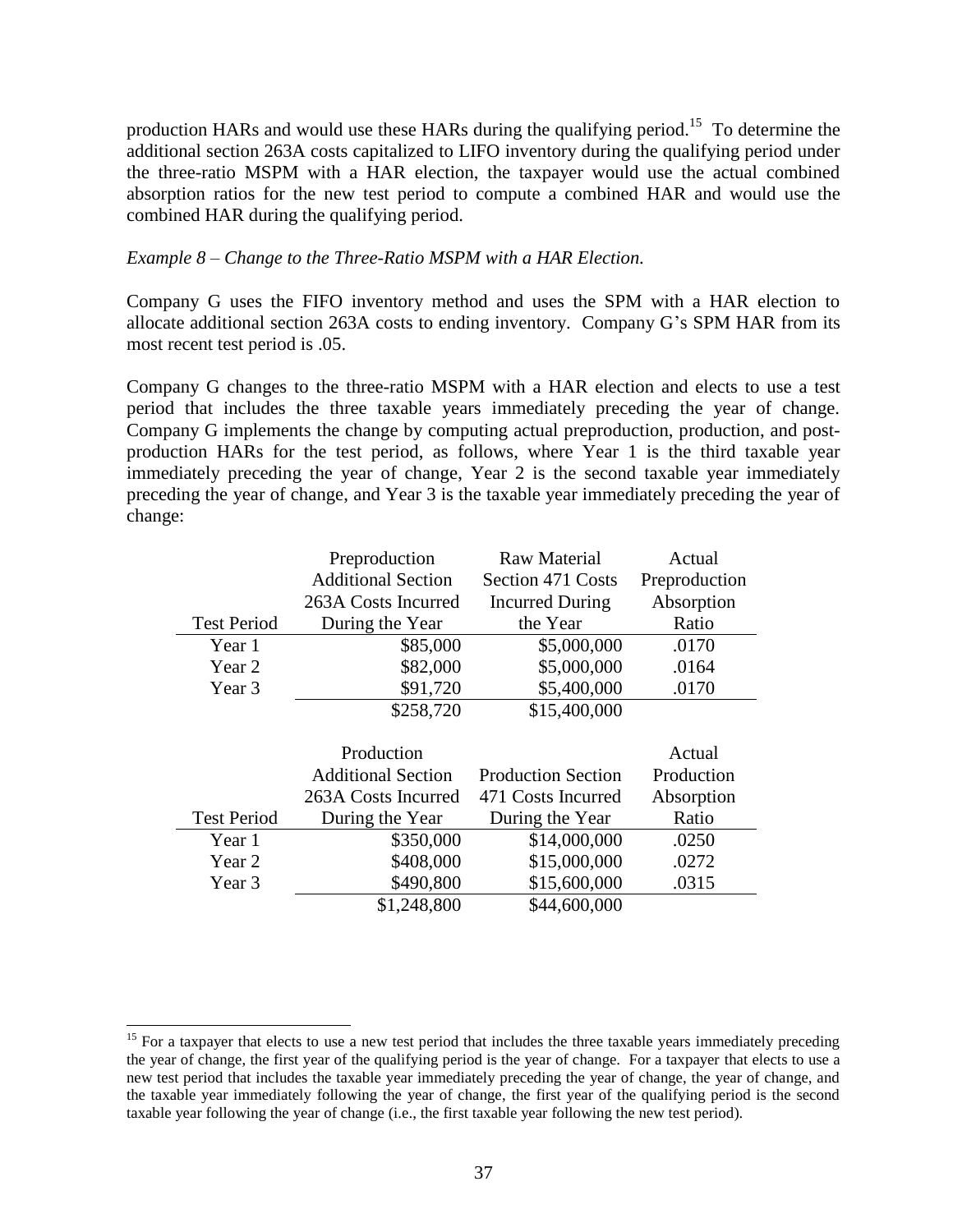|                    | Post-          | <b>Total Section 471 Costs</b>   |                     |
|--------------------|----------------|----------------------------------|---------------------|
|                    | Production     | Incurred During the Year -       |                     |
|                    | Additional     | <b>Unprocessed Raw Materials</b> |                     |
|                    | Section 263A   | on Hand at Year End - WIP        | <b>Actual Post-</b> |
|                    | Costs Incurred | on Hand at Year End +            | Production          |
|                    | During the     | Finished Goods on Hand at        | Absorption          |
| <b>Test Period</b> | Year           | the Beginning of the Year        | Ratio               |
| Year 1             | \$420,000      | \$25,800,000                     | .0163               |
| Year 2             | \$510,000      | \$27,670,000                     | .0184               |
| Year 3             | \$562,480      | \$28,810,000                     | .0195               |
|                    | \$1,492,480    | \$82,280,000                     |                     |

Company G determines that the following section 471 costs remained in inventory as of the beginning of the year of change (i.e., Year 3):

|                                              |              | Raw         | Labor and   |
|----------------------------------------------|--------------|-------------|-------------|
|                                              |              | Material    | Overhead    |
|                                              | Total        | Costs       | Costs       |
| Ending Inventory – Unprocessed Raw Materials | \$500,000    | \$500,000   |             |
| Ending Inventory $-WIP$                      | \$1,000,000  | \$800,000   | \$200,000   |
| Ending Inventory – Finished Goods            | \$10,500,000 | \$2,900,000 | \$7,600,000 |
| Total Section 471 Costs in Ending Inventory  | \$12,000,000 | \$4,200,000 | \$7,800,000 |

Company G computes the section 481(a) adjustment resulting from the change to the threeratio MSPM with a HAR election as follows:

| Preproduction                          |              | Raw Material Section 471 Costs      | <b>Allocable Preproduction</b> |
|----------------------------------------|--------------|-------------------------------------|--------------------------------|
| Absorption                             | $\mathbf{X}$ | Remaining in Inventory as of the    | $=$ Additional Section         |
| $Ratio - Year 3$                       |              | Beginning of the Year of Change     | 263A Costs                     |
| $.0170 \times $4,200,000 = $71,400$    |              |                                     |                                |
| Production                             |              | <b>Production Section 471 Costs</b> | Allocable Production           |
| Absorption                             | $\mathbf{X}$ | Remaining in Inventory as of the    | $=$ Additional Section         |
| Ratio – Year 3                         |              | Beginning of the Year of Change     | 263A Costs                     |
| $.0315 \times$ \$7,800,000 = \$245,700 |              |                                     |                                |
| Post-Production                        |              | Finished Goods Section 471 Costs    | Allocable Post-                |
| Absorption                             |              | x Remaining in Inventory as of the  | $=$ Production Additional      |
| $Ratio - Year 3$                       |              | Beginning of the Year of Change     | Section 263A Costs             |
| .0195 x $$10,500,000 = $204,750$       |              |                                     |                                |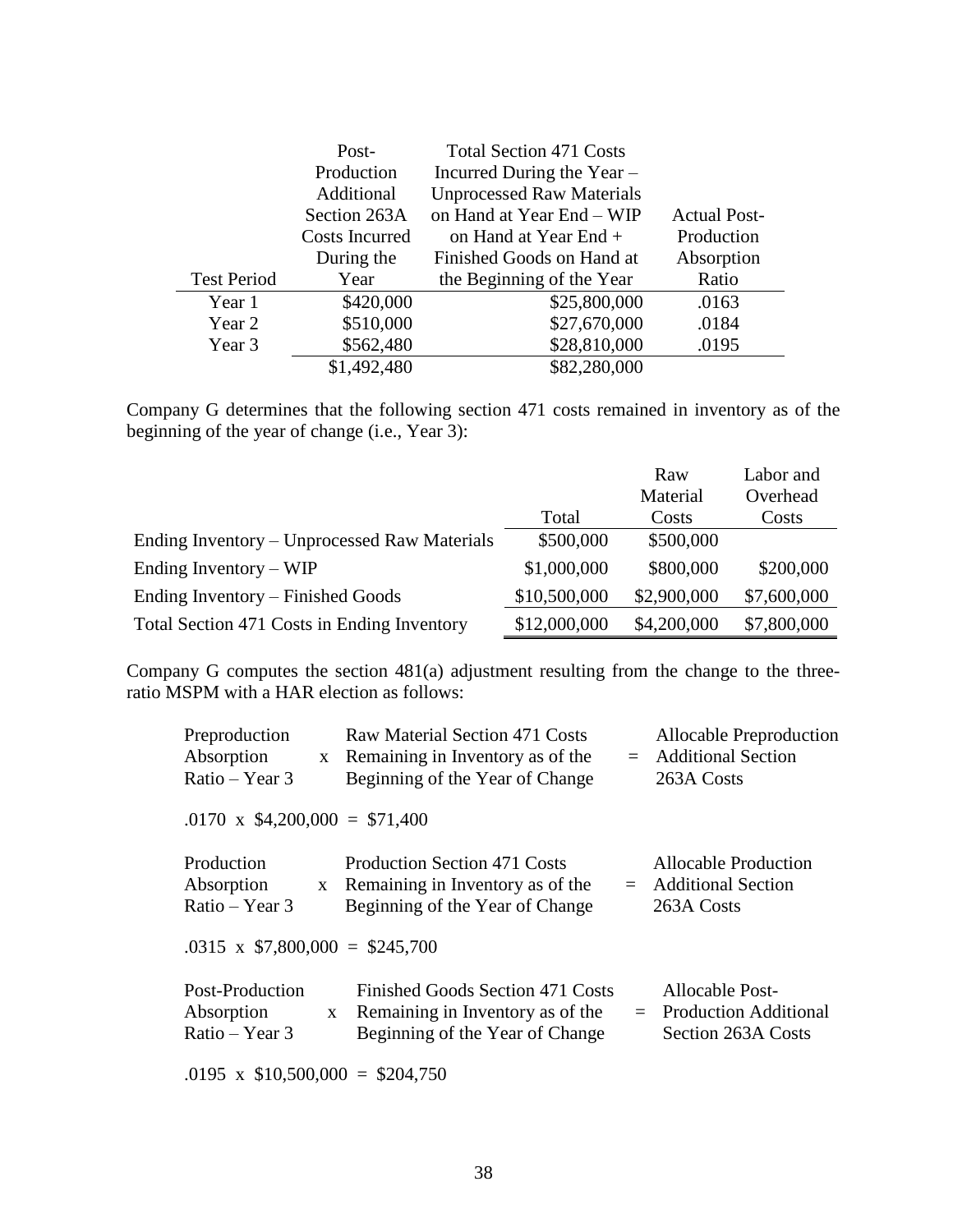| Allocable Preproduction Additional Section 263A Costs                                                    | \$71,400     |
|----------------------------------------------------------------------------------------------------------|--------------|
| Allocable Production Additional Section 263A Costs                                                       | \$245,700    |
| Allocable Post-Production Additional Section 263A Costs                                                  | \$204,750    |
| Total Additional Section 263A Costs Capitalized to Beginning<br>Inventory under the Three-Ratio MSPM HAR | \$521,850    |
| Less: Total Additional Section 263A Costs Capitalized to<br>Beginning Inventory under the SPM HAR        | \$600,000*   |
| Section 481(a) Adjustment (Decrease to Taxable Income)                                                   | $(\$78,150)$ |

 $* .05 \times $12,000,000 = $600,000$ 

Company G computes the preproduction, production, and post-production HARs as follows:

Total Preproduction Additional Section  $\frac{263A \text{ Costs Incurrent During the Test Period}}{3.25 \times 10^{10} \text{ N} \cdot \text{Costal}} =$ Preproduction Total Raw Material Section 471 Costs - HAR Incurred During the Test Period  $\frac{$258,720}{$15,400,000} = .0168$ Total Production Additional Section 263A  $\frac{3}{2}$  Costs Incurred During the Test Period  $\frac{3}{2}$  = Production  $Total Production Section 471 Costs Incurrent = HAR$ During the Test Period \$1,248,800  $- = .0280$ \$44,600,000 Total Post-Production Additional Section  $\frac{263A \text{ Costs Incurrent During the Test Period}}{324 \text{ Post Porting System}} =$ Post-Production Total Post-Production Section  $471$  Costs  $-$  Froduction Incurred During the Test Period  $\frac{$1,492,480}{$82,280,000}$  = .0181

Company G would use these preproduction, production, and post-production HARs for the qualifying period that includes the year of change and the next four tax years.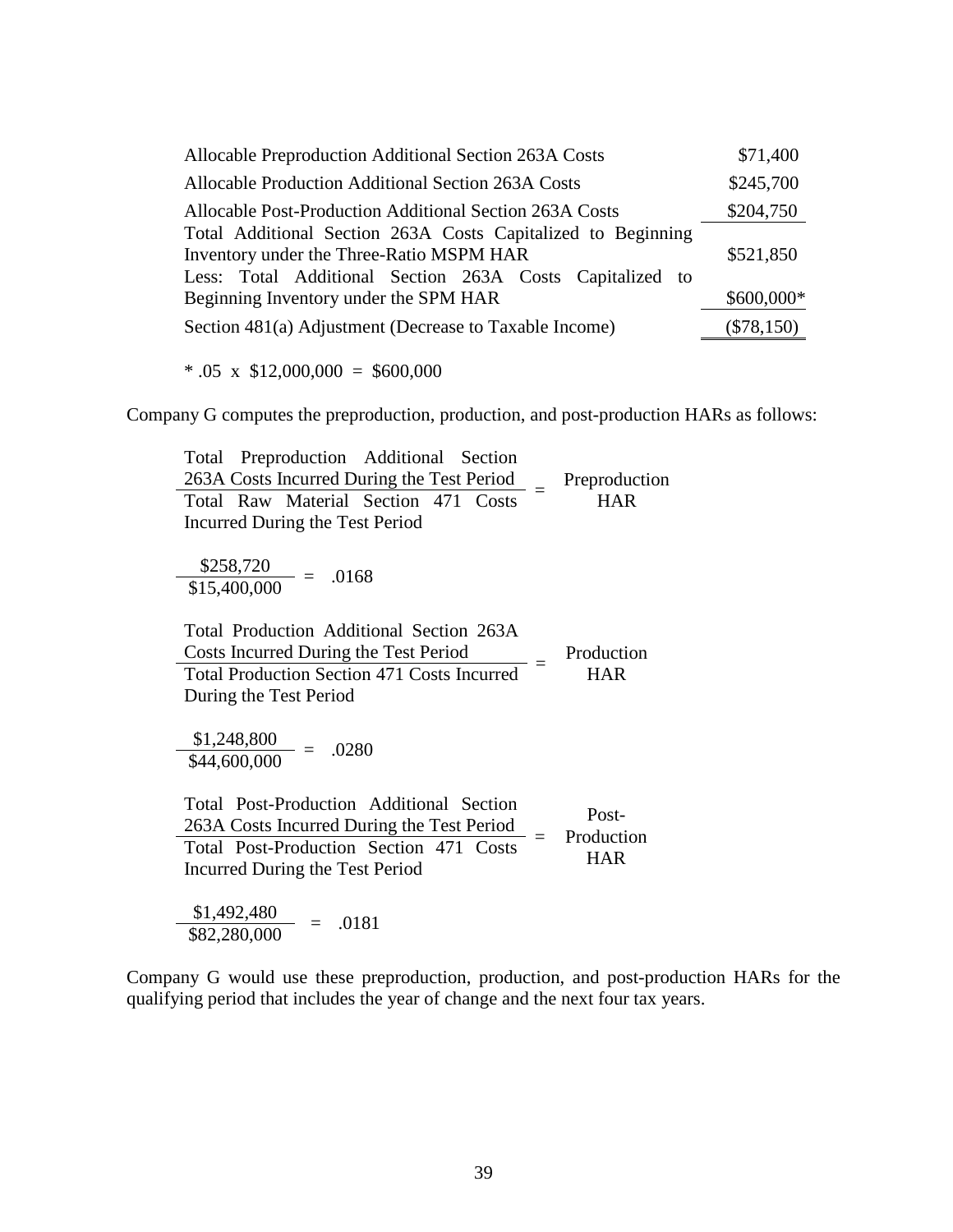### **XI. Definition of Section 471 Costs**

### **A. Treatment of Direct Costs**

Proposed Reg. § 1.263A-1(d)(2)(i) provides that, for purposes of section 263A, section 471 costs are the costs, other than interest, that a taxpayer capitalizes to its inventory (or other eligible property) in its financial statements, except to the extent the taxpayer is required or permitted to reduce section 471 costs for negative amounts. The AICPA generally agrees with the proposed definition of section 471 costs. This definition is consistent with the definition of section 471 costs that is used widely in practice by most taxpayers. However, the proposed regulations further provide that, notwithstanding the last sentence of Treas. Reg. § 1.263A- $1(g)(2)$ , section 471 costs must include all direct costs of producing property and of acquiring property for resale, whether or not a taxpayer capitalizes these costs to inventory or other eligible property in its financial statements.

We are concerned that this exception to the general definition of section 471 costs requires taxpayers to clearly distinguish between direct and indirect costs. Taxpayers might find such distinction difficult to make because they are not required to distinguish between direct and indirect costs under the current regulations. For example, Treas. Reg.  $\S 1.263A-1(g)(2)$  allows taxpayers to allocate direct labor costs as indirect costs. Therefore, some taxpayers treat elements of direct labor costs, such as holiday pay, vacation pay, sick pay, payroll taxes, or unemployment benefits, as indirect costs.

Furthermore, the proposed regulations limit the methods taxpayers may use to allocate direct costs by requiring taxpayers to treat such costs as section 471 costs. If a taxpayer is no longer permitted to treat direct costs as additional section 263A costs, then direct costs cannot be allocated using the taxpayer's method of allocating additional section 263A costs. By requiring the taxpayer to treat direct costs as section 471 costs, the taxpayer must allocate direct costs using its method of allocating section 471 costs. We note that this requirement is inconsistent with Treas. Reg. § 1.263A-1(f), which provides that, in lieu of using a facts-andcircumstances allocation method, taxpayers may use the simplified methods to allocate direct and indirect costs to eligible property.

In addition, many taxpayers that currently treat direct labor costs as indirect costs pursuant to Treas. Reg. § 1.263A-1(g)(2) are using simplified methods to allocate such costs. In order to carve out any direct labor costs currently treated as indirect costs and allocate such costs as section 471 costs, taxpayers must create a second inventory costing system for tax purposes only. We are concerned that the time and costs associated with implementing and maintaining a second inventory costing system will prevent taxpayers from complying with the proposed regulations. Instead of implementing a second inventory costing system, taxpayers would most likely attempt to estimate the adjustment to section 471 costs. In this circumstance, the adjustment to section 471 costs could become the subject of controversy between taxpayers and the IRS.

The proposed general definition of section 471 costs (i.e., costs capitalized to inventory or other eligible property in the taxpayer's financial statements) provides a bright line rule that taxpayers can easily apply. However, the requirement that section 471 costs also must include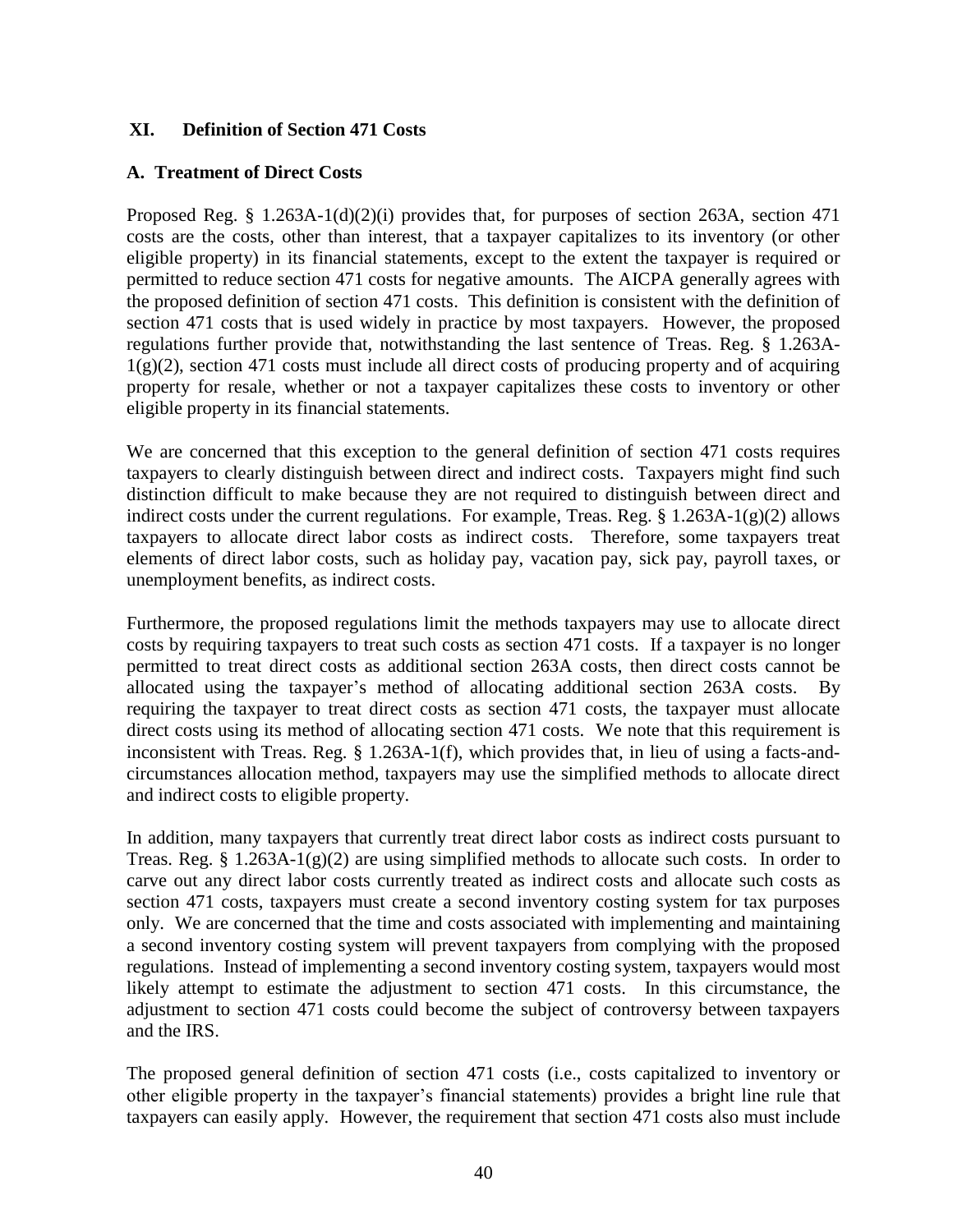all direct costs of producing property and of acquiring property for resale adds unnecessary complexity to the general definition of section 471 costs. Therefore, the final regulations should exclude this requirement.

### **B. Additional Complexity Related to Variances**

The AICPA is particularly concerned that the requirement to treat all direct costs as section 471 costs under the proposed regulations creates additional complexity if variances are treated as direct costs. If variances related to direct costs (e.g., purchase price variances, direct labor variances) are treated as direct costs, then taxpayers would have to treat these variances as section 471 costs, even if the variances are not capitalized to inventory in the taxpayer's financial statements. As a result, taxpayers would have to adjust their section 471 costs incurred during the taxable year and their section 471 costs incurred during the taxable year and remaining on hand at year end to include variances related to direct costs. In order to satisfy this requirement, taxpayers would have to create and maintain a second inventory costing system for tax purposes only. As noted above, the time and costs associated with implementing a second inventory costing system could prevent taxpayers from complying with the proposed regulations. Instead of implementing a second inventory costing system, taxpayers would most likely attempt to estimate the adjustment to ending inventory using a "topside" approach. For example, a taxpayer might calculate variances allocable to ending inventory using an inventory turns method (i.e., total variances divided by inventory turns). In this circumstance, the amount of variances allocable to ending inventory could become the subject of controversy between taxpayers and the IRS because an inventory turns method is less precise than the methods used to allocate other section 471 costs (e.g., standard cost method, burden rate method).

Therefore, the final regulations should provide that only variances capitalized to ending inventory in a taxpayer's financial statements are treated as section 471 costs, and all other variances capitalized under section 263A are treated as additional section 263A costs.

# **C. Ending Inventory Value Subject to Section 263A**

For inventory property, the final regulations should allow a taxpayer to adjust section 471 costs incurred during the taxable year and remaining on hand at year end (i.e., book ending inventory costs) to reflect the methods of accounting used by the taxpayer for federal income tax purposes.

For example, a retailer using the FIFO lower of cost or market ("LCM") method to value ending inventory for financial statement purposes might use the retail LCM method for tax purposes. In this circumstance, the retailer should adjust its section 471 costs incurred during the taxable year and remaining on hand at year end to account for the difference between the ending inventory value under FIFO LCM method and the retail LCM method. As a result, the taxpayer would use the retail LCM method to determine the ending inventory value subject to section 263A. The ending inventory value subject to section 263A should reflect similar adjustments to account for all differences between the financial statement methods and the tax methods used to determine the value of ending inventory (e.g., cash discounts, trade discounts, inventory shrinkage, subnormal goods, inventory reserves).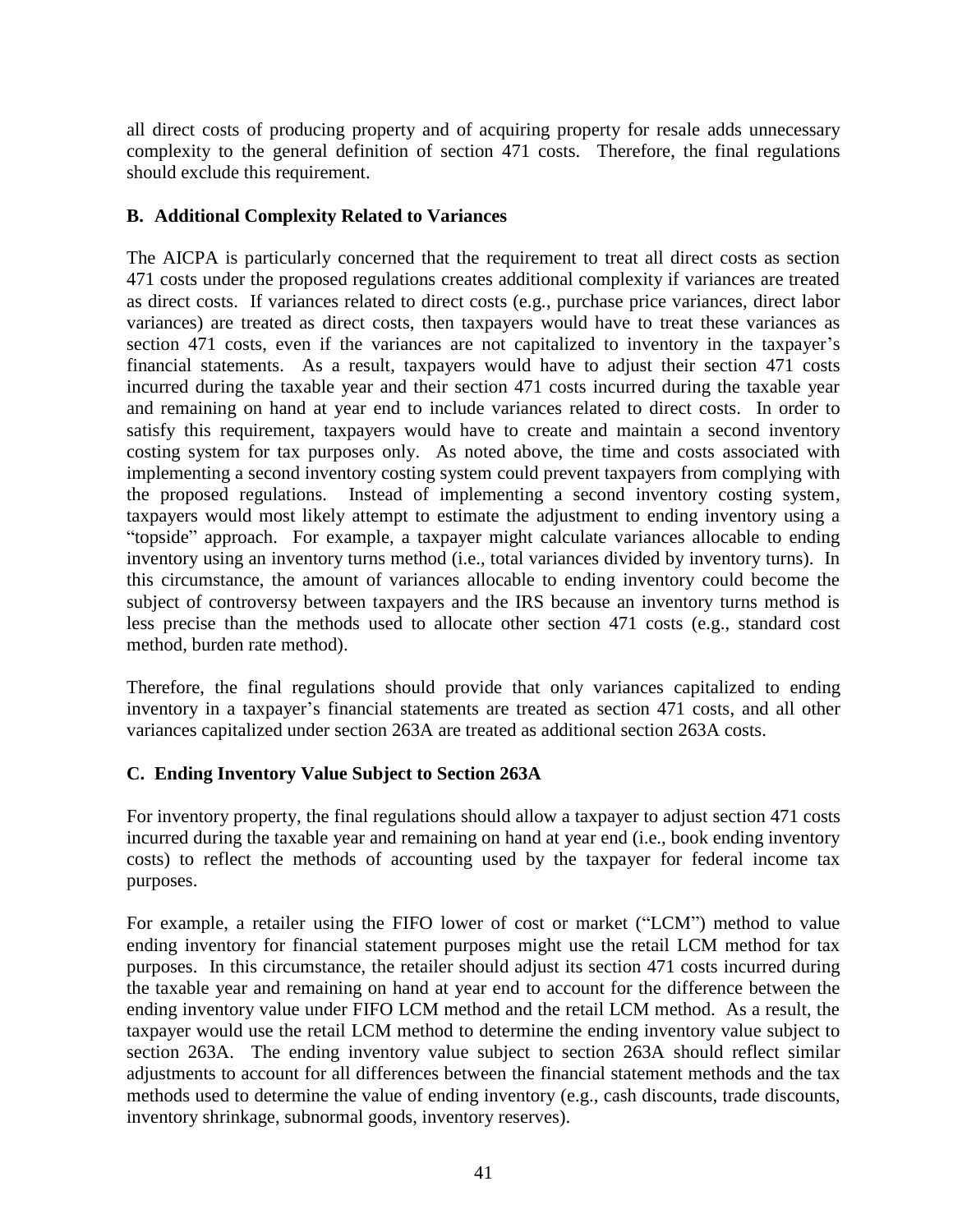Therefore, the final regulations should clarify that, for inventory property, the taxpayer must adjust section 471 costs incurred during the taxable year and remaining on hand at year end (i.e., book ending inventory costs) to reflect the methods of accounting used for federal income tax purposes. As a result, the ending inventory value subject to section 263A would reflect the methods of accounting used by the taxpayer to value ending inventory for federal income tax purposes prior to applying the simplified method absorption ratio(s).<sup>16</sup>

### **XII. Conclusion**

l

In conclusion, the AICPA recommends that the final section 263A regulations:

- 1. Allow taxpayers to include negative amounts in additional section 263A costs under the SPM and permit the MSPM (with the changes described above) as an elective alternative to the SPM;
- 2. Change the definition of small taxpayer if taxpayers are not permitted to include negative amounts in additional section 263A costs under the SPM;
- 3. Allow a taxpayer to estimate the raw material content of WIP and finished goods under the proposed MSPM (or the three-ratio MSPM);
- 4. Add the post-production ratio to the proposed MSPM;
- 5. Provide rules for property produced under contract for the taxpayer and property purchased for resale by the taxpayer under the proposed MSPM (or the three-ratio MSPM);
- 6. Allow taxpayers to use any reasonable method to allocate capitalizable mixed service costs under the proposed MSPM (or the three-ratio MSPM);
- 7. Correctly apply the proposed MSPM (or the three-ratio MSPM) to LIFO inventory;
- 8. Change the rules for determining whether or not the qualifying period is extended under the MSPM (or the three-ratio MSPM) with a HAR election;
- 9. Provide transition rules for taxpayers that change from the SPM with a HAR election to the MSPM (or the three-ratio MSPM) with a HAR election; and
- 10. Modify the proposed definition of section 471 costs.

<sup>&</sup>lt;sup>16</sup> Generally, section 471 costs incurred during the taxable year should not include these adjustments because the adjustments relate solely to the value of ending inventory. However, section 471 costs incurred during the taxable year should include adjustments for trade discounts (and, if applicable, cash discounts) because discounts represent adjustments to the purchase price of goods acquired during the year.